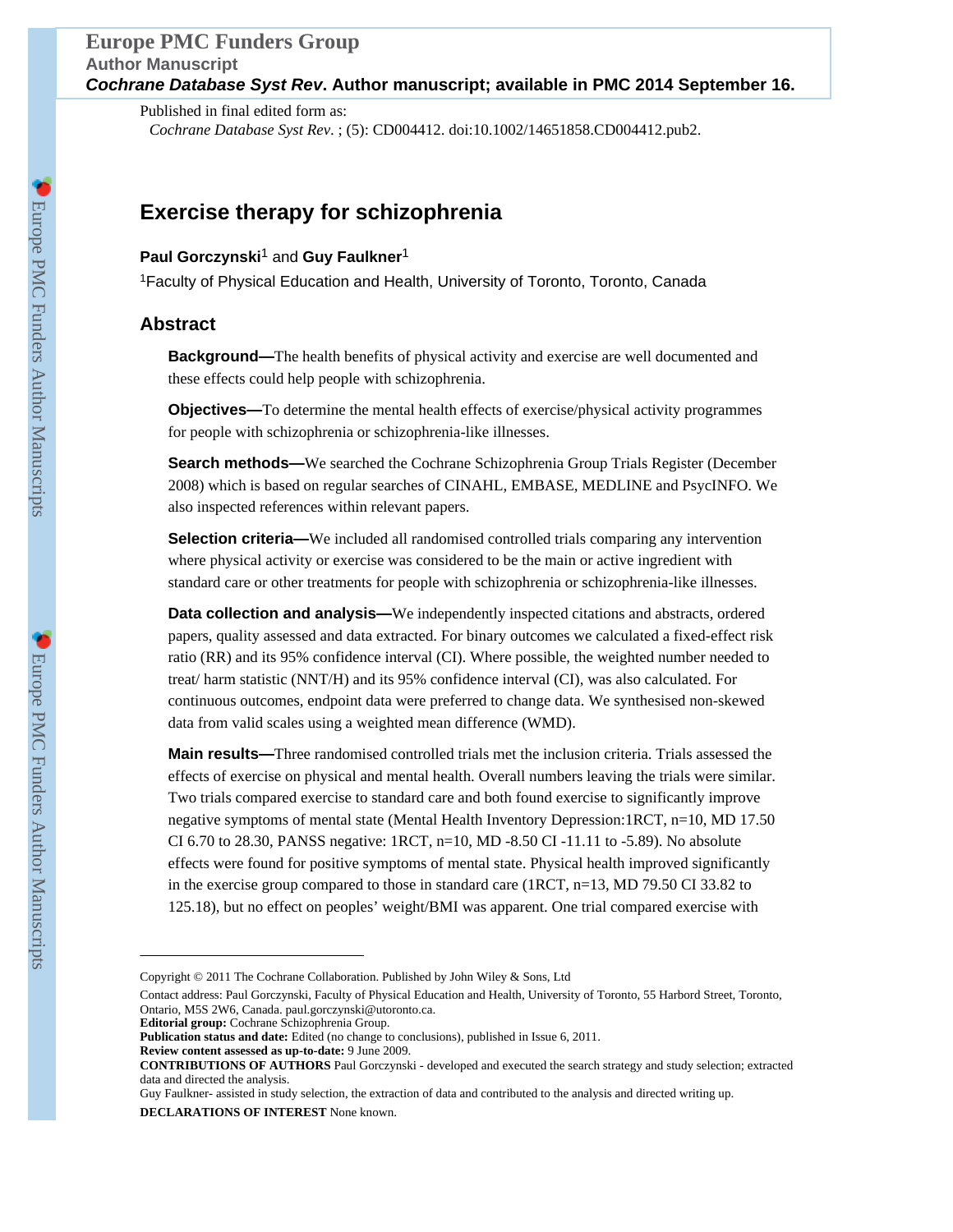yoga and found that yoga had a better outcome for mental state (PANSS total: 1RCT, n=41, MD 14.95 CI 2.60 to 27.30). The same trial also found those in the yoga group had significantly better quality of life scores (WHOQOL Physical: 1RCT, n=41, MD -9.22 CI -18.86 to 0.42). Adverse effects (AIMS total scores) were, however, similar.

**Authors' conclusions—**Results of this Cochrane review are similar to existing reviews that have examined the health benefits of exercise in this population. Although studies included in this review are small and used various measures of physical and mental health, results indicated that regular exercise programmes are possible in this population, and that they can have healthful effects on both the physical and mental health and well-being of individuals with schizophrenia. Larger randomised studies are required before any definitive conclusions can be drawn.

### **Medical Subject Headings (MeSH)**

Exercise [\*psychology]; Randomized Controlled Trials as Topic; Schizophrenia [\*rehabilitation]; Schizophrenic Psychology; Yoga [psychology]

### **MeSH check words**

Humans

## **BACKGROUND**

For people with mental health disorders such as schizophrenia, improvement in quality of life tends to enhance the individual's ability to cope with and manage their disorder. As such, physical activity has the potential to improve quality of life for people with mental health disorders through two routes: physical and psychological (Faulkner 2006). In terms of physical health, individuals with mental health disorders have the same physical health needs as the general population. Individuals with serious mental illness are more likely to be sedentary than the general population (Brown 1999; Chamove 1986; Davidson 2001) and are consequently at high risk for chronic medical conditions associated with inactivity. For example, much of the increase in chronic medical illness among individuals with serious mental illness may be attributed to the increased prevalence of obesity in this population (Goff 2005) and physical inactivity likely contributes to this increased prevalence. In terms of mental health, positive psychological effects from physical activity in clinical populations have been reported even among those individuals who experience no objective diagnostic improvement. Improved quality of life is particularly important for individuals with severe and enduring mental health problems when complete remission may be unrealistic (Faulkner 1999). For example, there is a potential role for exercise in the treatment of schizophrenia, Faulkner 2005 concludes that exercise may alleviate secondary symptoms of schizophrenia such as depression, low self-esteem and social withdrawal.

### **Description of the condition**

Schizophrenia is a serious mental illness that is characterised by (1) psychotic positive symptoms such as hallucinations, delusions, disorganised speech and thinking, (2) behavioural negative symptoms such as avolition, alogia, blunted or flattened affect and (3) serious neurocognitive and social cognitive deficits (DSM-IV 1994). Individuals who live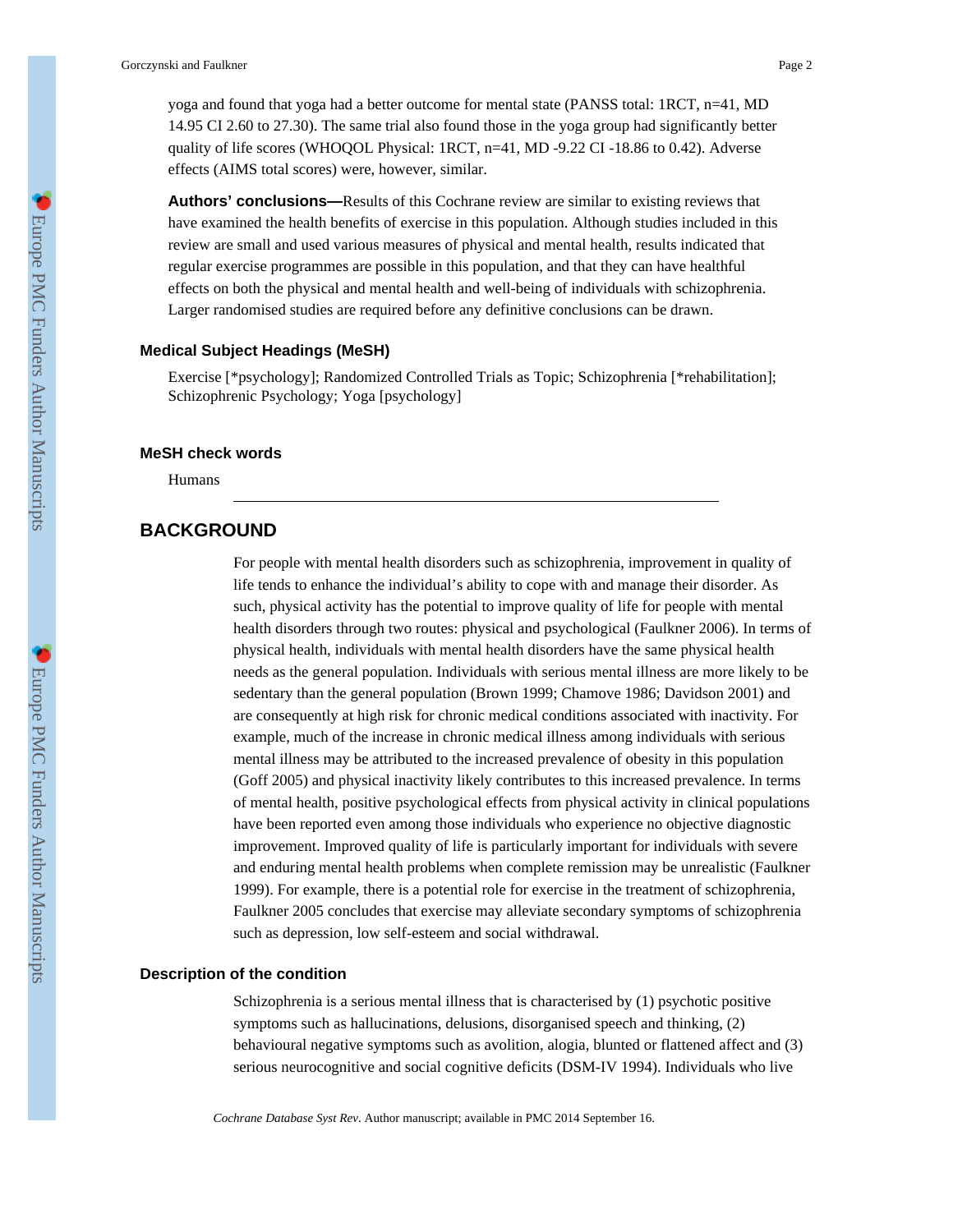with schizophrenia experience distortions of reality, changes in thinking and perceptions, difficulties in social situations, and problems with daily functions. Based on current estimates from epidemiological studies, approximately 15.2 in 100,000 individuals develop schizophrenia annually with a lifetime prevalence of 4 in 1,000 individuals (McGrath 2008).

### **Description of the intervention**

Physical activity is a term that describes any bodily movement that is produced by skeletal muscles that requires energy expenditure above rest (Caspersen 1985). Exercise is a form of physical activity that is "planned, structured, repetitive, and purposive in the sense that improvement or maintenance of one or more components of physical fitness is an objective." (Caspersen 1985, p.128).

### **How the intervention might work**

In terms of physical activity, no single mechanism has yet been found to adequately explain the diverse range of mental health effects possible through physical activity participation. At present, the plausible mechanisms for psychological change through physical activity and exercise fall into one of three broad perspectives: (1) biochemical changes such as increased levels of neurotransmitters (e.g. endorphins or serotonin), (2) physiological changes such as improved cardiovascular and muscle function, thermogenesis and, (3) psychological changes such as social support, sense of autonomy, improved perceptions of competence, enhanced body image, self-efficacy and distraction (Mutrie 2003).

#### **Why it is important to do this review**

There is a growing recognition that physical activity can enhance mental health (Faulkner 2005b). With regard to the effects of exercise on schizophrenia, there is limited evidence to suggest that such benefits are also reported in populations characterised by serious mental illness such as schizophrenia. Studies tend to consist mostly of case reports but some group studies do exist (Faulkner 2005). Based on this evidence, there is some tentative support that participating in exercise is associated with an alleviation of negative symptoms associated with schizophrenia, such as depression, low self esteem and social withdrawal. There is less evidence that exercise may be a useful coping strategy for dealing with positive symptoms, such as auditory hallucinations (Faulkner 2005). These conclusions are drawn primarily from studies of pre-experimental design. The purpose of this review is to focus specifically on methodologically rigorous trials in updating current consensus concerning the potential role of exercise in improving the mental health of individuals with schizophrenia.

## **OBJECTIVES**

To determine the mental health effects of exercise/physical activity programmes for people with schizophrenia or schizophrenia-like illnesses.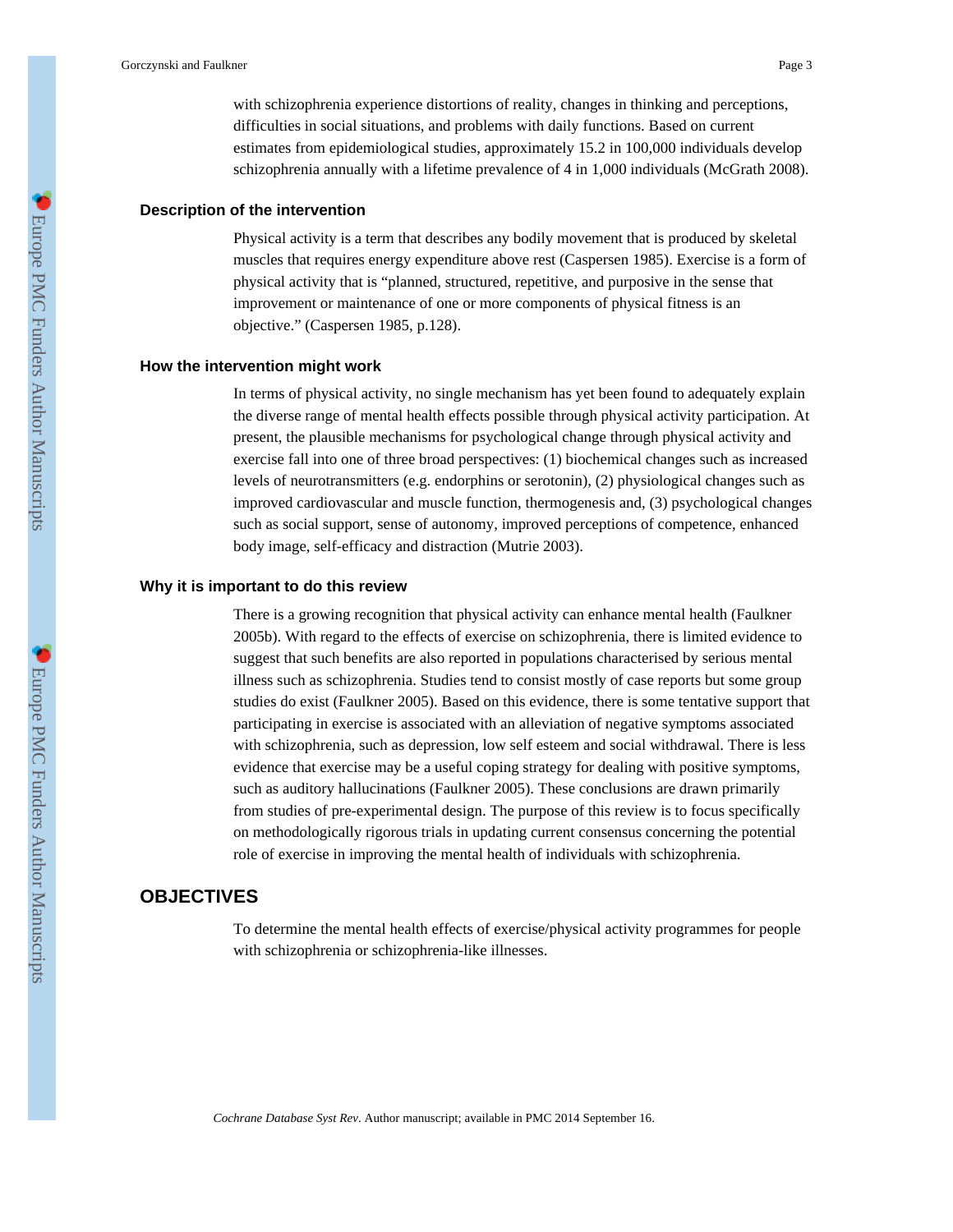## **METHODS**

### **Criteria for considering studies for this review**

**Types of studies—**All relevant randomised controlled trials. We excluded quasirandomised studies, such as those allocating by using alternate days of the week. We also did not include cross-over studies where participants receive different treatments sequentially, because of potential carry-over effects from all treatments.

**Types of participants—**People diagnosed with schizophrenia or schizophrenia-like illnesses using any criteria, with any length of illness and in any treatment setting. We included trials where it was implied that the majority of the participants had a severe mental illness which was likely to be schizophrenia. We did not exclude trials due to age, nationality or gender of participants.

### **Types of interventions**

- **1.** Physical activity or exercise: any intervention, used alone or in conjunction with others, where physical activity or exercise was considered to be the main or active element. Interventions which included exercise in a multiple component weight management programme were excluded since the specific effects of exercise on mental health could not be addressed.
- **2.** Standard care: we defined standard care as care that a person would normally receive had they not been included in the research trial. This would include interventions such as medication, hospitalisation, community psychiatric nursing input and day hospital.
- **3.** Other treatments: including any other treatment (biological, psychological or social) such as medication, problem solving therapy, psycho-education, social skills training, cognitive-behavioural therapy, family therapy or psychodynamic psychotherapy.

For a study to be included, the experimental and comparison interventions had to have had a similar duration.

**Types of outcome measures—**Outcomes were groups according to assessments of mental and physical health, and health care utilisation and cost. Outcome measures were not grouped by different time periods.

**Primary outcomes:** 1. Mental state (with particular reference to the positive and negative symptoms of schizophrenia)

- 1.1 No clinically important change in general mental state
- 1.2 Average endpoint general mental state score
- 1.3 Average change in general mental state scores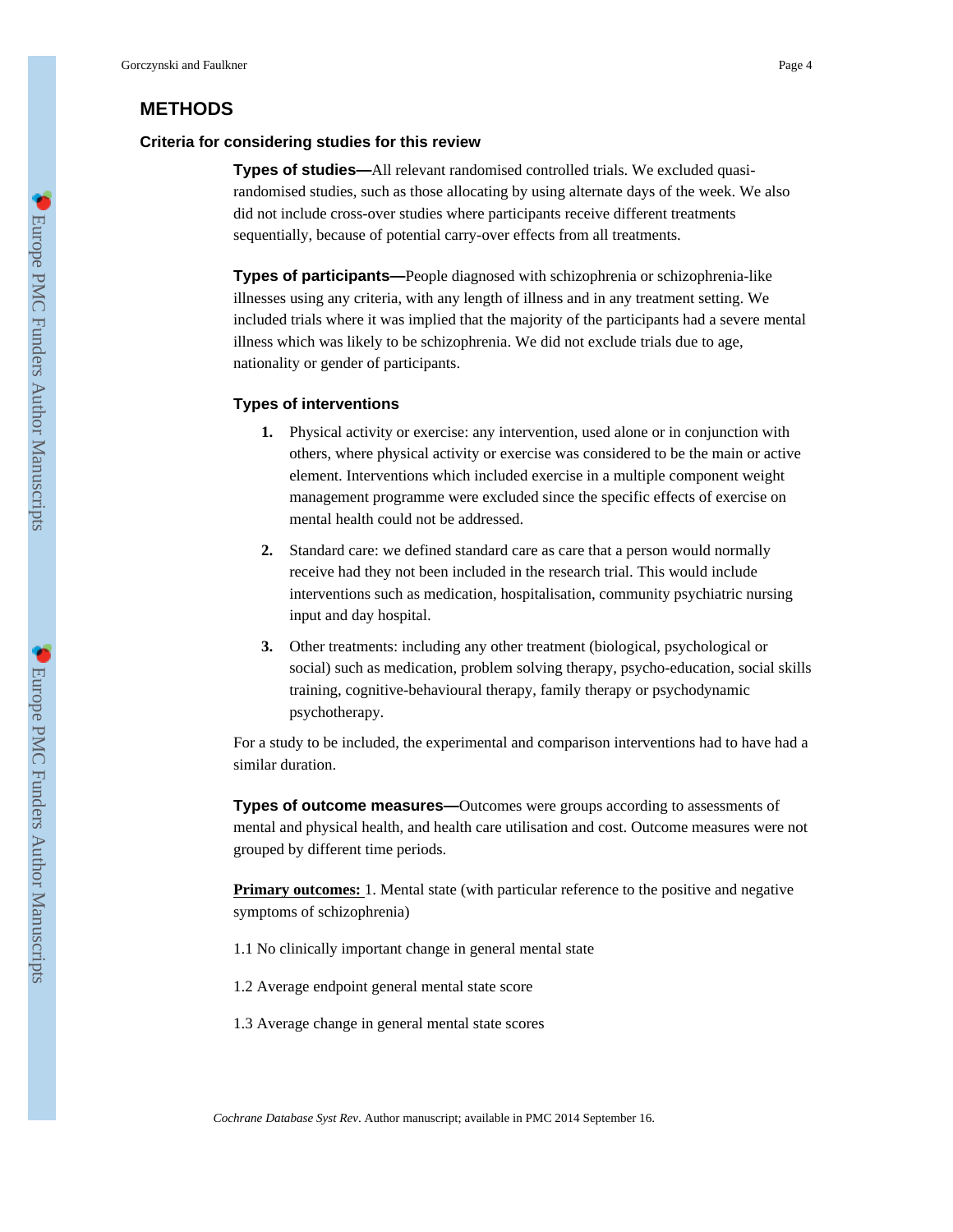1.4 No clinically important change in specific symptoms (positive symptom of schizophrenia, negative symptoms of schizophrenia, depression, mania)

- 1.5 Average endpoint specific symptom score
- 1.6 Average change in specific symptom scores
- 2. General functioning

2.1 No clinically important change in general functioning

2.2 Average endpoint general functioning score

2.4 Average change in general functioning scores

2.5 No clinically important change in specific aspects of functioning, such as social or life skills

2.6 Average endpoint specific aspects of functioning, such as social or life skills

2.7 Average change in specific aspects of functioning, such as social or life skills

**Secondary outcomes:** 1. Global state

1.1 Relapse

1.2 No clinically important change in global state (as defined by individual studies)

1.3 Average endpoint global state score

1.4 Average change in global state scores

2. Behaviour

2.1 No clinically important change in general behaviour

2.2 Average endpoint general behaviour score

2.3 Average change in general behaviour scores

2.4 No clinically important change in specific aspects of behaviour

2.5 Average endpoint specific aspects of behaviour

2.6 Average change in specific aspects of behaviour

3. Adverse effects

3.1 Suicide and all causes of mortality

3.2 Clinically important general adverse effects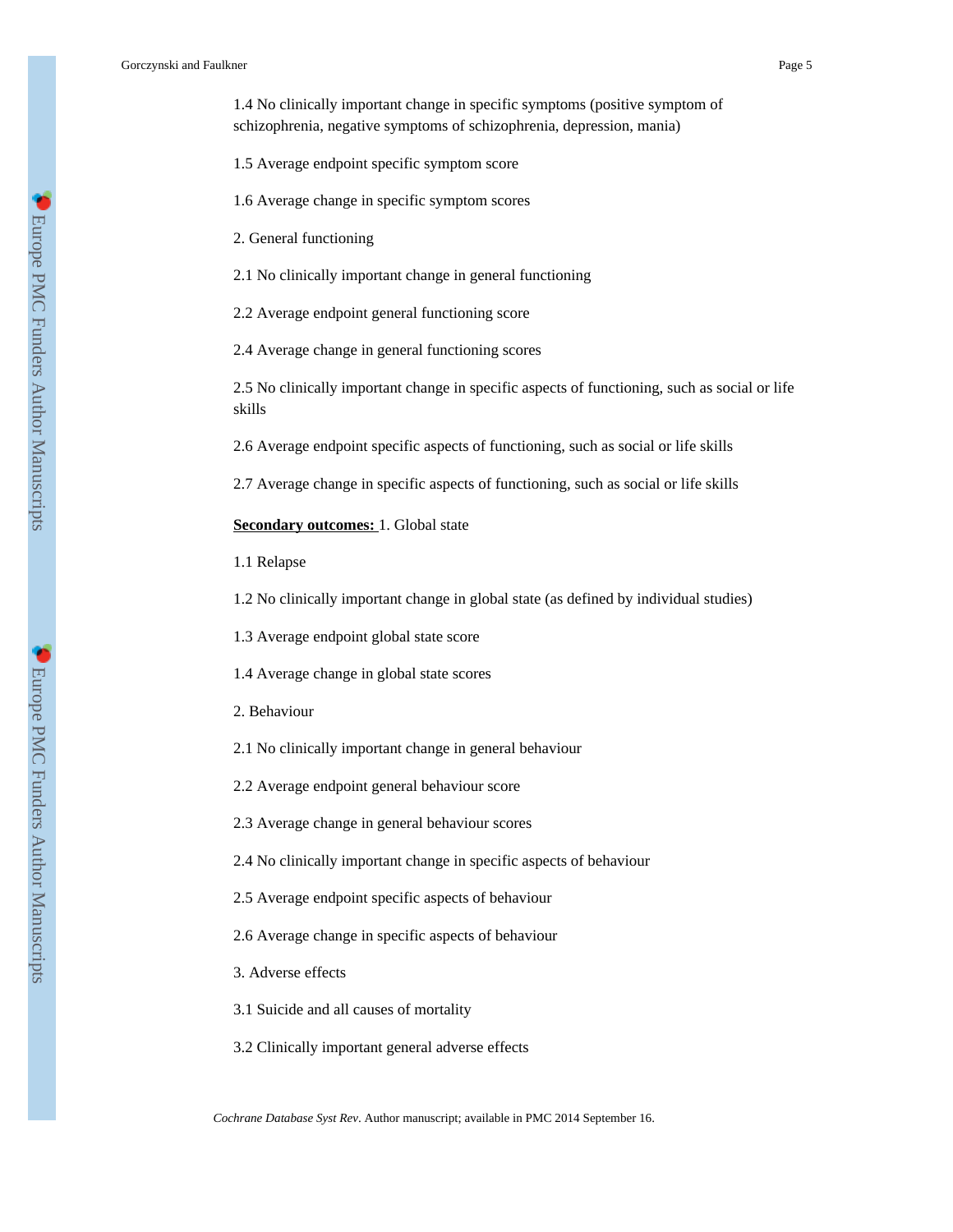- 3.3 Average endpoint general adverse effect score
- 3.4 Average change in general adverse effect scores
- 3.5 Clinically important specific adverse effects
- 3.6 Average endpoint specific adverse effects
- 3.7 Average change in specific adverse effects
- 4. Physical fitness
- 4.1 No clinically important change in physical fitness
- 4.2 Average endpoint physical fitness score
- 4.3 Average change in physical fitness scores
- 4.4 No clinically important change in specific aspects of physical fitness
- 4.5 Average endpoint specific aspects of physical fitness
- 4.6 Average change in specific aspects of physical fitness
- 5. Weight
- 5.1 No clinically important change in weight measures
- 5.2 Average endpoint weight measures
- 5.3 Average change in weight measures
- 6. Service outcomes
- 6.1 Hospital admission
- 6.2 Time to admission
- 7. Satisfaction with treatment
- 7.1 Leaving the studies early
- 7.2 Recipient of care not satisfied with treatment
- 7.3 Recipient of care average satisfaction score
- 7.4 Recipient of care average change in satisfaction scores
- 7.5 Carer not satisfied with treatment
- 7.6 Carer average satisfaction score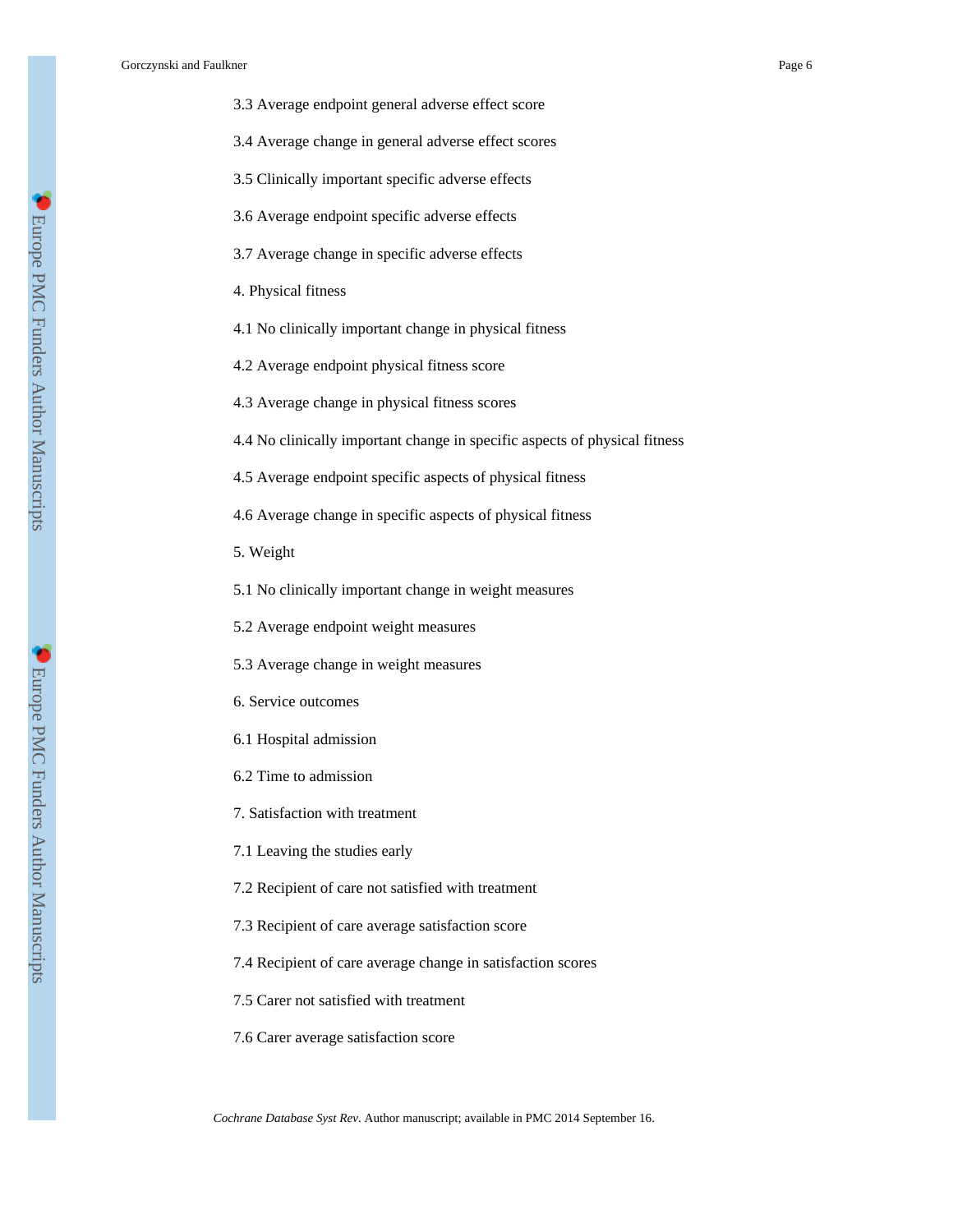8. Quality of life

8.1 No clinically important change in quality of life

- 8.2 Average endpoint quality of life score
- 8.3 Average change in quality of life scores

8.4 No clinically important change in specific aspects of quality of life

8.5 Average endpoint specific aspects of quality of life

8.6 Average change in specific aspects of quality of life

9. Economic outcomes

9.1 Direct costs

9.2 Indirect costs

### **Search methods for identification of studies**

No language restriction was applied within the limitations of the search.

**Electronic searches—**We searched the Cochrane Schizophrenia Group Trials Register (December 2008) using the phrase:

[(physical\* and (therap\* or intervention)) within the same field of title, abstract or index term fields) or ((fitness\* or sport\* or gym\* or exercis\* or \* danc\*) in title, abstract and index fields in REFERENCE) OR (\*exercise\* or danc\* or physical act\* in interventions field in STUDY)]

This register is compiled by systematic searches of major databases, hand searches and conference proceedings (see Group Module). For previous search strategy see Appendix 1

**Searching other resources—**We inspected the reference list of all identified studies for more relevant citations.

### **Data collection and analysis**

**Selection of studies—**PG and GF independently assessed the abstracts of the studies returned by the searches for relevance. Where disagreements occurred or the abstract was unclear, we acquired the full report and repeated the assessment process. If a dispute still existed this was resolved by discussion and if there remained insufficient information to assess relevance we contacted the first author of the study.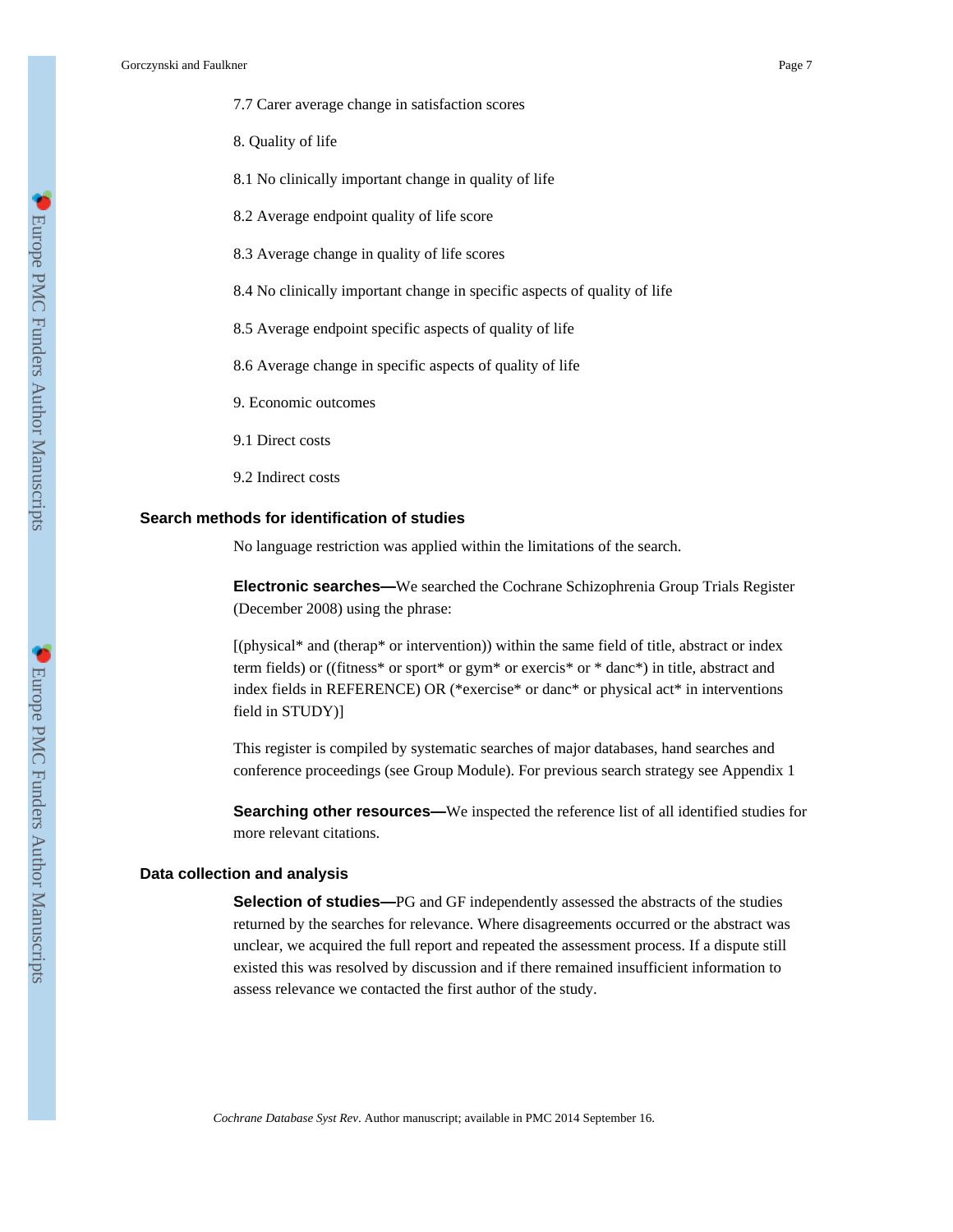### **Data extraction and management**

**1. Data Extraction:** PG and GF extracted data from each study independently with disagreements resolved by documented discussion. Where disagreements were not resolved, we listed the study under the awaiting assessment section. Data did not need to be published to be included in this review.

**2. Management:** Data were extracted onto standard forms. Where relevant, data were entered into RevMan by the PG.

### **3. Scale-derived data**

*3.1 Valid Scales:* Continuous data from scales were only included if the instrument had been described in a peer reviewed journal and had been found to be both reliable and valid given that unpublished scales have been shown to be subject to bias when used in trials that examine treatment in schizophrenia (Marshall 2000).

**Assessment of risk of bias in included studies—**PG and GF independently assessed the methodological quality of all relevant studies. Criteria in the Cochrane Handbook for Systematic Reviews of Interventions (Higgins 2008) was used to evaluate the quality of each trial on the following items:

- **1.** sequence generation;
- **2.** allocation concealment;
- **3.** blinding;
- **4.** incomplete outcome data;
- **5.** selective reporting of the results;
- **6.** any other biases identified.

Each item was rated on level of bias. A 'YES' rating identified that there was a low risk of bias while a 'NO' rating meant there was a high risk of bias. Where a risk of bias could not be determined, the item was given a rating of 'UNCLEAR.' Due to the small number of identified trials, all studies that were identified as randomised were included in the review, regardless of how many total biases they possessed.

### **Measures of treatment effect**

**1. Binary data:** For binary outcomes we calculated a standard estimation of the fixed-effect risk ratio (RR) and its 95% confidence interval (CI). For statistically significant results we calculated the number needed to treat/harm statistic (NNT/H), and its 95% confidence interval (CI) using Visual Rx taking account of the event rate in the control group. It has been shown that RR is more intuitive (Boissel 1999) than odds ratios and that odds ratios tend to be interpreted as RR by clinicians (Deeks 2000). This misinterpretation then leads to an overestimate of the impression of the effect.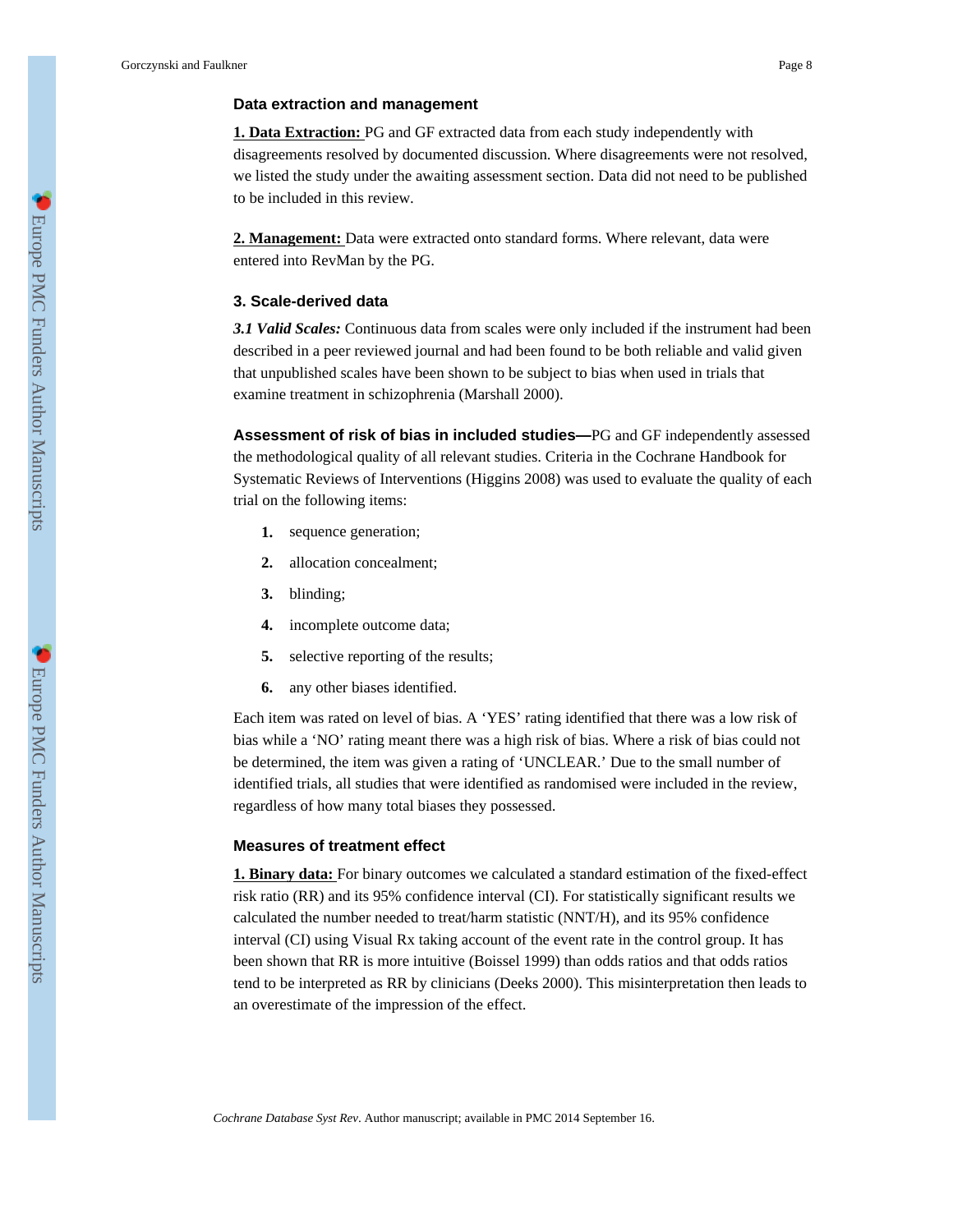*1.2 Binary outcomes from scale data:* Continuous outcome measures were not converted to binary data by identifying specific cut-off points on rating scales. Binary data were only used if they were clearly identified as dichotomous outcomes.

**2. Continuous data:** Continuous data on outcomes in mental health trials are often not normally distributed. To avoid the pitfall of applying parametric tests to non-parametric data we applied the following standards to all endpoint data derived from continuous measures. The criteria were used before inclusion: (a) standard deviations and means had to be obtainable; and, for finite scores, such as endpoint measures on rating scales, (b) the standard deviation (SD), when multiplied by 2 had to be less than the mean (as otherwise the mean was unlikely to be an appropriate measure of the centre of the distribution) (Altman 1996). If a scale starts from a positive value (such as PANSS, which can have values from 30 to 210) the calculation described above in (b) should be modified to take the scale starting point into account. In these cases skewness is present if 2SD>(SSmin), where S is the mean score and Smin is the minimum score. Skewed endpoint data from studies with less the 200 participants were not shown graphically, but were added to 'Other data' tables and briefly commented on in the text. However, skewed endpoint data from larger studies  $\left(\frac{\epsilon}{2}\right)$  participants) pose less of a problem and we entered the data for analysis.

For continuous mean change data (endpoint minus baseline) the situation is even more problematic. In the absence of individual patient data it is impossible to know if change data are skewed. The RevMan meta-analyses of continuous data are based on the assumption that the data are, at least to a reasonable degree, normally distributed. Therefore we included such data, unless endpoint data were also reported from the same scale.

*2.1 Intention-to-treat analysis:* For dichotomous data a 'once-randomised-always-analyse' approach was taken and it was assumed that all those lost to follow-up had relapsed. For continuous data a 'last-observation-carried-forward' (LOCF) approach, which maintains the sample size, was used in this review.

2.2 Summary statistics: In the case of continuous outcome measurement, a weighted mean difference (WMD) between groups was estimated. Again if evidence of heterogeneity was found a random effects model was used.

2.3 Scale derived data: Data obtained using a scale were only included if its psychometric properties (i.e. concerning reliability and validity) were reported in a peer reviewed journal (Marshall 2000). Furthermore these data were only included if the scale was either selfreport or completed by an independent rater or a relative and not the therapist or provider of the intervention.

#### **Unit of analysis issues**

**1. Cluster trials:** Studies increasingly employ cluster randomisation (such as randomisation by clinician or practice) but analysis and pooling of clustered data poses problems. Firstly, authors often fail to account for intraclass correlation in clustered studies, leading to a 'unit of analysis' error (Divine 1992) whereby p values are spuriouslylow, confidence intervals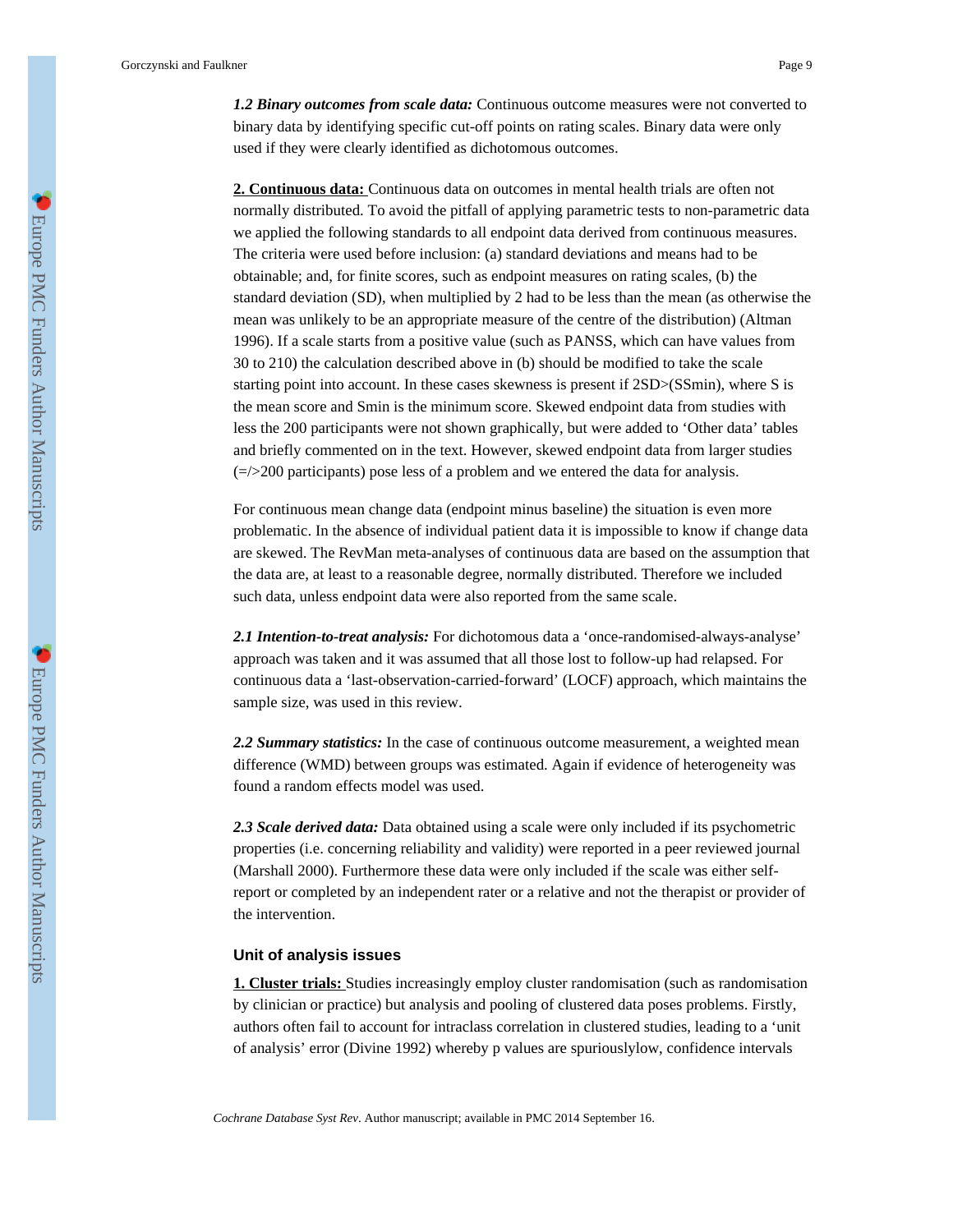unduly narrow and statistical significance overestimated. This can cause Type I errors (Bland 1997, Gulliford 1999).

Where clustering was not accounted for in primary studies, we presented the data in a table, with a (\*) symbol to indicate the presence of a probable unit of analysis error. In subsequent versions of this review we will seek to contact first authors of studies to obtain intraclass correlation coefficients of their clustered data and to adjust for this using accepted methods (Gulliford 1999). Where clustering has been incorporated into the analysis of primary studies, we will also present these data as if from a non-cluster randomised study, but adjusted for the clustering effect.

We have sought statistical advice and have been advised that the binary data as presented in a report should be divided by a design effect. This is calculated using the mean number of participants per cluster (m) and the intraclass correlation coefficient (ICC) [Design effect=1+(m-1)\*ICC] (Donner 2002). If the ICC was not reported it was assumed to be 0.1 (Ukoumunne 1999). If cluster studies had been appropriately analysed taking into account intraclass correlation coefficients and relevant data documented in the report, we synthesised these with other studies using the generic inverse variance technique.

**2. Cross-over trials:** A major concern of cross-over trials is the carry-over effect. It occurs if an effect (e.g. pharmacological, physiological or psychological) of the treatment in the first phase is carried over to the second phase. As a consequence on entry to the second phase the participants can differ systematically from their initial state despite a wash-out phase. For the same reason cross-over trials are not appropriate if the condition of interest is unstable (Elbourne 2002). As both effects are very likely in schizophrenia, we will only use data of the first phase of cross-over studies.

**3. Studies with multiple treatment groups:** Where a study involved more than two treatment arms, if relevant, the additional treatment arms were presented in comparisons. Where the additional treatment arms were not relevant, these data were not reproduced.

#### **Dealing with missing data**

**1. Overall loss of credibility:** At some degree of loss to follow up data must lose credibility (Xia 2007). Since there is no evidence as to the degree of attrition which makes a reasonable analysis of the data possible, we included all trials in the main analysis. If, for a given outcome, more than 50% of the total numbers randomised were not accounted for we did not present results as such data will be impossible to interpret with authority.

**2. Binary:** Where attrition for a binary outcome is between 0 and 50%, and outcomes of these individuals are described, we included these data in our analysis.

**3. Continuous:** Where attrition for a continuous outcome is between 0 and 50%, and outcomes of these individuals are described, we included these data in our analysis.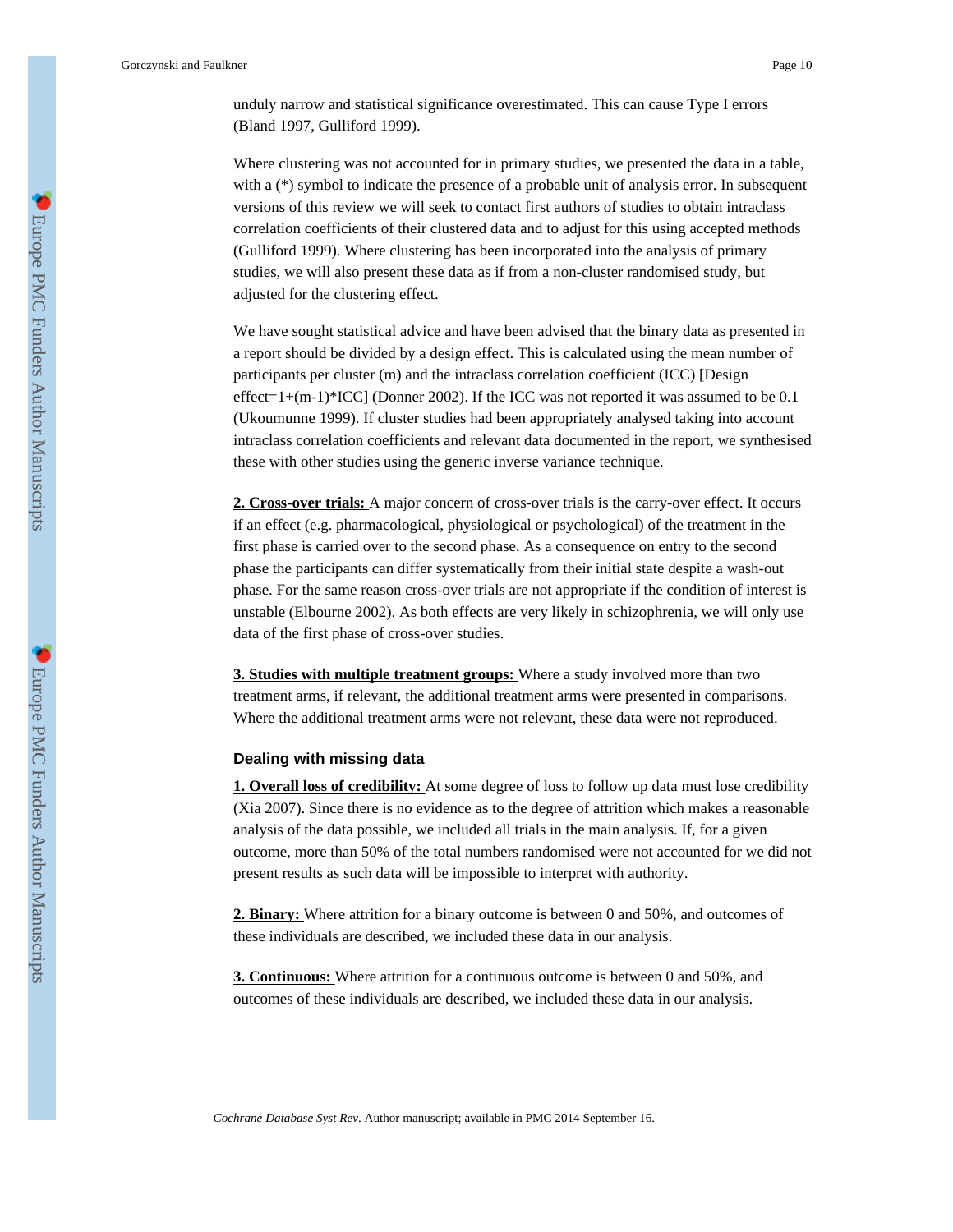### **Assessment of heterogeneity**

**1. Clinical heterogeneity:** We considered all included studies without any comparison to judge clinical heterogeneity.

### **2. Statistical**

*2.1 Visual inspection:* We visually inspected graphs to investigate the possibility of statistical heterogeneity.

*2.2 Employing the I-squared statistic:* This provided an estimate of the percentage of inconsistency thought to be due to chance. I-squared estimate greater than or equal to 50% was interpreted as evidence of high levels of heterogeneity (Higgins 2003). If heterogeneity was found, the data were re-analysed using a random effects model to see if this made a substantial difference. If it did, the studies responsible for heterogeneity were not added to the main body of homogeneous trials, but summated and presented separately and reasons for heterogeneity investigated.

**Assessment of reporting biases—**Reporting biases arise when the dissemination of research findings is influenced by the nature and direction of results (Egger 1997). Although funnel plots may be useful in investigating bias, they have a limited ability to detect smallstudy effects. Given the small number of studies examined in this review, we did not use funnel plots to asses reporting biases.

**Data synthesis—**Where possible we employed a fixed-effect model for analyses. We understand that there is no closed argument for preference for use of fixed or random-effects models. The random-effects method incorporates an assumption that the different studies are estimating different, yet related, intervention effects. This does seem true to us, however, random-effects does put added weight onto the smaller of the studies - those trials that are most vulnerable to bias. For this reason we favour using the fixed-effect model.

### **Subgroup analysis and investigation of heterogeneity**

**1. Subgroup analysis:** No subgroup analyses were undertaken in this review.

**2. Investigation of heterogeneity:** If data were clearly heterogeneous we checked that the data were correctly extracted and entered and that we made no unit-of-analysis errors. If heterogeneity was found, the data were re-analysed using a random-effects model to see if this made a substantial difference. If it did, the studies responsible for heterogeneity were not added to the main body of homogeneous trials, but summated and presented separately and reasons for heterogeneity investigated.

**Sensitivity analysis—**No sensitivity analyses were conducted.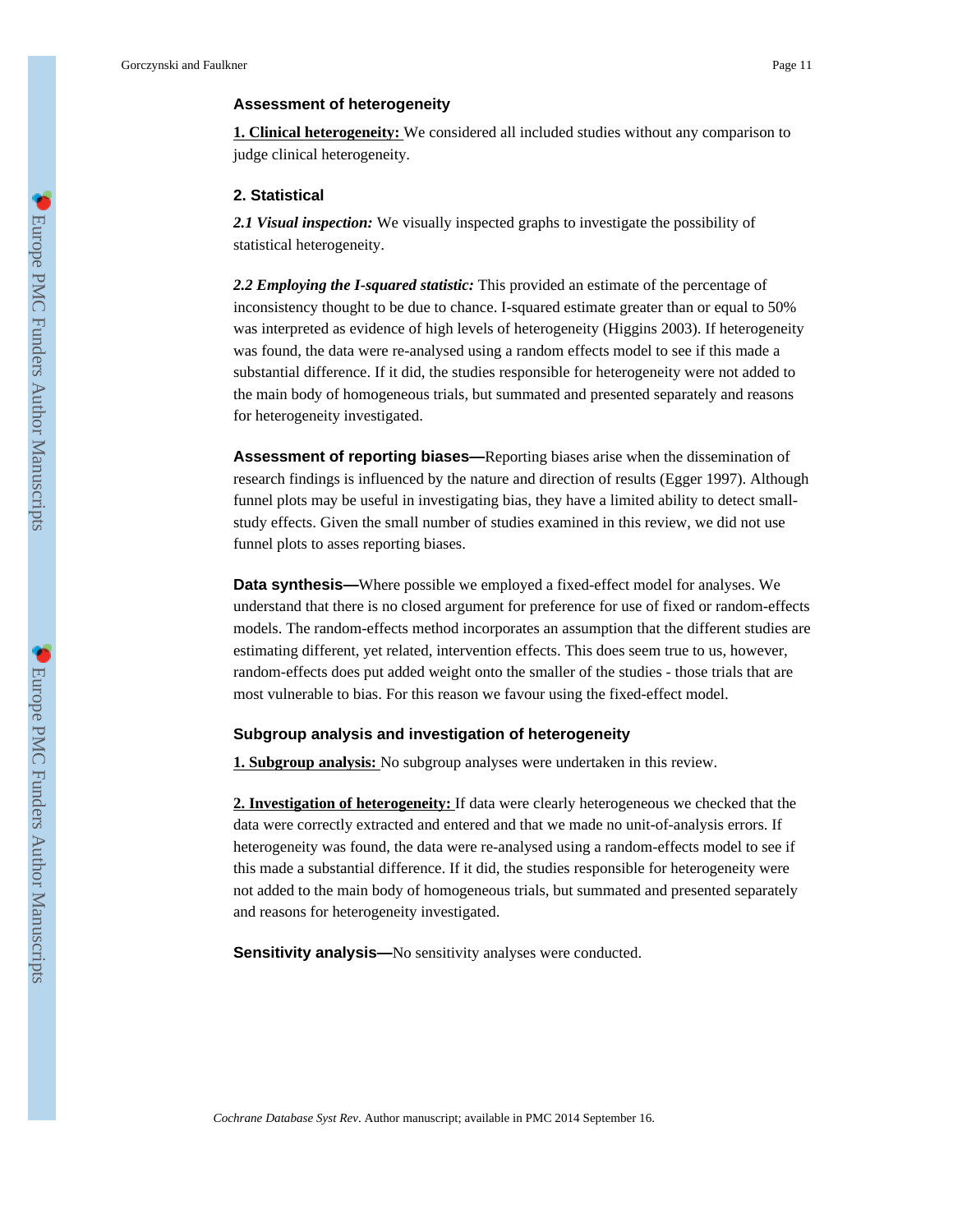## **RESULTS**

### **Description of studies**

See: Characteristics of included studies; Characteristics of excluded studies; Characteristics of studies awaiting classification; Characteristics of ongoing studies.

For substantive descriptions of studies please see Characteristics of included studies; Characteristics of excluded studies; Characteristics of studies awaiting classification;Characteristics of ongoing studies.

**Results of the search—**We inspected 442 electronic reports and of these, 421 studies were excluded on the basis of their abstracts. We included three randomised controlled trials (Beebe 2005; Duraiswamy 2007;Marzaloni 2008) and excluded ten trials (Acil 2008; Adams 2001;Apter 1978;Hu 2004; Li 2005;Liu 2006; Skrinar 2005;Su 1999;Wu 2008 Wu 2007). Additionally, we are waiting for more information from seven studies (Lin 2006; NCT00286299; Ning 2003; Scheidhacker 1991; Wu 2007b; Xie 2006; Zhang 2006). Lastly, one trial is still ongoing (NCT00338832) and further information has been sought from the authors.

**Included studies—**We included three randomised controlled trials (Beebe 2005;Duraiswamy 2007; Marzaloni 2008). All studies have been published since 2005 which possibly illustrates growing attention to the role of exercise as a form of adjunctive therapy for schizophrenia. One study investigated the effects of an exercise programme that included both aerobic and strength training components (Marzaloni 2008). This programme was 12 weeks in length, included a warm up session, 30-60 minutes of aerobic fitness, 15-20 minutes of strength training, and 5-10 minutes of cool down. Participants in this trial met twice a week. The other two studies evaluated the effects of a walking programme (Beebe 2005) and a light exercise programme (Duraiswamy 2007). In the Beebe 2005 study, researchers evaluated the effects of a 16 week walking programme where participants met for 10-30 minutes three times per week. In the Duraiswamy 2007 study, researchers evaluated the effects of a 16 week light exercise programme that consisted of light walking, jogging, stretching, and relaxation techniques. Participants in the Duraiswamy 2007 study met for one hour five times per week.

**1. Methods:** All trials were randomised and two were single-blind (Beebe 2005;Duraiswamy 2007). The duration of the trials ranged between 12 weeks (Marzaloni 2008) and 16 weeks (Beebe 2005; Duraiswamy 2007).

**2. Participants:** All trials included people diagnosed with schizophrenia using DSM-IV criteria (Beebe 2005; Duraiswamy 2007; Marzaloni 2008). Two studies included both inand outpatients (Duraiswamy 2007; Marzaloni 2008), while one concentrated solely on outpatients (Beebe 2005). Approximately 96 participants were initially recruited into the studies and there were more male than female participants included. Participants ranged in age from 18 to 63 years with a mean age of 32.4 years.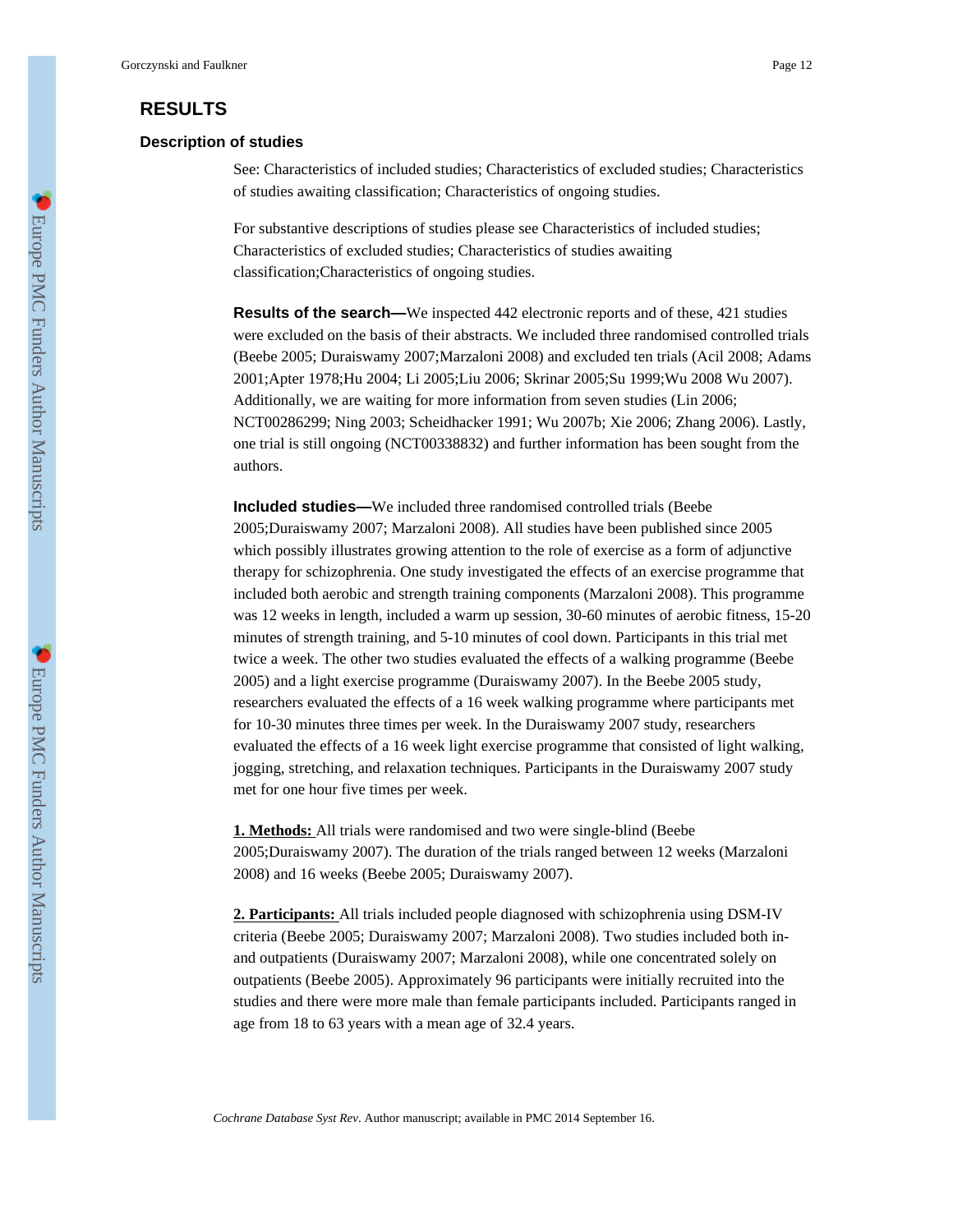**3. Setting:** Two studies were conducted in hospital settings that offered inand outpatient services (Beebe 2005; Duraiswamy 2007). One study was conducted in a community centre (Marzaloni 2008).

**4. Study size:** All studies utilised small samples and ranged in size from from 12 (Beebe 2005) to 61 participants (Duraiswamy 2007). One study used 13 participants (Marzaloni 2008).

### **5. Interventions**

*5.1 Exercise:* The experimental conditions identified in each of the included studies differed in exercise duration and intensity. The exercise programme in the Beebe 2005 study included 3 exercise sessions per week that consisted of a 10 minute warm-up and walking on a treadmill. Over the course of the study, participants increased their walking time from 5 minutes on the first day to 30 minutes.

In the Duraiswamy 2007 study, the programme consisted of brisk walking, jogging, exercises in standing and sitting postures and relaxation. Participants underwent three weeks of training and then continued with the programme for the remaining three months. Participants met for 1 hour a day, 5 days a week.

In the Marzaloni 2008 study, the programme consisted of a 10 minute warm-up, 20 minutes of resistance weight training, 60 minutes of aerobic training, and a 5 minute cool-down. Participants met twice a week for 12 weeks. Each session was 90 minutes in length. Participants were encouraged to exercise one additional time per week independently.

All exercise programmes were in addition to participants usual care.

### **5.2. Control interventions**

*5.2.1 Standard care:* In the Beebe 2005 study, participants continued with their usual treatment but told they were on a waiting list for the exercise therapy. At the conclusion of this study, those in the standard care group were given the opportunity to take part in the experimental treatment. Participants in the control group of the Marzaloni 2008 study continued with treatment as usual.

*5.2.2 Other treatment:* Participants in Duraiswamy 2007 study took part in yoga classes five times per week that lasted one hour in length. Again participation in yoga classes was in addition to usual care.

### **6. Outcomes**

*6.1 Outcome scales:* Details of the only scales that provided usable data are shown below. Reasons for exclusion of data are given under 'Outcomes' in the 'Characteristics of included studies' section.

*6.1.1.1 Positive and Negative Syndrome Scale - PANSS (Kay 1986):* This schizophrenia scale has 30 items, each of which can be defined on a seven-point scoring system varying from 1 - absent to 7 - extreme. This scale can be divided into three sub-scales for measuring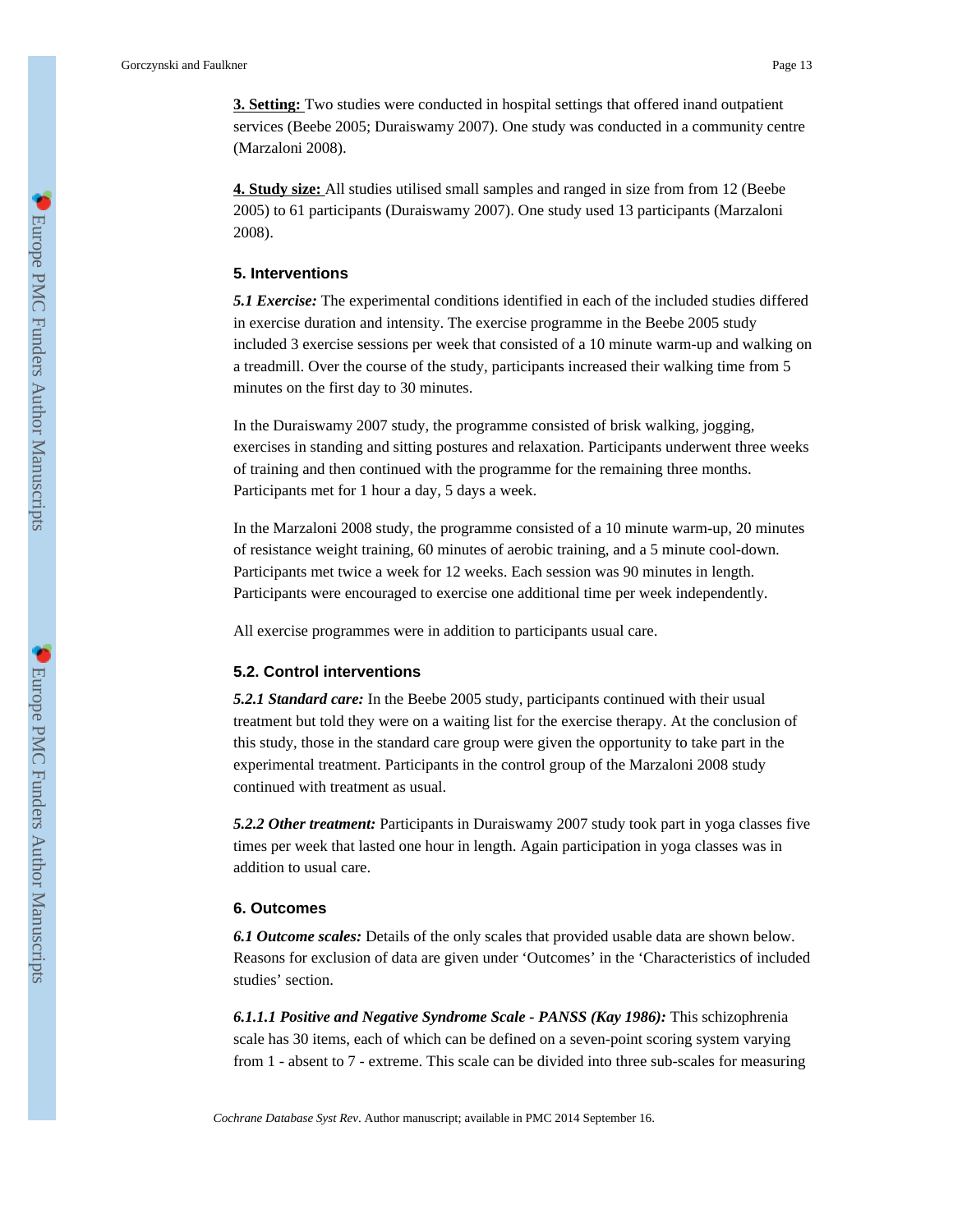the severity of general psychopathology, positive symptoms (PANSS-P), and negative symptoms (PANSS-N). A lower score indicates lesser severity. Two studies reported data using this scale (Beebe 2005; Duraiswamy 2007).

*6.1.1.2 Mental Health Inventory (MHI) (Veit 1983; Ware 1998):* This self-report scale has 18 items that measure anxiety, depression, behavioural control, and positive affect. It offers a total mental health score as well as sub scores for each of the subscales. Each item on the scale has six response options, with higher values indicating better mental health. The Marzaloni 2008 study reversed the presentation and subsequent analysis of the depression sub-scale for easier comprehension of results. One study reported data using this scale (Marzaloni 2008).

*6.1.2.1 Social and Occupational Functioning Scale - SOFS (Saraswat 2006):* This scale has 14 items, each of which can be defined on a 5-point scale where 1= no impairment and 5 = extreme impairment. This scale examines bathing and grooming, dressing, eating, neatness, conversational skills, social appropriateness, social engagement, money management, orientation/mobility, social skills, recreation, work relationships, respect for property and independence. Higher scores on the SOFS indicate greater social impairment. One study reported data using this scale (Duraiswamy 2007).

*6.1.3.1 Simpson Angus Scale - SAS (Simpson 1970):* This 10-item scale, with a scoring system of 0-4 for each item, measures drug-induced parkinsonism, a short-term druginduced movement disorder. A low score indicates low levels of parkinson ism. One study reported data using this scale (Duraiswamy 2007). 6.1.3.2 Abnormal Involuntary Movements Scale - AIMS (Munetz 1988)

AIMS is a 12-item instrument assessing abnormal involuntary movements associated with antipsychotic drugs, such as tardive dystonia and chronic akathisia, as well as 'spontaneous' motor disturbance related to the illness itself. Scoring the AIMS consists of rating the severity of movement in three main anatomic areas (facial/oral, extremities, and trunk), based on a five-point scale (0=none, 4=severe). One study reported data using this scale (Duraiswamy 2007).

*6.1.4.1 World Health Organization Quality of Life BREF Version, WHOQOL-BREF*

*(Skevington 2004):* This scale is a 26-item version of the WHOQOL-100 assessment. The scale assesses physical health, psychological, social relations and the environment on a fivepoint scale where  $1 =$  poor QofL and  $5 =$  good QofL. One study reported data using this scale (Duraiswamy 2007).

#### **6.2 Other outcomes**

*6.2.1.1 Six Minute Walk Test (Enright 1998):* This test measures level of aerobic fitness. Participants are requested to walk for 6 minutes and distance travelled is measured to the nearest foot. Two studies reported data using this test (Beebe 2005; Marzaloni 2008).

*6.2.1.2 Maximal Strength:* Maximal strength was measured by one repetition maximum test on the bicep curl exercise. One study reported data using this test (Marzaloni 2008).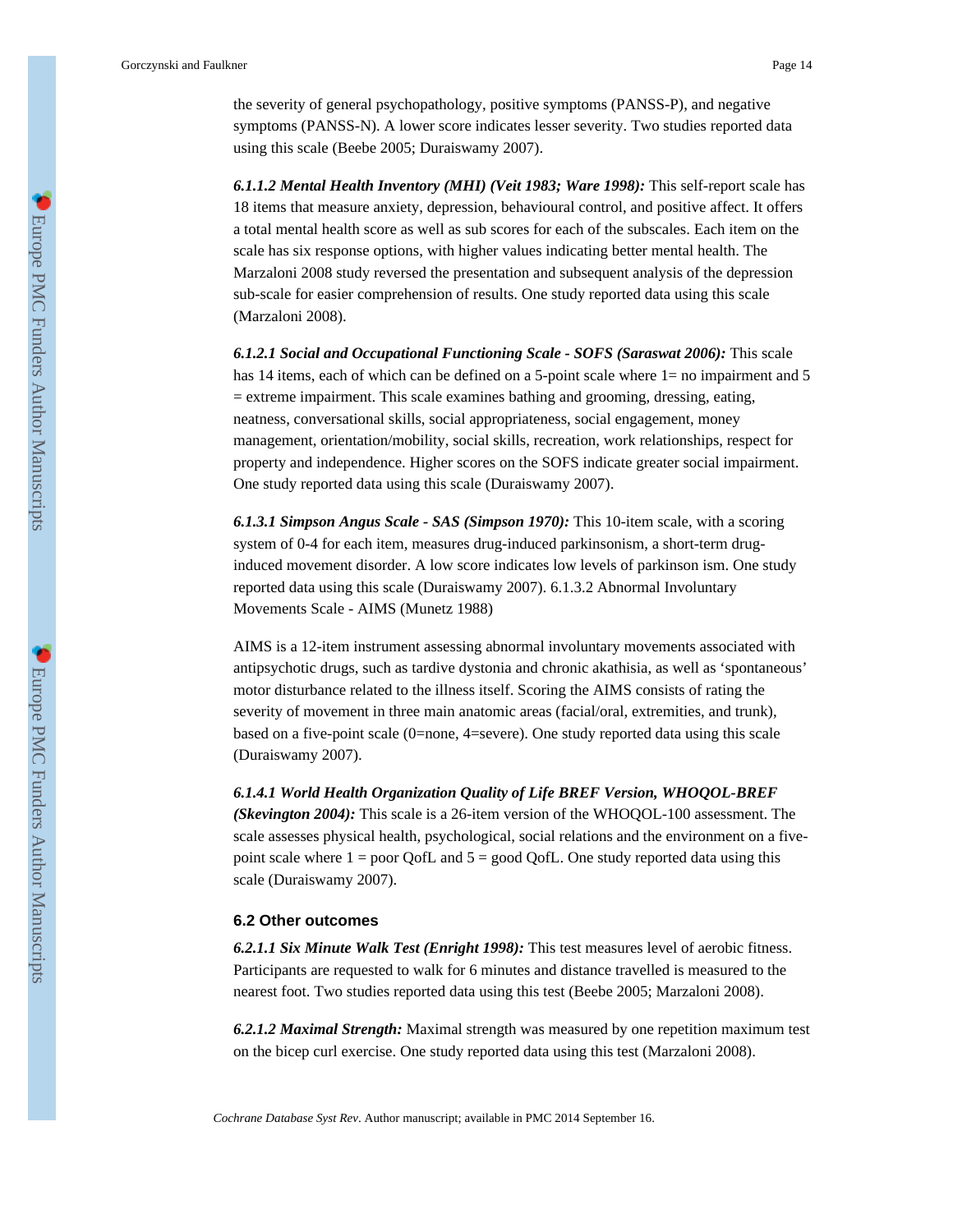*6.2.2 Cardiovascular measures:* One study reported data on resting blood pressure (Marzaloni 2008).

*6.2.3.1 Body Mass Index:* Height and weight were captured using calibrated and standardized measurements (e.g., stadiometer, balance-beam scale). BMI = weight in kg/ height in meters squared. Two studies reported pre and post measures of BMI of their participants (Beebe 2005;Marzaloni 2008).

*6.2.3.2 Percentage Body Fat :* Participants' percentage body fat was obtained through skinfold callipers. A three site method was used to measure the triceps, abdominal, and suprailiac skin folds (American College of Sports Medicine, 1995). One study reported data on percentage body fat (Beebe 2005).

*6.2.3.3 Waist and hip circumference:* Waist circumference was measured at the level of the umbilicus and hip circumference was measured at the largest circumference of the hips. One study reported waist circumference (Marzaloni 2008).

*6.2.4 Leaving the study early:* Two studies reported a loss of participants (Beebe 2005;Duraiswamy 2007), but all three studies reported detailed information on the number of participants throughout their studies.

**Excluded studies—**We excluded ten studies from the review and reasons for this are presented in the 'Characteristics of excluded studies' table (Acil 2008; Adams 2001;Apter 1978;; Li 2005; Liu 2006; Skrinar 2005;Su 1999; Wu 2008 Wu 2007).

**Awaiting assessment—**Seven studies await assessment and these are generally registered clinical trials ( Lin 2006; NCT00286299; Ning 2003;Scheidhacker 1991; Wu 2007b; Xie 2006; Zhang 2006). Further information has been sought from these authors.

**Ongoing studies—One trial is classified as ongoing (NCT00338832). Further** information has been sought from authors.

### **Risk of bias in included studies**

Judgement of risks are illustrated in Figure 1 and Figure 2.

**Allocation—**All included studies were reported as randomised; however, most of the included studies did not explicitly describe the methods used. Two trials explained their randomisation processes (Beebe 2005; Duraiswamy 2007). Beebe 2005 utilised a randomisation schedule designed by a statistician and Duraiswamy 2007 used a computer generated allocation schedule. Concealment of allocation has repeatedly been shown to be of key importance in excluding selection biases (Jüni 2001). No studies reported using concealment of allocation. Analyses based on methodological quality were not conducted.

**Blinding—**None of the studies were double-blinded. The reported results may exaggerate estimates of treatment effect (Boutron 2004). None of the studies reported any test of blinding.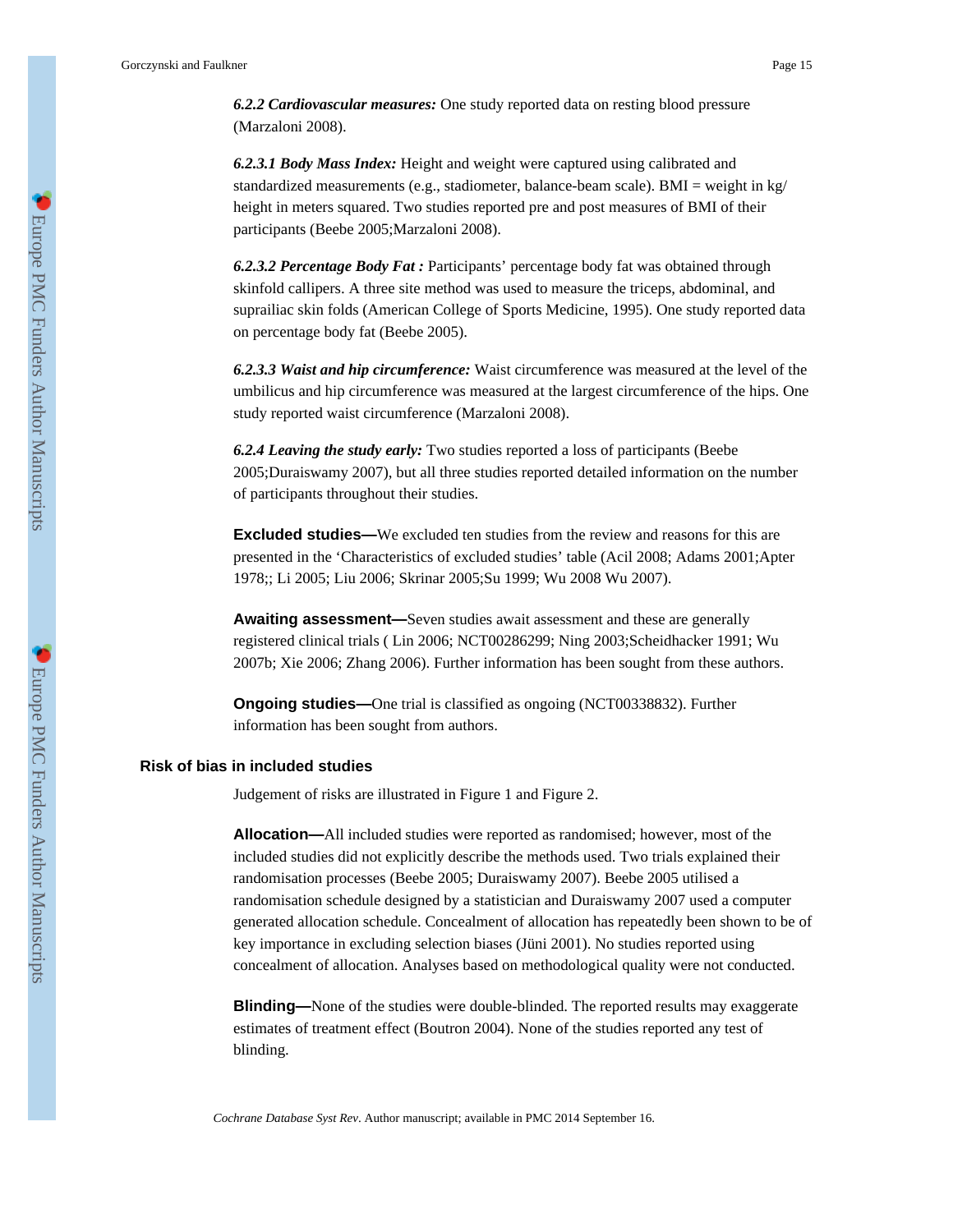**Selective reporting—Only** the included studies reported both means and standard deviations, although not for all variables of interest. Many studies awaiting classification failed to provide standard deviations when reporting mean changes. We are seeking further data from the first authors of relevant trials.

**Other potential sources of bias—**No other potential biases were found.

### **Effects of interventions**

The included studies varied considerably in the designs of their respective exercise programmes and what variables they measured. Two of the included studies examined aspects of both physical and mental health (Beebe 2005;Marzaloni 2008), and one study only looked at improvements in mental health (Duraiswamy 2007). In general, all included studies showed positive mental and physical health effects associated with exercise participation.

**1. COMPARISON 1. EXERCISE versus STANDARD CARE —**Although two studies compared exercise to standard care, results could only be pooled for one outcome, leaving the study early.

### **1.1 Mental State**

*1.1.1 Mental Health Inventory (MHI):* During the 12 week Marzaloni 2008 trial scale ratings of mental health increased from a baseline M=56.3(SD 10.5) to endpoint M=65.5  $(SD 9.0)$  (p< .03) in the exercise group, but these scores were not significantly different to those found in the standard care group (n=10, MD 7.40 CI -2.46 to 17.26). There were significantdifferences observed between groups for depression (n=10, MD 17.50 CI 6.70 to 28.30) and anxiety scores (n=10, MD 8.00 CI 0.80 to 15.20). No significant differences were observed for positive affect (n=10, MD 3.30 CI -23.66 to 30.26) and behavioural scores (n=10, MD -5.40 CI -21.28 to 10.48).

*1.1.2 PANSS scores:* Beebe 2005 found those in the exercise group had significantly better PANSS negative scores than those in standard care (n=10, MD -8.5 CI -11.11 to -5.89). A similar favourable effect for exercise was found for positive scores, this result was just significant (n=10, MD -2.5 CI -4.73 to -0.27).

### **1.2 Physical fitness**

*1.2.1 Six Minute Walking Distance:* Two studies examined the distance participants could walk in six minutes (Beebe 2005; Marzaloni 2008). Data from Beebe 2005 could not be used in the analysis as no SD were provided. Although both studies observed increases in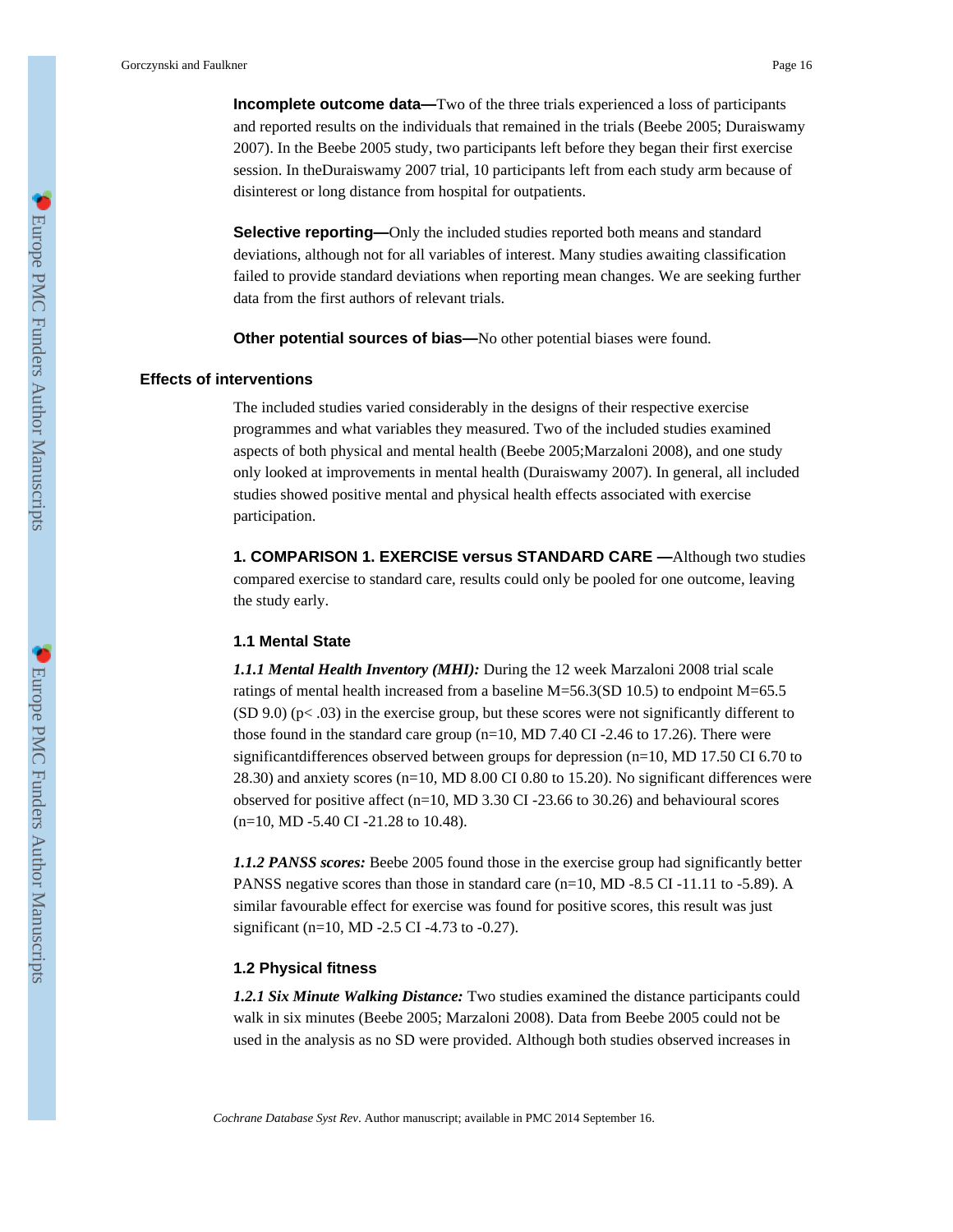the distance covered by their respective exercise groups, only participants in the Marzaloni 2008 increased their distance travelled significantly (n=13, MD 79.50 CI 33.82 to 125.18).

*1.2.2 Maximal Strength:* One study reported on maximal strength (Marzaloni 2008). Participants in the exercise group reported a significant increase in strength (n=13, MD 2.00 CI 0.55 to 3.45).

*1.2.3 Cardiovascular measures:* One study reported on cardiovascular measures. The Marzaloni 2008 study reported on data on resting blood pressure and revealed no significant improvements (n=13, MD -1.00 CI -8.05 to 6.05).

### **1.3 Weight**

*1.3.1 BMI:* Two studies examined changes in BMI (Beebe 2005; Marzaloni 2008) but only Marzaloni 2008 provided useable data, no effect was found (n=13, MD -1.20 CI -2.92 to 0.52). Again, standard deviations were not provided for the Beebe 2005 study and the authors have been contacted.

*1.3.2 Percentage Body Fat:* One study examined changes in percentage body fat (Beebe 2005). Participants in the exercise group reduced their body fat by 3.7% which was significantly larger than the 0.02% reduction experienced by those in the control group ( $p<$ . 03), however, standard deviations were not provided for the Beebe 2005 study and so data are not analysed in this review, the authors have been contacted.

*1.3.3 Waist and hip circumference:* One study reported data on waist and hip circumferences and noted no effect (Marzaloni 2008) (n=13, MD 0.01 CI -0.02 to 0.04).

*1.3.4 Final Weight:* One study reported data on final weight and noted no effect (n= 13, MD) 1.30 CI -3.64 to 6.24) (Marzaloni 2008).

**1.4 Leaving the study early:** No differences in numbers leaving the study early were found between exercise and standard care groups (2RCTs, n=25, RR 5.00 CI 0.29 to 86.43).

**2. COMPARISON 2. EXERCISE versus OTHER TREATMENT—**One study (n=61) provided data for this comparison Duraiswamy 2007. The other treatment for this trial were regular sessions of yoga.

### **2.1 Mental State**

*2.1.1 PANSS Total:* Participants in the yoga group reported a significantly lower overall Total PANSS score than those in the exercise group (n=41, MD 14.95 CI 2.60 to 27.30).

*2.1.1.1 PANSS Depression:* When reporting PANSS Depression score, those in the yoga group had more favourable scores, the difference between groups was just significant (n=41, MD 2.89 CI 0.86 to 4.92).

*2.1.1.2 PANSS Anergia:* Those practising yoga reported a just significantly lower PANSS Anergia score than those in the exercise group (n=41, MD 2.40 CI 0.47 to 4.33).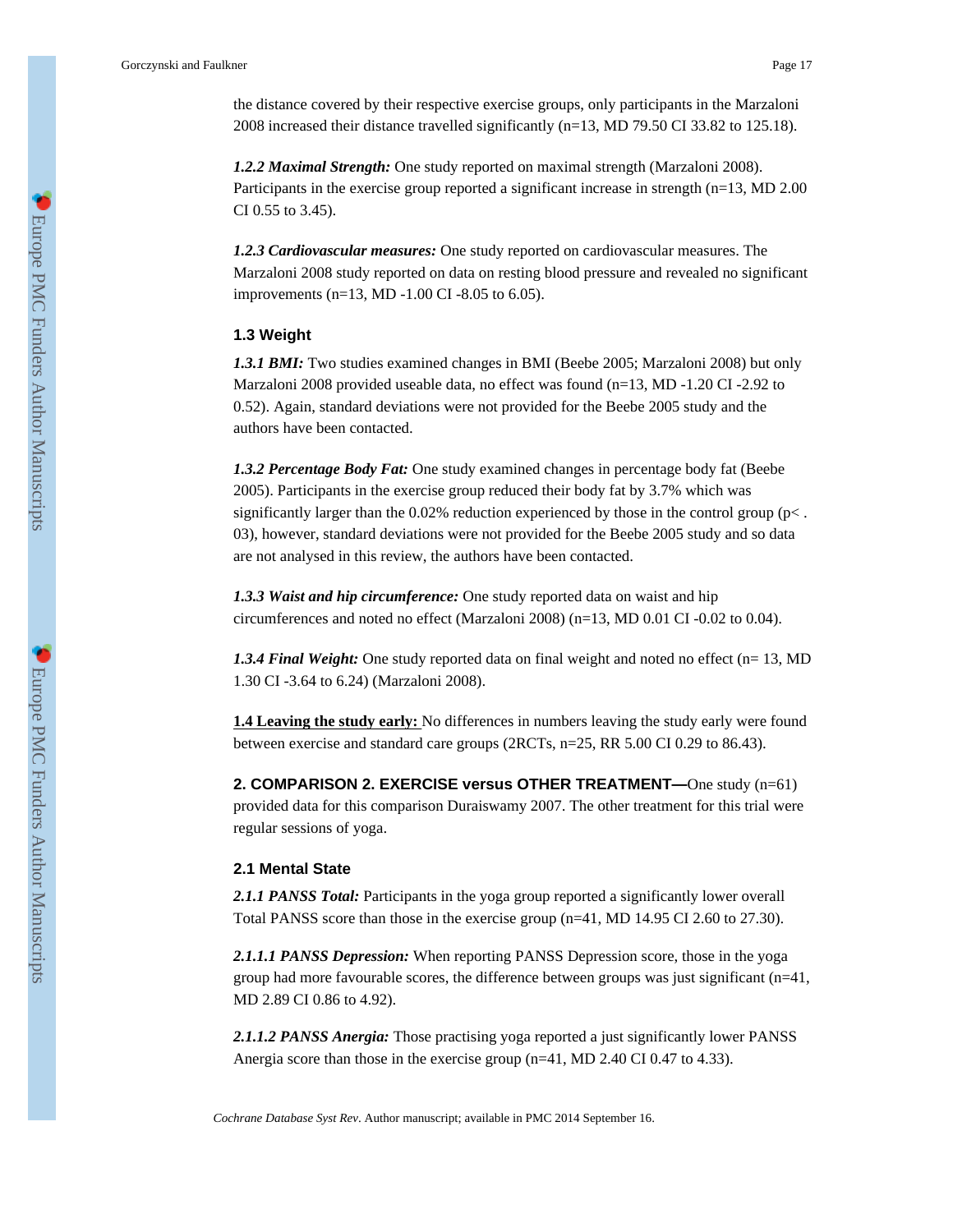*2.1.1.3 PANSS Positive:* Participants who were in the exercise group did not have significantly lower scores on the PANSS Positive score than those in the yoga control group (n=41, MD 2.41, CI -1.20 to 6.02).

*2.1.1.4 PANSS Negative:* Participants who were in the exercise group had significantly higher scores on the PANSS Negative score than those in the yoga control group (n=41, MD) 5.56, CI 1.69 to 9.43).

### **2.2 General Functioning**

*2.2.1 Social and Occupational Functioning Scale - SOFS:* Although ratings of the social and occupational functioning were reduced, there were no significant differences in social and occupation functioning between the yoga and exercise therapy groups (n=41, MD 4.35 CI -1.18 to 9.88).

### **2.3 Adverse effects**

*2.3.1 Simpson Angus Scale - SAS:* No significant differences in adverse side effects were found between the yoga and exercise groups (n=41, MD 0.50 CI -0.44 to 1.44).

*2.3.2 Abnormal Involuntary Movements Scale - AIMS:* No significant differences in abnormal involuntary movements were observed for either the yoga or exercise group (n=41, MD 0.20 CI -1.18 to 1.58).

### **2.4 Quality of Life**

*2.4.1 World Health Organization Quality of Life BREF Version, WHOQOL-BREF:* Quality of life scores as measured by the WHOQOL all showed a favourable effect for those in the yoga group:

*2.4.1.1 Physical:* (n=41, MD -9.22 CI -18.86 to 0.42).

*2.4.1.2 Psychosocial:* (n=41, MD -17.70 CI -28.90 to -6.50).

*2.4.1.3 Social:* (n=41, MD -20.75 CI -34.08 to -7.42).

*2.4.1.4 Environmental:* (n=41, MD -18.09 CI -28.52 to -7.66).

**2.5 Leaving the study early:** Numbers leaving early from each group were fairly high (ten from the yoga group and eleven from the exercise group), but similar (n=61, RR 0.94 CI 0.47 to 1.88).

### **DISCUSSION**

### **The Searches**

Electronic searching produced 442 electronic reports, 21 of which were selected for further examination. Overall, three studies were included given they met the eligibility criteria for this review.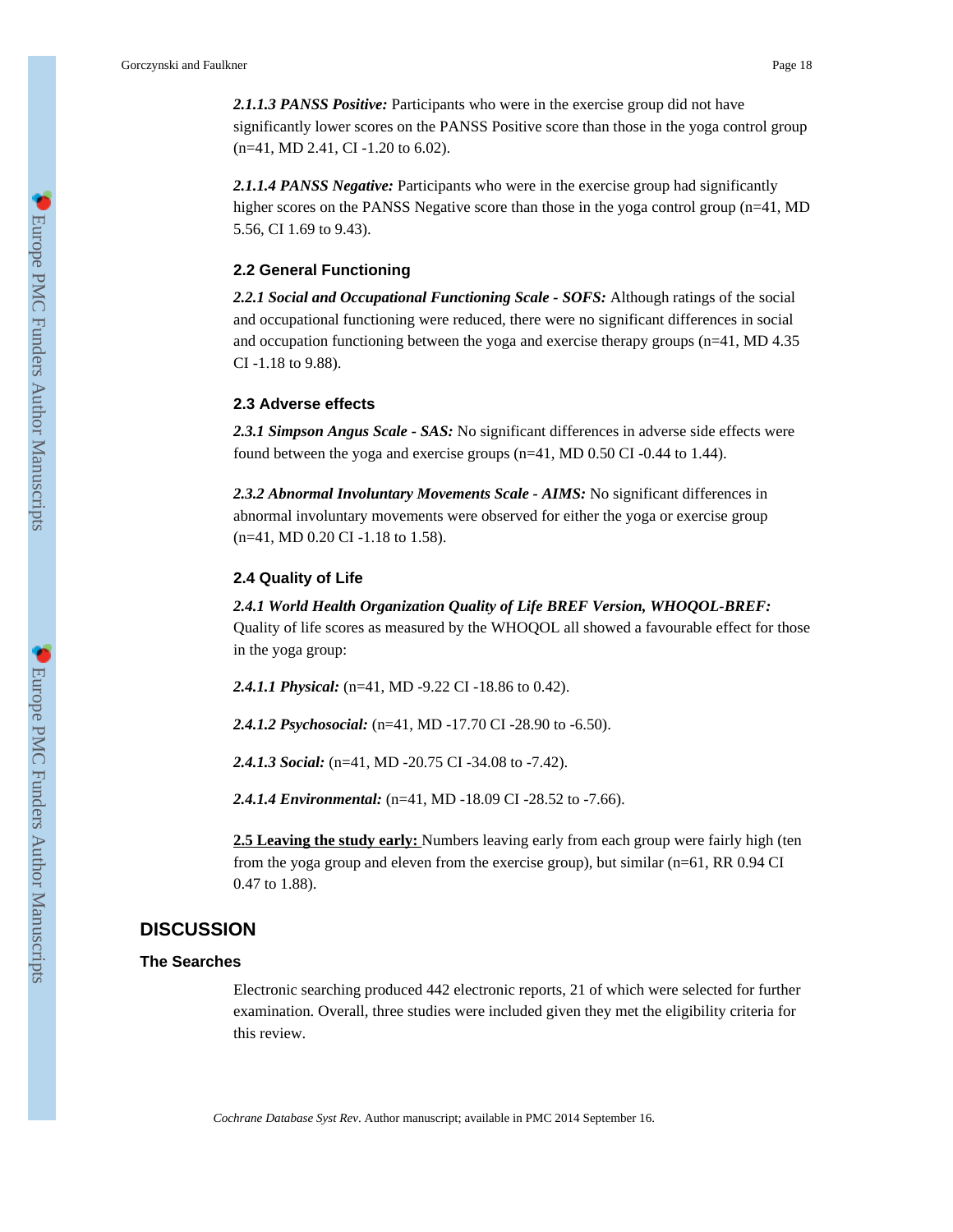### **Summary of main results**

Three studies were included in this review. Overall, these studies showed that exercise therapy can have an impact on mental health outcomes like mental state and general functioning with no adverse effects and a limited effect on physical health outcomes such as weight. The included studies illustrate that randomised controlled trials that examine the mental health effects of physical activity are possible to conduct with individuals with schizophrenia although they are characterised by their short-term nature and small samples. Importantly, attrition rates were similar in the trials with no significant differences between groups. All of the included studies have been conducted within the last four years which suggests that researchers have responded to calls for greater methodological rigour (Faulkner 2005). Although these studies have been conducted recently and are more methodologically rigorous than those conducted in the past, it was not possible to combine their findings to calculate weighted mean difference or risk ratios. Results have been stratified below according to mental health and physical health outcomes.

**1. Mental Health—**Overall, findings show that exercise improves mental health measures, specifically negative symptoms, compared to standard care, but when exercise is compared to other types of exercise, such as yoga, the benefits of exercise are not as profound. Findings should be viewed with caution as results are based on a limited number of trials that had small sample sizes.

**2. Physical Health—**Several physical health measures were examined in this review. Although participants in the exercise arm of Marzaloni 2008 study improved their physical fitness, overall, studies did not find significant changes in physical health outcomes that measured BMI, waist to hip ratio, final weight, or resting blood pressure. This may reflect the relatively short nature of the described intervention studies, or a lack of adherence to the exercise intervention. Given that individuals with schizophrenia live with various comorbidities which often stem from overweight or obesity (Lambert 2003; Meyer 2003), this review reinforces the need for further research examining how to get this population physically active in order to receive physical health benefit.

### **Overall completeness and applicability of evidence**

Overall, several results from the three included studies show that mental health and physical fitness improves with exercise; however, given the small number of included studies, and the use of various instruments used to measure different aspects of mental and physical health, these findings must be viewed with caution. Furthermore, a wide variety of physical health outcomes such as BMI, waist to hip ratio, final weight, and resting blood pressure, did not improve significantly.

#### **Quality of the evidence**

In the included studies data reporting was inconsistent. All future studies should respect standards of measuring outcomes and of reporting data in order to enhance the comparability of study results (Begg 1996; Moher 2001).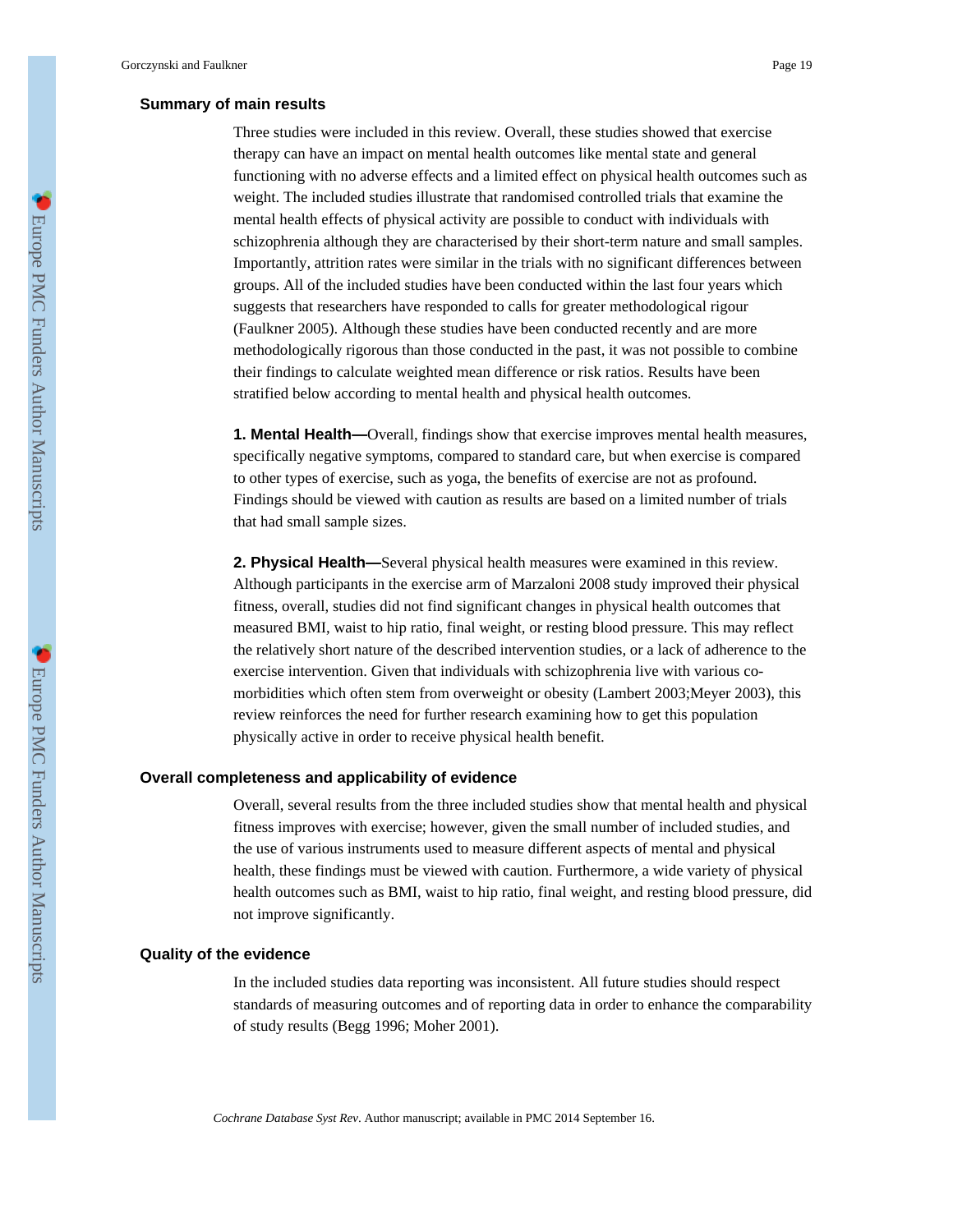In order to strengthen the quality of future randomised controlled trials, researchers should attempt to limit the number of study biases. These biases include selection, performance, detection, attrition, and reporting. In this Cochrane review, selection biases were observed in all three included studies. Only two studies utilised methods of generating a sequence of allocation (Beebe 2005; Duraiswamy 2007) and none of the studies concealed their group allocations. Failure to conceal group allocations may indicate an inability to adhere to the randomly generated results of group allocation. Future studies should utilise some form of sequence generation such as a random number generator or a randomisation schedule and conceal their randomisation results by placing them in sequentially-numbered, opaque, sealed envelopes (Schulz 2001).

Although researchers may not blind participants to behavioural interventions to remove threats of performance biases, every attempt should be made to collect study data in a blind manner. In this review, only two of the included studies were single blind (Beebe 2005; Duraiswamy 2007). Researchers conducting future studies should at least blind study personnel to group allocation in order to guard against detection biases in order to minimise any exaggeration of treatment effect (Boutron 2004).

Lastly, adherence is a great concern for researchers that conduct studies that include individuals with schizophrenia. Future research should address issues of programme adherence and researchers should pay careful attention to barriers that prevent regular exercise.

### **Potential biases in the review process**

Although a thorough and extensive search and review was undertaken, potential biases may still exist. Throughout this review process, we found very few randomised controlled trials that met our inclusion criteria. Publication bias may exist and may threaten the results given that all research studies do not get published in major journals that may be identified through CINAHL, EMBASE, MEDLINE and PsycINFO. Additionally, language may present an additional challenge as a great deal of research is not being published in English. Several steps are being taken to translate numerous studies, evaluate them, and determine if they should be included in the next stage of this review.

### **Agreements and disagreements with other studies or reviews**

Two other reviews have identified and reviewed existing research studies that used exercise as a form of adjunct therapy for schizophrenia (Ellis 2007;Faulkner 2005). These reviews examined various forms of research methods including qualitative, quantitative, and mixed methods. Their results are in line with this review. Both reviews indicated that exercise can improve physical and psychological health and social well-being in this population. Additionally, both reviews stressed the need for more methodologically rigorous research to be conducted given that most studies had used pre-experimental designs. This review suggests such calls are starting to be addressed.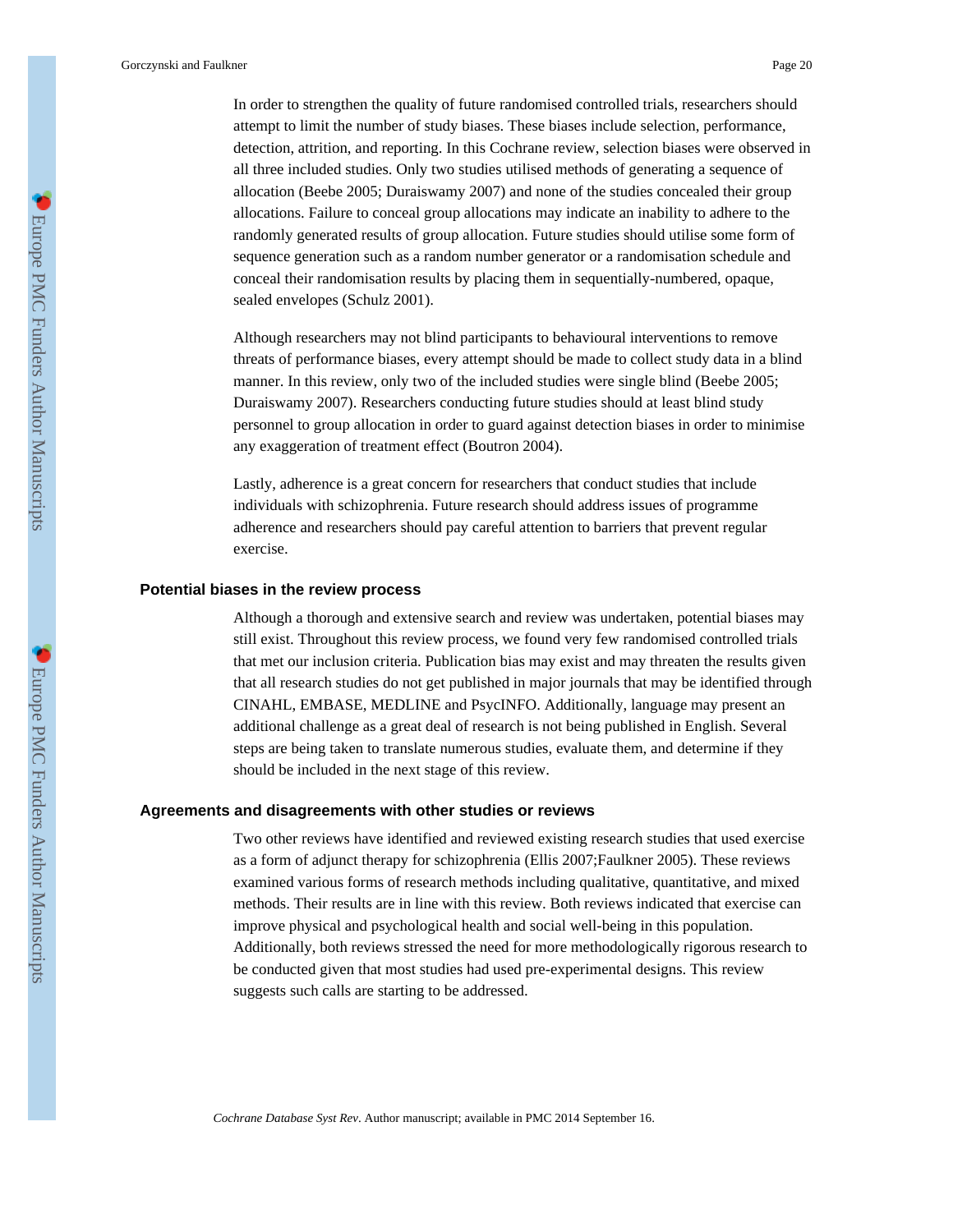### **AUTHORS' CONCLUSIONS**

### **Implications for practice**

**1. For people with schizophrenia—**The results of this review indicate that there are various benefits to exercise. Individuals with schizophrenia can improve components of mental health by participating in regular exercise. However, clear guidance regarding what dose of exercise works best for improving mental health is limited by the small number of studies and the variability of the interventions themselves as well as their intensity and duration. People with schizophrenia should ask their clinician for support and advice regarding getting more physically active. Current guidelines for lifestyle activity and exercise appear just as acceptable to individuals with schizophrenia in terms of potential mental health benefit. That is, accumulating 30 minutes of moderate physical activity on most or all days of the week remains a good guideline. In terms of short term goals, sedentary individuals could be encouraged to participate in two thirty-minute sessions of moderate activity a week.

**2. For clinicians—**Given the physical, mental, and social benefits of regular exercise, clinicians should ensure their clients are becoming and staying active. Although research shows that the physical health of clients may be neglected by health care practitioners and systems (Meyer 2003), multidisciplinary approaches need to be taken to provide clients with information about and opportunities to take part in regular exercise. Both psychiatrists and general physicians need to take responsibility for both the physical and mental well-being of their clients. Additionally, all physicians should take into consideration the negative symptoms of schizophrenia when prescribing any exercise programme. Although exercise has been shown to improve negative symptoms (Beebe 2005; Duraiswamy 2007), clients may at first be too unmotivated to begin an exercise programme. Not only do the health and social benefits of exercise need to be emphasised, but careful attention needs to be paid to various barriers that prevent clients from exercise. Before recommending any exercise programme, clinicians could pay specific attention to and address mental illness symptoms, medication side effects, safety concerns, stigma, and structural barriers (e.g., transportation, social economic status). In addition to addressing barriers to exercise, clinicians should structure programmes to be informative, flexible, allow clients to progress at their own pace, and offer motivational leadership.

**3. For policy makers—**Individuals with schizophrenia have an increased chance of having one or more morbidity (Lambert 2003). Clinicians need to carefully screen clients for both physical and mental health conditions and pay attention to the health needs of clients (Lykouras 2008). Research has shown that multidisciplinary approaches to health care can have a profound positive impact on the health and well-being of clients and address issues such as helping clients maintain regular appointments and assisting them with communication difficulties (Lambert 2003; Meyer 2003). Also research has shown that through multidisciplinary approaches, clinicians spend more time with clients and address more of their health needs. Through these types of treatment approaches, clinicians may be able to offer more information to clients about the importance of exercise as an adjunct treatment for schizophrenia and be able to address specific barriers clients may have that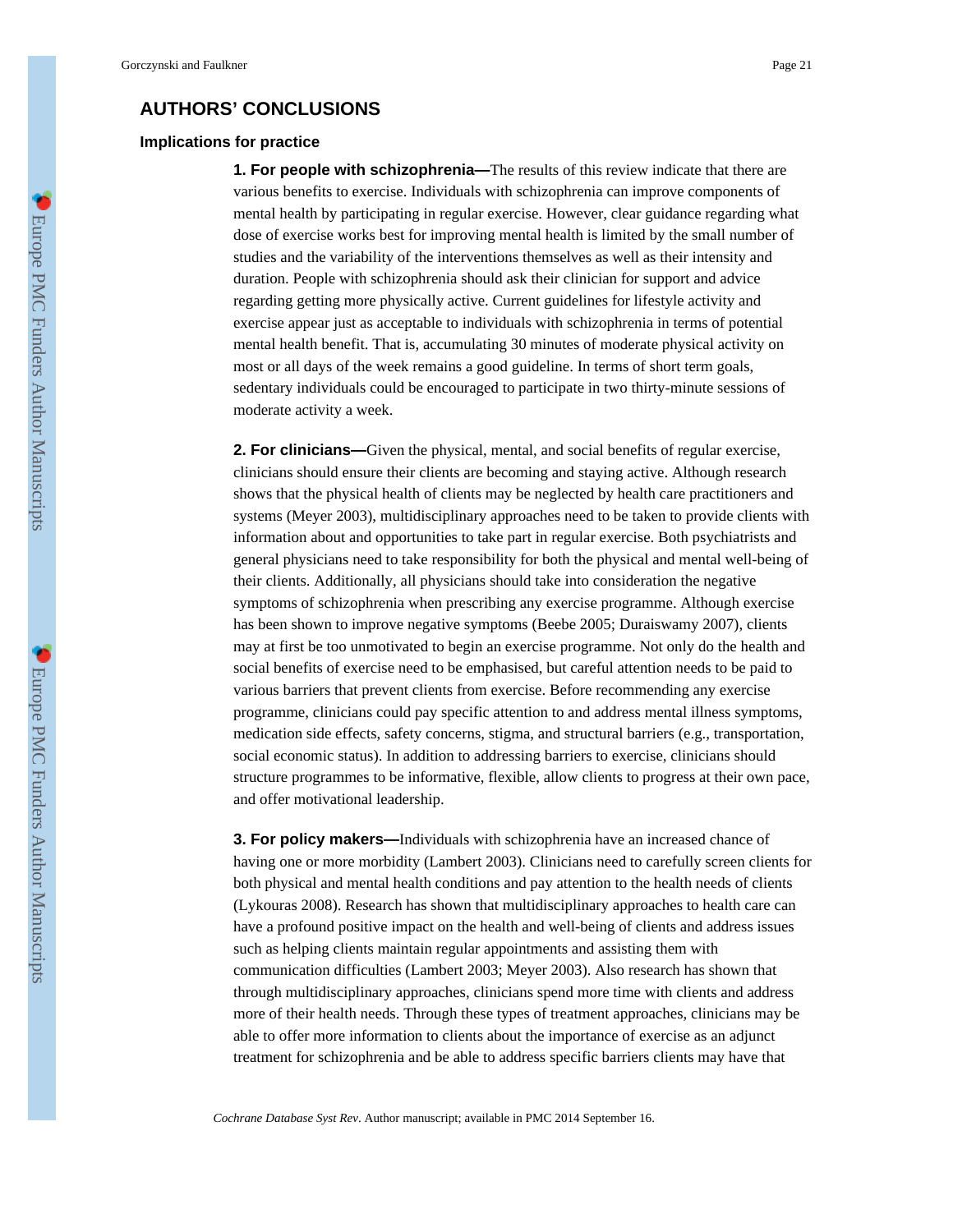prevent them from participating and adhering to regular exercise. Policy makers should consider the implementation of such multidisciplinary programmes within their respective treatment facilities.

### **Implications for research**

**1. General—**All future studies should respect standards of measuring outcomes and of reporting data in order to enhance the comparability of study results (Begg 1996; Moher 2001). In the included studies data reporting was inconsistent.

**2. Specific—**In future research, the exact nature of the exercise programme must be clearly defined with the duration, frequency, and intensity of exercise reported. Adherence must also be clearly reported. Changes in fitness levels should also be documented as well as the incorporation of follow-up measures in research designs. The participants should be clearly described in terms of their age, sex, diagnosis, duration of illness, and medication regimen. Outcome measures should include measures relevant to schizophrenia-related symptomatology, particularly the negative symptoms, and consider broader clinical outcomes such as use of health services, medication compliance, and rate of relapse.

Although the included studies in this Cochrane review described their exercise programmes in detail, all the studies neglected to disclose specific behavioural theories and aspects of exercise intensity, duration, and frequency. In order to examine the full physical and mental health effects of exercise, researchers should consider proposing specific theories and defining and measuring specific aspects of the exercise conducted by participants. Specifically, we need to know how best to get this population engaged in exercise programmes and continuing participation. All of the identified studies did not describe the theoretical basis for how behaviour change was being facilitated. Comparison of lifestyle and structured interventions to increase physical activity should also be conducted as we do not know whether less structured interventions can work with this population. Their flexibility, lower cost, and easy integration into daily schedules might be particularly appealing to individuals with schizophrenia.

### **Acknowledgments**

Ontario Mental Health Foundation (OMHF).

The Cochrane Schizophrenia Group Editorial Base in Nottingham produces and maintains standard text for use in the Methods sections of their reviews. We have used this text as the basis of what appears here and adapted it as required.

#### **SOURCES OF SUPPORT**

#### **Internal sources**

**•** Faculty of Physical Education and Health, University of Toronto, Canada.

#### **External sources**

- **•** Ontario Mental Health Foundation, Canada.
- **•** Centre for Urban Health Initiatives, Canada.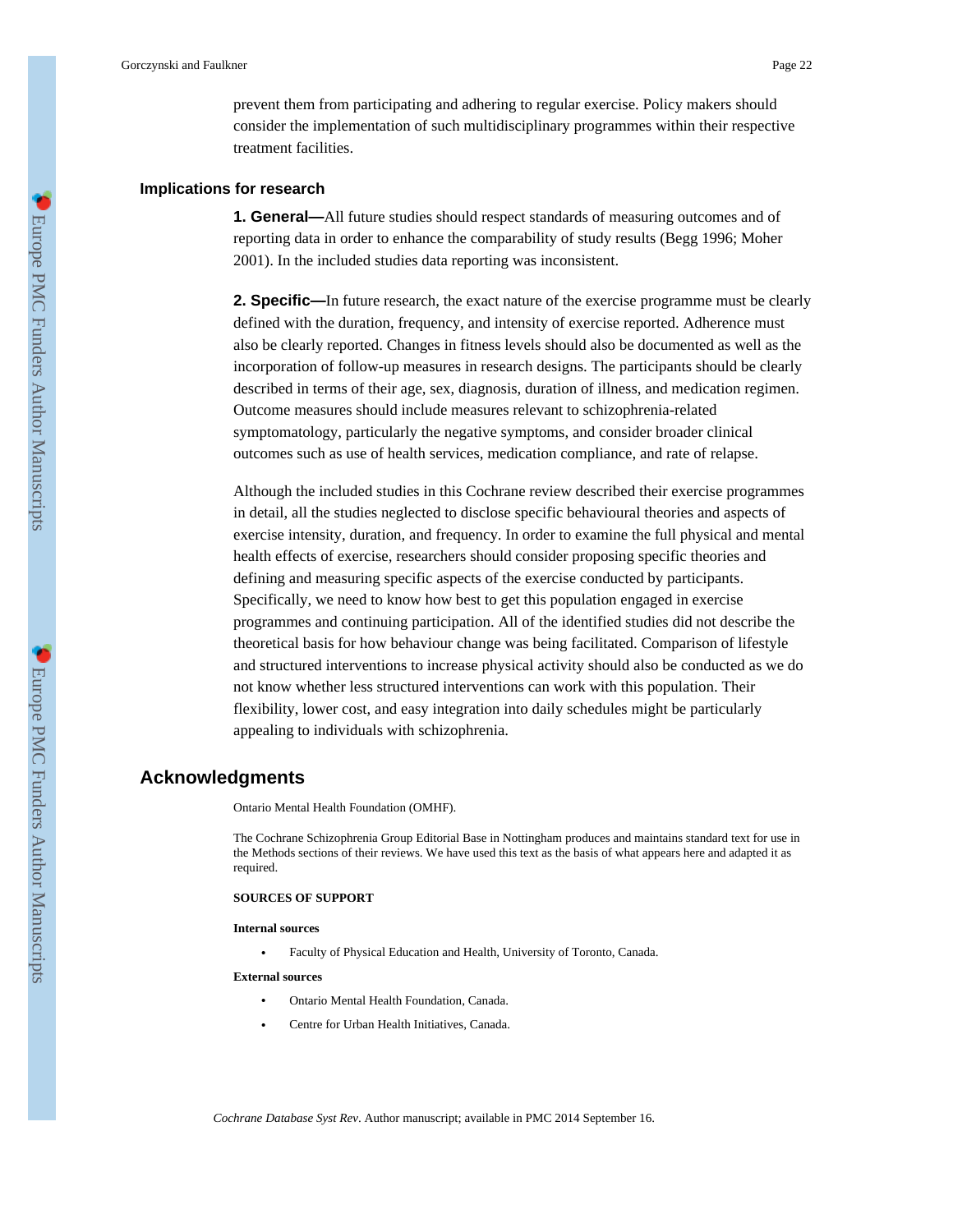## **Appendix 1. Previous search strategy**

We previously searched the Cochrane Schizophrenia Group's Trials register (May 2003) using the phrase:

[(\*physical\* and \*fitness\*) or (\*exercise\*) in title or (\*physical\* and \*fitness\*) or (\*exercise\*) in abstract, index or title terms of REFERENCE] or [Exercise Therapy\* in interventions of STUDY]

## **CHARACTERISTICS OF STUDIES**

## **Characteristics of included studies [ordered by study ID]**

Beebe 2005

| Methods                                               | Allocation: randomised.<br>Blinding: single.<br>Duration: 16 weeks.<br>Setting: Veterans Affairs Hospital, USA.                                                                                                                                                                                                                     |                                                                                                                                                                                                                       |  |
|-------------------------------------------------------|-------------------------------------------------------------------------------------------------------------------------------------------------------------------------------------------------------------------------------------------------------------------------------------------------------------------------------------|-----------------------------------------------------------------------------------------------------------------------------------------------------------------------------------------------------------------------|--|
| Participants                                          | Diagnosis: schizophrenia (DSM-IV).<br>$N=12$ .<br>Age: mean $\sim$ 52 years.<br>Sex: 8M, 2F.                                                                                                                                                                                                                                        |                                                                                                                                                                                                                       |  |
| Interventions                                         | $\mathbf{1}$                                                                                                                                                                                                                                                                                                                        | Exercise Group: exercise programme 3x a week. 10 minute warm up<br>stretches in addition to walking on a treadmill; participants increased<br>their walking time from 5 minutes on the first day to 30 minutes. $N=6$ |  |
|                                                       | $\mathbf{2}$<br>Standard care: participants continued usual care and were placed on<br>waiting list and then received identical intervention at the conclusion<br>of the study. $N=6$ . Data was taken only from the time participants<br>received standard care                                                                    |                                                                                                                                                                                                                       |  |
| Outcomes                                              | Mental state: PANSS positive, negative score.<br>Leaving study early.<br>Unable to use -<br>Mental state: PANSS total score (SDs not reported).<br>Physical fitness: Six Minute Walk Test (SDs not reported).<br>Weight: BMI, Percentage body fat (SDs not reported - some data for percentage<br>body fat presented as other data) |                                                                                                                                                                                                                       |  |
| <b>Notes</b>                                          |                                                                                                                                                                                                                                                                                                                                     |                                                                                                                                                                                                                       |  |
| <b>Risk of bias</b>                                   |                                                                                                                                                                                                                                                                                                                                     |                                                                                                                                                                                                                       |  |
| Bias                                                  | Authors' judgement                                                                                                                                                                                                                                                                                                                  | <b>Support for judgement</b>                                                                                                                                                                                          |  |
| Adequate sequence generation?                         | Low risk                                                                                                                                                                                                                                                                                                                            | Allocation schedule designed by<br>statistician.                                                                                                                                                                      |  |
| Allocation concealment?                               | Unclear risk                                                                                                                                                                                                                                                                                                                        | No details given.                                                                                                                                                                                                     |  |
| Blinding?<br>All outcomes                             | Low risk                                                                                                                                                                                                                                                                                                                            | Single, researcher blinded to group status,<br>untested.                                                                                                                                                              |  |
| Incomplete outcome data<br>addressed?<br>All outcomes | High risk                                                                                                                                                                                                                                                                                                                           | 83.3% of participants in the analysis<br>$(10/12)$ . Two participants in the exercise<br>arm did not attend first session. These<br>participants were excluded from the results                                       |  |
| Free of selective reporting?                          | High risk                                                                                                                                                                                                                                                                                                                           | Several SDs were not reported for PANSS,<br>BMI, and Percentage Body Fat                                                                                                                                              |  |
| Free of other bias?                                   | High risk                                                                                                                                                                                                                                                                                                                           | Small sample size.                                                                                                                                                                                                    |  |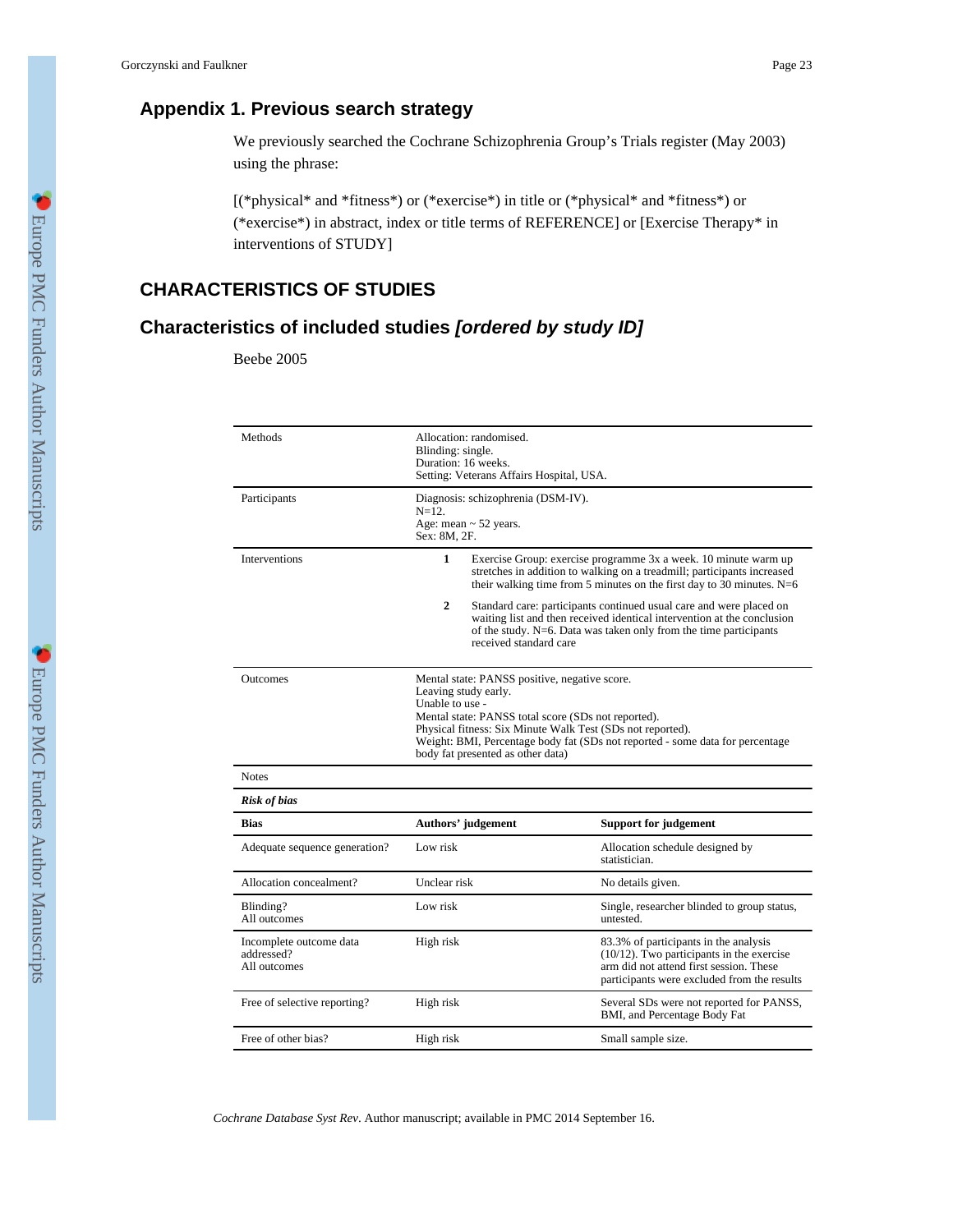### Duraiswamy 2007

| Methods                                               | Allocation: randomised.<br>Blinding: single.<br>Duration: 15 weeks.<br>Setting: National Institute of Mental Health and Neuro Sciences, Bangalore, India                                                                                                                                                                                                                                                                         |                                                                                                                                                                                                                                                                                           |
|-------------------------------------------------------|----------------------------------------------------------------------------------------------------------------------------------------------------------------------------------------------------------------------------------------------------------------------------------------------------------------------------------------------------------------------------------------------------------------------------------|-------------------------------------------------------------------------------------------------------------------------------------------------------------------------------------------------------------------------------------------------------------------------------------------|
| Participants                                          | Diagnosis: schizophrenia, any subtype, DSM-IV.<br>$N = 61.$<br>Age: mean $\sim$ 31 years.<br>Sex: 42M, 19F.                                                                                                                                                                                                                                                                                                                      |                                                                                                                                                                                                                                                                                           |
| Interventions                                         | $\mathbf{1}$                                                                                                                                                                                                                                                                                                                                                                                                                     | Exercise Group: brisk walking, jogging, exercises in standing and<br>sitting postures and relaxation. Participants underwent three weeks of<br>training and then continued with the programme for the remaining<br>three months. Participants met for 1 hour a day, 5 days a week. $N=30$ |
|                                                       | $\mathbf{2}$                                                                                                                                                                                                                                                                                                                                                                                                                     | Other treatment: yoga with breathing practice and relaxation<br>techniques. Participants underwent three weeks of training and then<br>continued with the programme for the remaining three months.<br>Participants met for 1 hour a day, 5 days a week. N=31                             |
| Outcomes                                              | Mental State: PANSS positive, negative, depression, anergia, total score.<br>General Functioning: SOFS score.<br>Adverse effects: SAS, AIMS total score.<br>Qualty of Life: World Health Organization Quality of LIfe BREF version -<br>psychological, physical, social and environmental QofL<br>Unable to use -<br>Qualty of Life: World Health Organization Quality of LIfe BREF version - total<br>Qofl (score not reported) |                                                                                                                                                                                                                                                                                           |
| <b>Notes</b>                                          |                                                                                                                                                                                                                                                                                                                                                                                                                                  |                                                                                                                                                                                                                                                                                           |
| <b>Risk of bias</b>                                   |                                                                                                                                                                                                                                                                                                                                                                                                                                  |                                                                                                                                                                                                                                                                                           |
| <b>Bias</b>                                           | Authors' judgement                                                                                                                                                                                                                                                                                                                                                                                                               | <b>Support for judgement</b>                                                                                                                                                                                                                                                              |
| Adequate sequence generation?                         | Low risk                                                                                                                                                                                                                                                                                                                                                                                                                         | Computer generated.                                                                                                                                                                                                                                                                       |
| Allocation concealment?                               | Unclear risk                                                                                                                                                                                                                                                                                                                                                                                                                     | No details given.                                                                                                                                                                                                                                                                         |
| Blinding?<br>All outcomes                             | Low risk                                                                                                                                                                                                                                                                                                                                                                                                                         | Single, researcher blinded to group status,<br>untested.                                                                                                                                                                                                                                  |
| Incomplete outcome data<br>addressed?<br>All outcomes | High risk                                                                                                                                                                                                                                                                                                                                                                                                                        | 67.2% of participants in the analysis<br>$(41/61)$ . Then participants in each study<br>arm left early because of disinterest and<br>long distance from hospital. These<br>participants were excluded from the results                                                                    |
| Free of selective reporting?                          | High risk                                                                                                                                                                                                                                                                                                                                                                                                                        | Quality of life total data not reported.                                                                                                                                                                                                                                                  |
| Free of other bias?                                   | High risk                                                                                                                                                                                                                                                                                                                                                                                                                        | No true control group used. Exercise<br>compared with yoga. Same therapist<br>delivered both conditions                                                                                                                                                                                   |

### Marzaloni 2008

| Methods      | Allocation: randomised.<br>Blinding: unknown.<br>Duration: 12 weeks.<br>Setting: community centre, Toronto, Canada. |
|--------------|---------------------------------------------------------------------------------------------------------------------|
| Participants | Diagnosis: schizophrenia, any subtype, DSM-IV.<br>$N=13$ .<br>Age: mean $\sim$ 45 years.<br>Sex: 8M, 5F.            |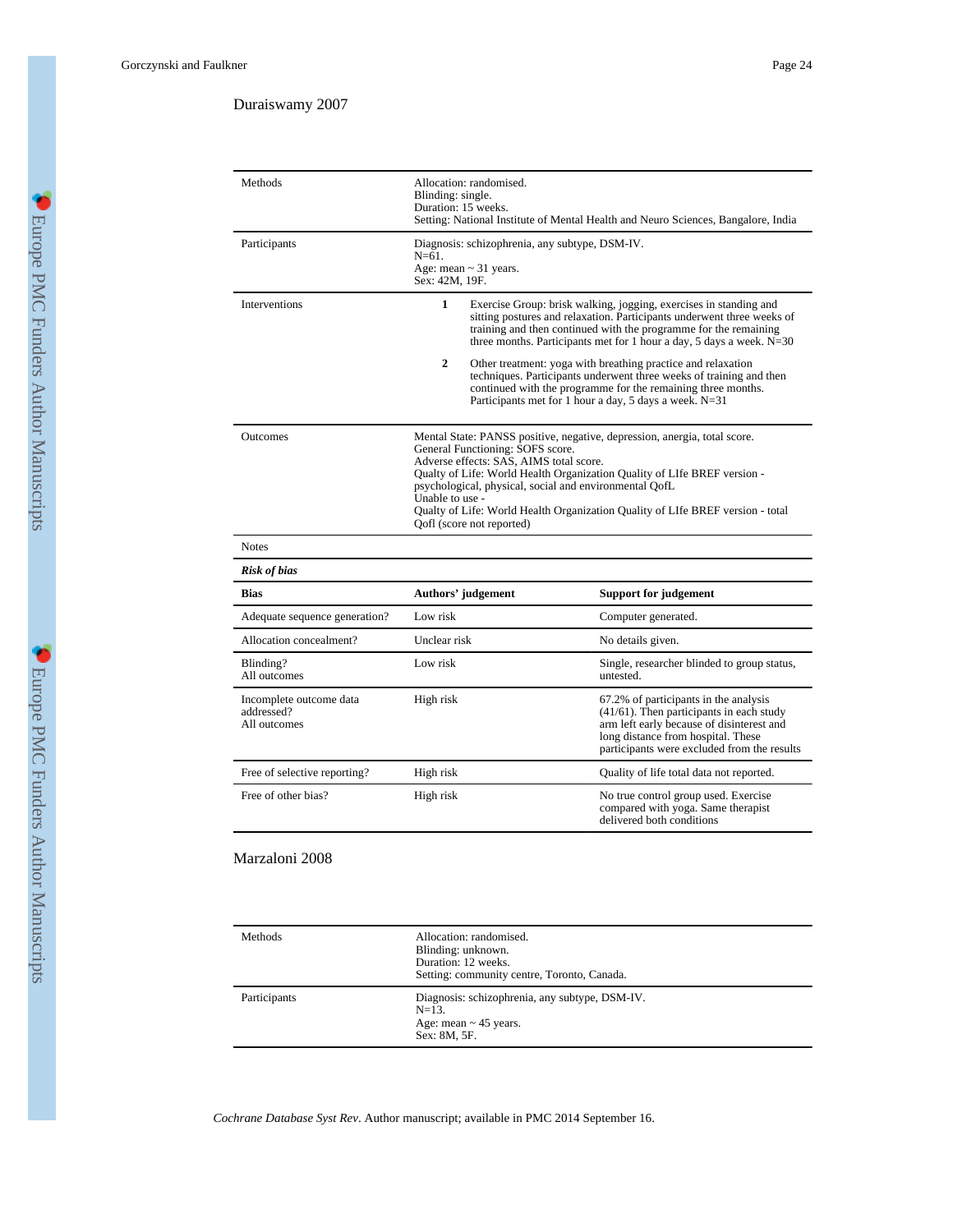| <b>Interventions</b>                                  | $\mathbf{1}$                                                                                                                                                                                                                                                                                                                                                               | $N=7$              | Exercise Group: each session consisted of a 10 minute warm-up, 20<br>minutes of resistance weight training, 60 minutes of aerobic training,<br>and a 5 minute cool-down. Participants met twice a week for 12<br>weeks. Each session was 90 minutes in length. Participants were<br>encouraged to exercise one additional time per week on their own. |
|-------------------------------------------------------|----------------------------------------------------------------------------------------------------------------------------------------------------------------------------------------------------------------------------------------------------------------------------------------------------------------------------------------------------------------------------|--------------------|-------------------------------------------------------------------------------------------------------------------------------------------------------------------------------------------------------------------------------------------------------------------------------------------------------------------------------------------------------|
|                                                       | $\mathbf{2}$                                                                                                                                                                                                                                                                                                                                                               | $N=6$              | Standard care: continued usual care; no further details were provided.                                                                                                                                                                                                                                                                                |
| Outcomes                                              | Mental state: Mental Health Inventory (MHI) - total, depression, positive affect,<br>behavioral, anxiety scores.<br>Physical fitness: Six Minute Walk Test, maximum strength.<br>Satisfaction with treatment: Satisfaction and Feedback survey.<br>Leaving study early.<br>Unable to use -<br>Weight: BMI, resting blood, waist and hip circumferences (data not reported) |                    |                                                                                                                                                                                                                                                                                                                                                       |
| <b>Notes</b>                                          |                                                                                                                                                                                                                                                                                                                                                                            |                    |                                                                                                                                                                                                                                                                                                                                                       |
| <b>Risk of bias</b>                                   |                                                                                                                                                                                                                                                                                                                                                                            |                    |                                                                                                                                                                                                                                                                                                                                                       |
| Bias                                                  |                                                                                                                                                                                                                                                                                                                                                                            | Authors' judgement | <b>Support for judgement</b>                                                                                                                                                                                                                                                                                                                          |
| Adequate sequence generation?                         | Low risk                                                                                                                                                                                                                                                                                                                                                                   |                    | Two options for group assignments were<br>identified on an equal number of identical<br>cards and blindly chosen from a selection<br>box                                                                                                                                                                                                              |
| Allocation concealment?                               | Low risk                                                                                                                                                                                                                                                                                                                                                                   |                    | Random draw by an independent observer<br>uninvolved in the study.                                                                                                                                                                                                                                                                                    |
| Blinding?<br>All outcomes                             | Unclear risk                                                                                                                                                                                                                                                                                                                                                               |                    | Single, researcher blinded to group status,<br>untested.                                                                                                                                                                                                                                                                                              |
| Incomplete outcome data<br>addressed?<br>All outcomes | Low risk                                                                                                                                                                                                                                                                                                                                                                   |                    | 100% of participants in the analysis<br>$(13/13)$ .                                                                                                                                                                                                                                                                                                   |
| Free of selective reporting?                          | High risk                                                                                                                                                                                                                                                                                                                                                                  |                    | Not all anthropometric measurements were<br>reported.                                                                                                                                                                                                                                                                                                 |
| Free of other bias?                                   | High risk                                                                                                                                                                                                                                                                                                                                                                  |                    | Small sample size.                                                                                                                                                                                                                                                                                                                                    |

## **Characteristics of excluded studies [author-defined order]**

| <b>Study</b>     | <b>Reason for exclusion</b>                                                                                            |
|------------------|------------------------------------------------------------------------------------------------------------------------|
| <b>Acil 2008</b> | Allocation: quasi-experimental design.                                                                                 |
| Adams 2001       | Allocation: unclear.                                                                                                   |
| Apter 1978       | Allocation: randomised.<br>Participants: uncertain how many individuals were diagnosed with schizophrenia              |
| Hu 2004          | Allocation: randomised.<br>Participants: schizophrenia.<br>Intervention: included both music and sports therapy.       |
| Li 2005          | Allocation: randomised.<br>Participants: schizophrenia.<br>Intervention: included both music and sports therapy.       |
| Liu 2006         | Allocation: randomised.<br>Participants: schizophrenia.<br>Intervention: Drug trial, no exercise or physical activity. |
| Skrinar 2005     | Allocation: randomised.<br>Participants: less than 50% of the participants had a diagnosis of schizophrenia            |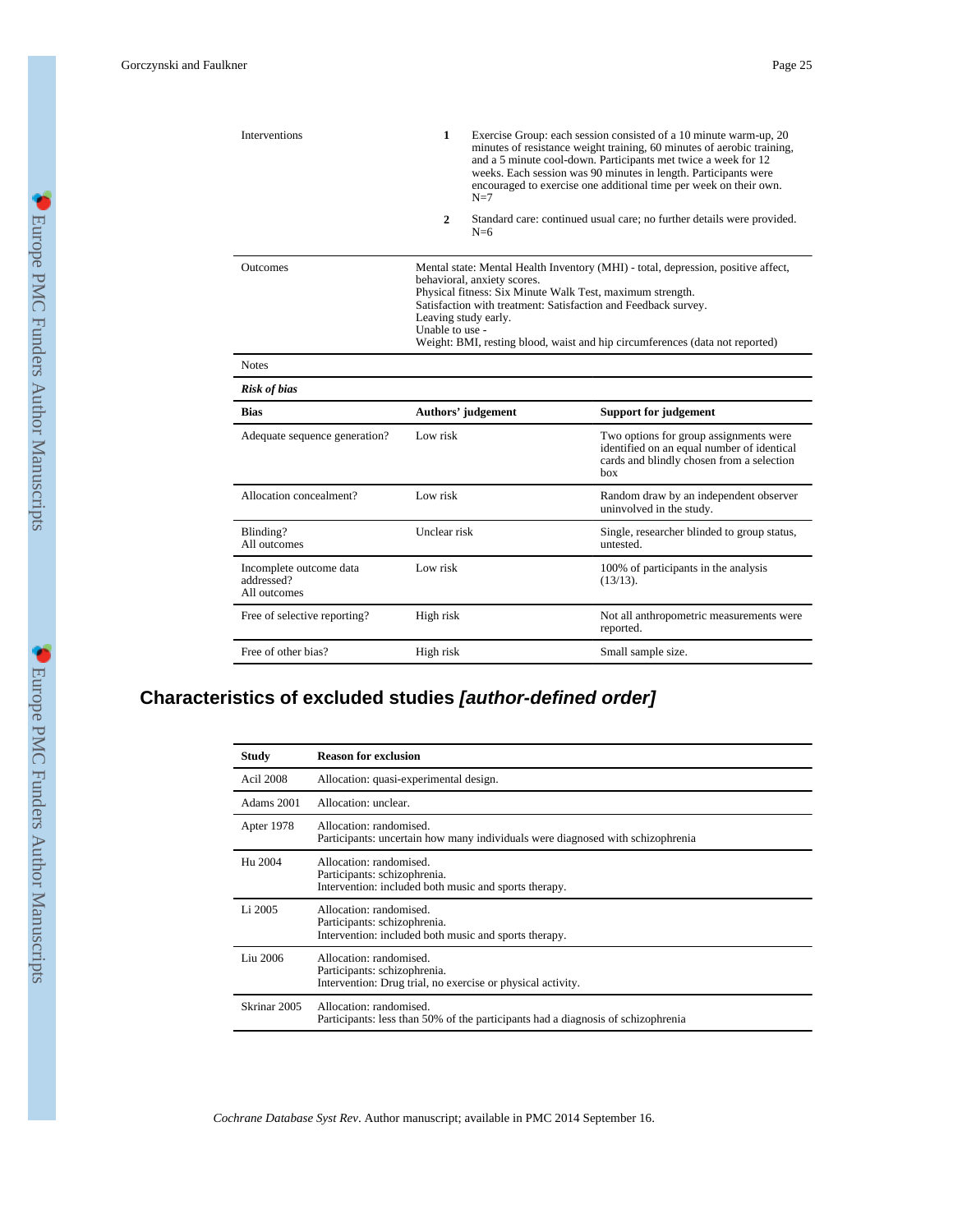| <b>Study</b> | <b>Reason for exclusion</b>                                                                                                                                                                                                 |
|--------------|-----------------------------------------------------------------------------------------------------------------------------------------------------------------------------------------------------------------------------|
| Su 1999      | Allocation: randomised.<br>Participants:schizophrenia.<br>Intervention: included both music and sports therapy.                                                                                                             |
| Wu 2008      | Allocation: randomised.<br>Participants: schizophrenia.<br>Intervention: lifestyle components included physical activity and diet modification. Not possible to<br>clearly link physical activity to mental health outcomes |
| Wu 2007      | Allocation: randomised<br>Participants: schizophrenia.<br>Intervention: lifestyle component included physical activity and diet modification. Not possible to<br>clearly link physical activity to mental health outcomes   |

## **Characteristics of studies awaiting assessment [ordered by study ID]**

Lin 2006

| Methods              | Allocation: randomised.<br>Blinding: unclear, no details provided.<br>Duration: Unclear, no details provided.<br>Setting: China. |
|----------------------|----------------------------------------------------------------------------------------------------------------------------------|
| Participants         | Diagnosis: schizophrenia.<br>$N = 60.$<br>Age: unclear, no details provided.<br>Sex: unclear, no details provided.               |
| <b>Interventions</b> | Exercise Therapy Group: unclear, no details provided. N=30.<br>Standard Care Group: unclear, no details provided. N=30.          |
| Outcomes             | Unclear, no details provided.                                                                                                    |
| <b>Notes</b>         | Paper needs to be translated.                                                                                                    |

Scheidhacker 1991

| Methods              | Allocation: randomised<br>Blinding: unclear, no details provided.<br>Duration: unclear, no details provided.<br>Setting: unclear, no details provided. |
|----------------------|--------------------------------------------------------------------------------------------------------------------------------------------------------|
| Participants         | Diagnosis: schizophrenia (ICD 10, F20).<br>$N = 40$ .<br>Age: unclear, no details provided.<br>Sex: unclear, no details provided.                      |
| <b>Interventions</b> | Physical activity Group: unclear, no details provided.<br>Control Group: unclear, no details provided.                                                 |
| Outcomes             | Mental State PANSS<br>General Functioning. Short-form Health Survey-36.                                                                                |
| <b>Notes</b>         | Details being sought from author.                                                                                                                      |

Ning 2003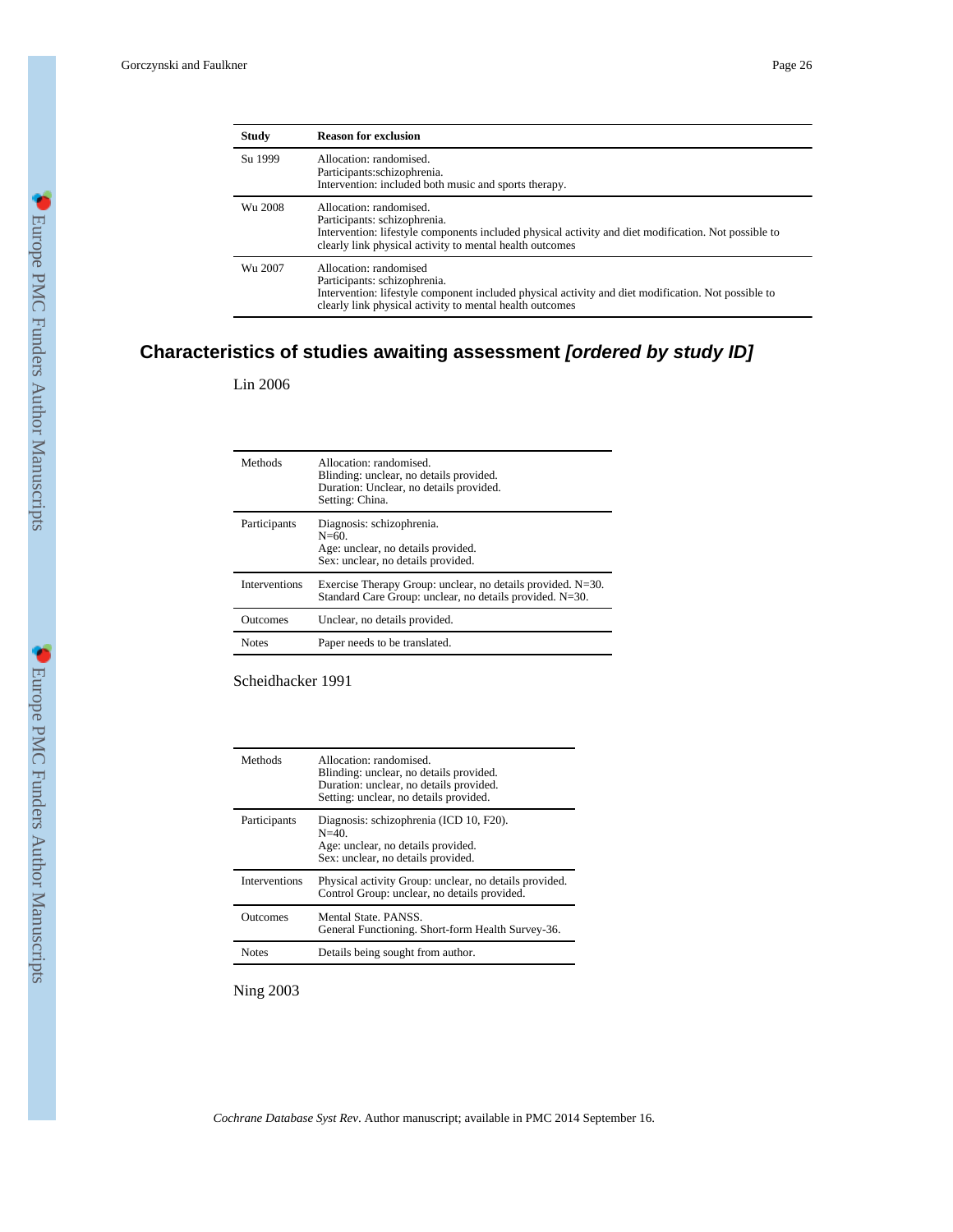| Methods              | Allocation: randomised<br>Blinding: unclear, no details provided.<br>Duration: unclear, no details provided.<br>Setting: China. |
|----------------------|---------------------------------------------------------------------------------------------------------------------------------|
| Participants         | Diagnosis: schizophrenia.<br>$N = 80.$<br>Age: unclear, no details provided.<br>Sex: 80F.                                       |
| <b>Interventions</b> | Jianshen Gymnastics Group: Jianshen gymnastics and common treatment.<br>Control Group: Common treatment.                        |
| <b>Outcomes</b>      | Mental state. PANSS, SANS.<br>Behaviour. NOSIE.                                                                                 |
| <b>Notes</b>         | Paper needs to be translated.                                                                                                   |

Scheidhacker 1991

| Methods              | Allocation: randomised<br>Blinding: unclear, no details provided.<br>Duration: Unclear, no details provided.<br>Setting: Germany.            |
|----------------------|----------------------------------------------------------------------------------------------------------------------------------------------|
| Participants         | Diagnosis: schizophrenia.<br>$N =$ unclear, no details provided.<br>Age: unclear, no details provided.<br>Sex: unclear, no details provided. |
| <b>Interventions</b> | Horse Riding Group: Unclear, no details provided.<br>Control Group: Unclear, no details provided.                                            |
| Outcomes             | Unclear, no details provided.                                                                                                                |
| <b>Notes</b>         | Paper needs to be translated.                                                                                                                |

Wu 2007b

| Methods              | Allocation: randomised<br>Blinding: unclear.<br>Duration: unclear, no details provided.<br>Setting: China.           |
|----------------------|----------------------------------------------------------------------------------------------------------------------|
| Participants         | Diagnosis: Schizophrenia.<br>$N = 128$ .<br>Age: unclear, no details provided.<br>Sex: unclear, no details provided. |
| <b>Interventions</b> | Exercise Therapy: unclear, no details provided.<br>Standard Care: unclear, no details provided.                      |
| Outcomes             | Mental State, PANSS.<br>General Functioning. IPROS.<br>Behaviour. NOSIE.<br>Leaving study early.                     |
| <b>Notes</b>         | Paper needs to be translated to obtain further details.                                                              |

Xie 2006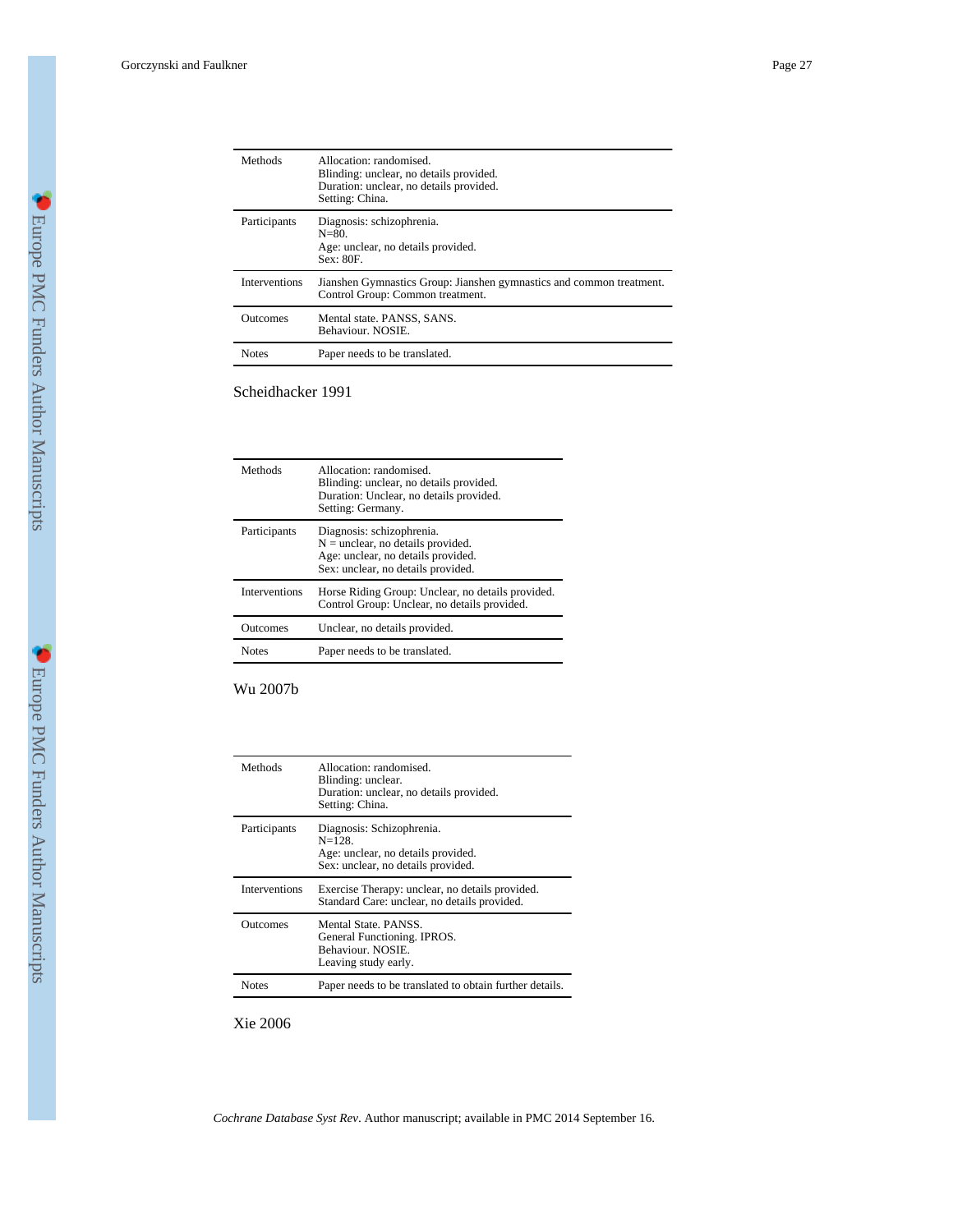| Methods              | Allocation: randomised.<br>Blinding: unclear, no details provided.<br>Duration: unclear, no details provided.<br>Setting: working and Entertainment Treatment Room, Mental Health Centre of Shantou University,<br>Shantou, China |
|----------------------|-----------------------------------------------------------------------------------------------------------------------------------------------------------------------------------------------------------------------------------|
| Participants         | Diagnosis: schizophrenia.<br>$N = 80.$<br>Age: unclear, no details provided.<br>Sex: unclear, no details provided.                                                                                                                |
| <b>Interventions</b> | Yoga Group: yoga exercises for 8 weeks in addition to antipsychotic treatment. N=38.<br>Control Group: N=42.                                                                                                                      |
| <b>Outcomes</b>      | Quality of Life.                                                                                                                                                                                                                  |
| <b>Notes</b>         | Paper needs to be translated to obtain further details.                                                                                                                                                                           |

Zhang 2006

| Methods              | Allocation: randomised.<br>Blinding: unclear.<br>Duration: unclear, no details provided.<br>Setting: China.         |
|----------------------|---------------------------------------------------------------------------------------------------------------------|
| Participants         | Diagnosis: schizophrenia.<br>$N = 58$ .<br>Age: unclear, no details provided.<br>Sex: unclear, no details provided. |
| <b>Interventions</b> | Exercise Therapy: unclear, no details provided.<br>Standard Care: unclear, no details provided.                     |
| <b>Outcomes</b>      | Nurses' observation scale for inpatient evaluation (NOSIE).                                                         |
| <b>Notes</b>         | Paper needs to be translated to obtain further details.                                                             |

## **Characteristics of ongoing studies [ordered by study ID]**

NCT00338832

| Trial name or title  | Effectiveness of a lifestyle intervention for increasing physical activity in adults with<br>schizophrenia                                                                                                                                                                                                                                                                                                       |
|----------------------|------------------------------------------------------------------------------------------------------------------------------------------------------------------------------------------------------------------------------------------------------------------------------------------------------------------------------------------------------------------------------------------------------------------|
| Methods              | Allocation: randomised.<br>Blinding: single.<br>Duration: unclear, no details provided.<br>Setting: San Diego, CA.                                                                                                                                                                                                                                                                                               |
| Participants         | Diagnosis: schizophrenia.<br>$N = 86$ (expected enrolment).<br>Age: unclear, no details provided.<br>Sex: unclear, no details provided.                                                                                                                                                                                                                                                                          |
| <b>Interventions</b> | Physical activity and leisure Group: 90minute sessions conducted weekly for the first 16 weeks,<br>then biweekly for the following 8 weeks. Sessions will focus on short and long term goals,<br>learning about physical activity, and playing leisure activities (e.g., board games). Participants<br>will also have opportunities to socialise with each other<br>Control Group: unclear, no details provided. |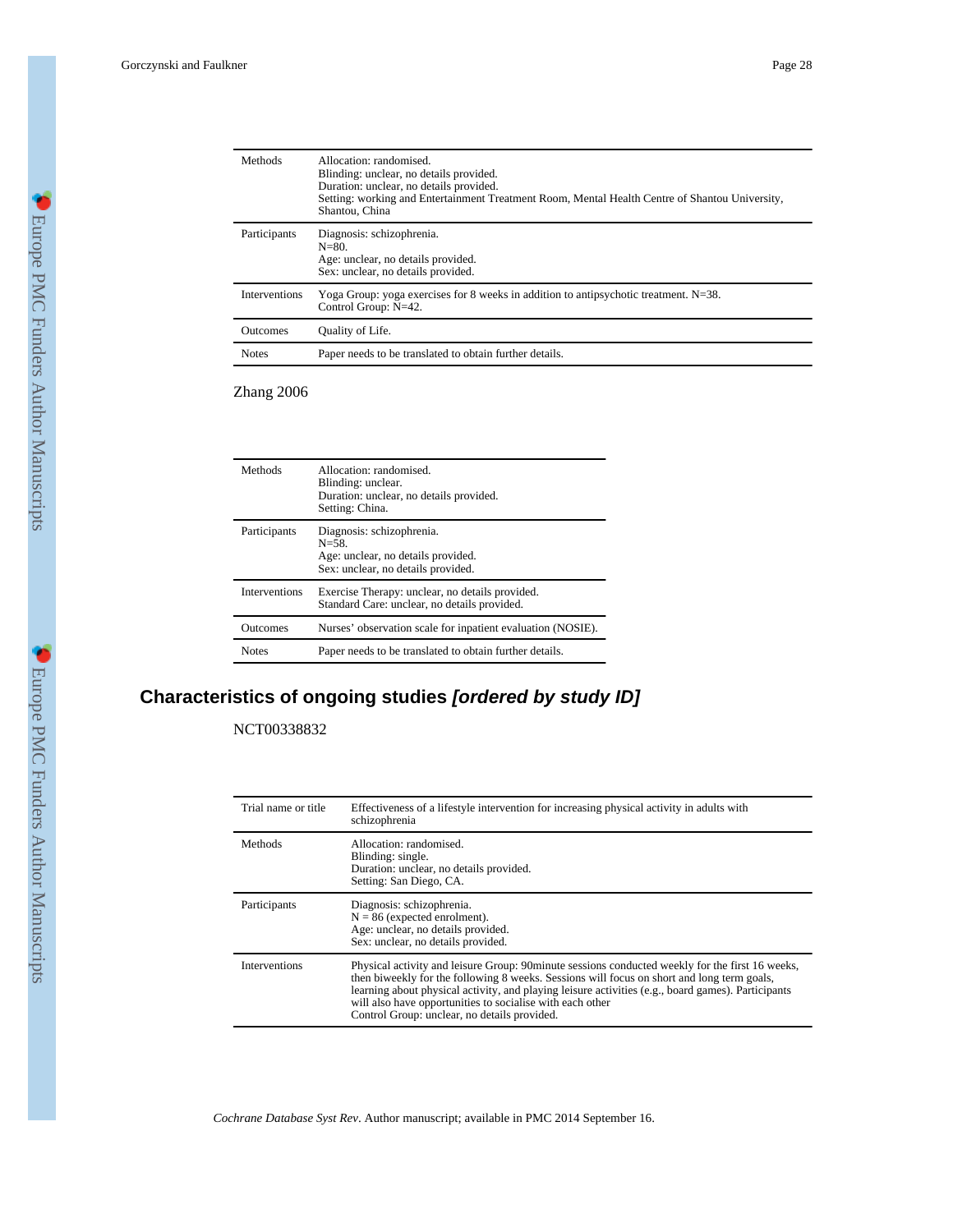| Outcomes            | Physical Fitness. Cardiovascular Measures.<br>Weight. BMI.<br>Qualifty of Life. |
|---------------------|---------------------------------------------------------------------------------|
| Starting date       | June 2006.                                                                      |
| Contact information | Laurie Lindamer<br>UC San Diego<br>858 552 8585 x3870<br>llindamer@ucsd.edu     |
| <b>Notes</b>        |                                                                                 |

## **DATA AND ANALYSES**

### **Comparison 1**

### COMPARISON 1: EXERCISE versus STANDARD CARE

| Outcome or subgroup<br>title                                                                           | No. of studies | No. of participants | <b>Statistical method</b>              | <b>Effect size</b>          |
|--------------------------------------------------------------------------------------------------------|----------------|---------------------|----------------------------------------|-----------------------------|
| 1 Mental state 1a: Mental<br>Health Inventory Total -<br>Endpoint score: high<br>score good            | $\mathbf{1}$   | 10                  | Mean Difference (IV,<br>Fixed, 95% CI) | 7.40 [-2.46, 17.26]         |
| 2 Mental State 1b:<br>Mental Health Inventory<br>Depression - Endpoint:<br>high score good             | 1              | 10                  | Mean Difference (IV,<br>Fixed, 95% CI) | 17.5 [6.70, 28.30]          |
| 3 Mental state 1c: Mental<br><b>Health Inventory Positive</b><br>Affect - Endpoint: high<br>score good | 1              | 10                  | Mean Difference (IV,<br>Fixed, 95% CI) | $3.30$ [-23.66, 30.26]      |
| 4 Mental state 1d: Mental<br><b>Health Inventory</b><br>Behavioural - Endpoint:<br>high score good     | 1              | 10                  | Mean Difference (IV,<br>Fixed, 95% CI) | $-5.40$ [ $-21.28$ , 10.48] |
| 5 Mental state 1e: Mental<br><b>Health Inventory Anxiety</b><br>- Endpoint: high score<br>good         | $\mathbf{1}$   | 10                  | Mean Difference (IV,<br>Fixed, 95% CI) | 8.0 [0.80, 15.20]           |
| 6 Mental state 2a:<br>PANSS Negative -<br>Endpoint: low score good                                     | 1              | 10                  | Mean Difference (IV,<br>Fixed, 95% CI) | $-8.5$ [ $-11.11, -5.89$ ]  |
| 7 Mental state 2b:<br>PANSS Positive -<br>Endpoint: low score good                                     | 1              | 10                  | Mean Difference (IV,<br>Fixed, 95% CI) | $-2.5$ [ $-4.73, -0.27$ ]   |
| 8 Physical fitness 1: Six<br>minute walking test -<br>Endpoint: High score<br>good                     | $\mathbf{1}$   | 13                  | Mean Difference (IV,<br>Fixed, 95% CI) | 79.50 [33.82, 125.18]       |
| 9 Physical fitness 2:<br>Maximal strength -<br>Endpoint: High score<br>good                            | 1              | 13                  | Mean Difference (IV,<br>Fixed, 95% CI) | 2.0 [0.55, 3.45]            |
| 10 Physical Fitness 3:<br>Cardiovascular measures<br>1: Blood pressure                                 | 1              | 13                  | Mean Difference (IV,<br>Fixed, 95% CI) | $-1.0$ [ $-8.05, 6.05$ ]    |
| 11 Weight 1: BMI                                                                                       | 1              | 13                  | Mean Difference (IV,<br>Fixed, 95% CI) | $-1.20$ [ $-2.92$ , 0.52]   |
| 12 Weight 2: Percentage<br>body fat                                                                    |                |                     | Other data                             | No numeric data             |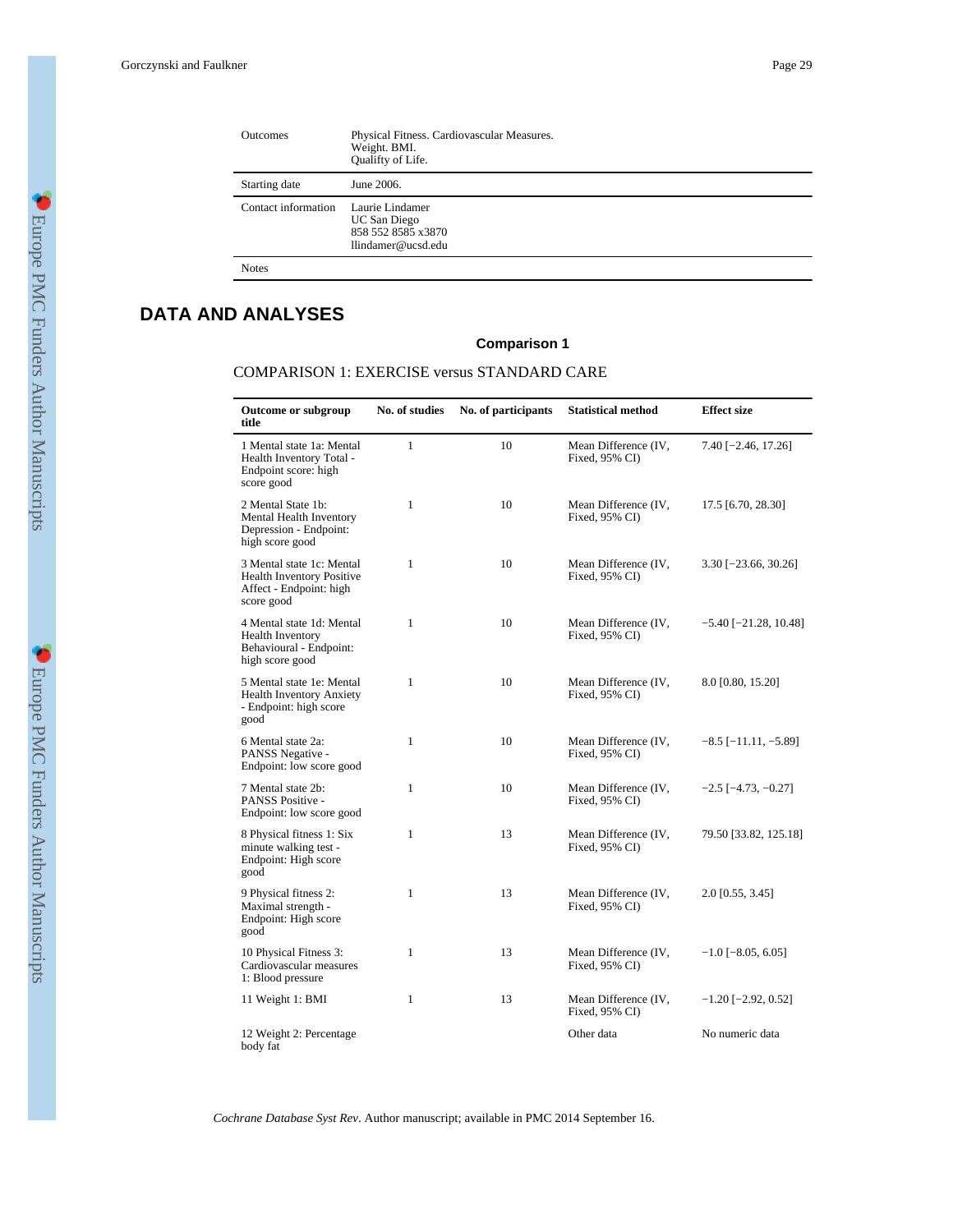| <b>Outcome or subgroup</b><br>title | No. of studies | No. of participants | <b>Statistical method</b>              | <b>Effect size</b>   |
|-------------------------------------|----------------|---------------------|----------------------------------------|----------------------|
| 13 Weight 3: Waist and<br>Hip Ratio |                | 13                  | Mean Difference (IV,<br>Fixed, 95% CI) | $0.01$ [-0.02, 0.04] |
| 14 Weight 4: Final<br>Weight        |                | 13                  | Mean Difference (IV,<br>Fixed, 95% CI) | $1.30$ [-3.64, 6.24] |
| 15 Leaving the study<br>early       | 25             |                     | Risk Ratio (M-H, Fixed,<br>95% CD      | 5.0 [0.29, 86.43]    |

## **Comparison 2**

### COMPARISON 2: EXERCISE versus OTHER TREATMENT

| <b>Outcome or subgroup</b><br>title                                                     | No. of studies | No. of participants | <b>Statistical method</b>              | <b>Effect size</b>              |
|-----------------------------------------------------------------------------------------|----------------|---------------------|----------------------------------------|---------------------------------|
| 1 Mental state 1a:<br>PANSS Total -<br>Endpoint: low score<br>good                      | $\mathbf{1}$   | 41                  | Mean Difference (IV,<br>Fixed, 95% CI) | 14.95 [2.60, 27.30]             |
| 2 Mental state 1b:<br>PANSS Depression -<br>Endpoint: low score<br>good                 | 1              | 41                  | Mean Difference (IV,<br>Fixed, 95% CI) | 2.89 [0.86, 4.92]               |
| 3 Mental state 1c:<br>PANSS Anergia -<br>Endpoint: low score<br>good                    | $\mathbf{1}$   | 41                  | Mean Difference (IV,<br>Fixed, 95% CI) | 2.40 [0.47, 4.33]               |
| 4 Mental state 1d:<br>PANSS Positive -<br>Endpoint: low score<br>good                   | $\mathbf{1}$   | 41                  | Mean Difference (IV,<br>Fixed, 95% CI) | $2.41$ [-1.20, 6.02]            |
| 5 Mental state 1d:<br>PANSS Negative -<br>Endpoint: low score<br>good                   | $\mathbf{1}$   | 41                  | Mean Difference (IV,<br>Fixed, 95% CI) | 5.56 [1.69, 9.43]               |
| 6 General functioning 1:<br>SOFS - Endpoint: low<br>score good                          | 1              | 41                  | Mean Difference (IV,<br>Fixed, 95% CI) | $4.35$ [-1.18, 9.88]            |
| 7 Adverse effects 1:<br>SAS - Endpoint: low<br>score good                               | 1              | 41                  | Mean Difference (IV,<br>Fixed, 95% CI) | $0.5$ [-0.44, 1.44]             |
| 8 Adverse effects 2:<br>AIMS - Endpoint: low<br>score good                              | 1              | 41                  | Mean Difference (IV,<br>Fixed, 95% CI) | $0.20$ [-1.18, 1.58]            |
| 9 Quality of life 1a:<br>WHOQOL-100 Physical<br>- Endpoint: High score<br>good          | $\mathbf{1}$   | 41                  | Mean Difference (IV,<br>Fixed, 95% CI) | $-9.22$ [ $-18.86, 0.42$ ]      |
| 10 Quality of life 1b:<br>WHOQOL-100<br>Psychological -<br>Endpoint: High score<br>good | 1              | 41                  | Mean Difference (IV,<br>Fixed, 95% CI) | $-17.70$ [ $-28.90, -6.50$ ]    |
| 11 Quality of life 1c:<br>WHOQOL-100 Social -<br>Endpoint: High score<br>good           | $\mathbf{1}$   | 41                  | Mean Difference (IV,<br>Fixed, 95% CI) | $-20.75$ [ $-34.08$ , $-7.42$ ] |
| 12 Quality of life 1d:<br>WHOQOL-100<br>Environmental -                                 | 1              | 41                  | Mean Difference (IV,<br>Fixed, 95% CI) | $-18.09$ [ $-28.52, -7.66$ ]    |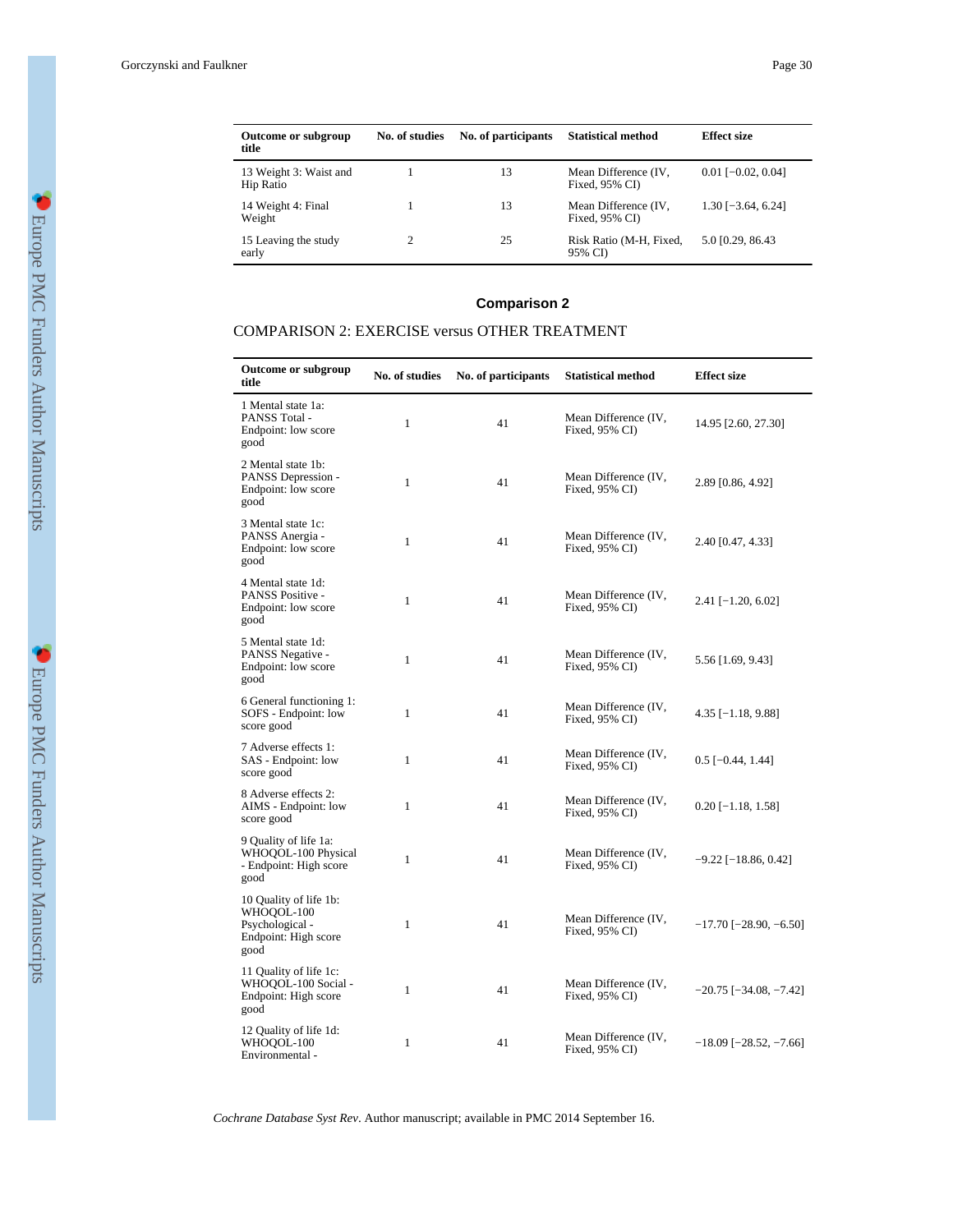|--|

| Outcome or subgroup<br>title  | No. of studies | No. of participants | <b>Statistical method</b>         | <b>Effect size</b> |  |
|-------------------------------|----------------|---------------------|-----------------------------------|--------------------|--|
| Endpoint: High score<br>good  |                |                     |                                   |                    |  |
| 13 Leaving the study<br>early |                | 61                  | Risk Ratio (M-H, Fixed,<br>95% CD | 0.94 [0.47, 1.88]  |  |

# **Analysis 1.1. Comparison 1 COMPARISON 1: EXERCISE versus STANDARD CARE, Outcome 1 Mental state 1a: Mental Health Inventory Total - Endpoint score: high score good**

Review: Exercise therapy for schizophrenia

Comparison: 1 COMPARISON 1: EXERCISE versus STANDARD CARE

Outcome: 1 Mental state 1a: Mental Health Inventory Total - Endpoint score: high score good

| Study or subgroup                                  | Exercise<br>N | Mean(SD) | Standard care<br>Ν | Mean(SD)   | Difference<br>IV.Fixed,95% CI | Mean             | Weight | Mean<br>Difference<br>IV.Fixed, 95% CI |
|----------------------------------------------------|---------------|----------|--------------------|------------|-------------------------------|------------------|--------|----------------------------------------|
| Marzaloni 2008                                     | 4             | 65.5 (9) | 6                  | 58.1 (5.5) |                               |                  | 100.0% | 7.40 [ -2.46, 17.26 ]                  |
| <b>Total (95% CI)</b>                              | 4             |          | 6                  |            |                               |                  | 100.0% | 7.40 [ -2.46, 17.26 ]                  |
| Heterogeneity: not applicable                      |               |          |                    |            |                               |                  |        |                                        |
| Test for overall effect: $Z = 1.47$ ( $P = 0.14$ ) |               |          |                    |            |                               |                  |        |                                        |
| Test for subgroup differences: Not applicable      |               |          |                    |            |                               |                  |        |                                        |
|                                                    |               |          |                    |            |                               |                  |        |                                        |
|                                                    |               |          |                    |            | $-10$<br>$-5$<br>$\Omega$     | 10<br>5          |        |                                        |
|                                                    |               |          |                    |            | Favours standard care         | Favours exercise |        |                                        |

# **Analysis 1.2. Comparison 1 COMPARISON 1: EXERCISE versus STANDARD CARE, Outcome 2 Mental State 1b: Mental Health Inventory Depression - Endpoint: high score good**

Review: Exercise therapy for schizophrenia

Comparison: 1 COMPARISON 1: EXERCISE versus STANDARD CARE

Outcome: 2 Mental State 1b: Mental Health Inventory Depression - Endpoint: high score good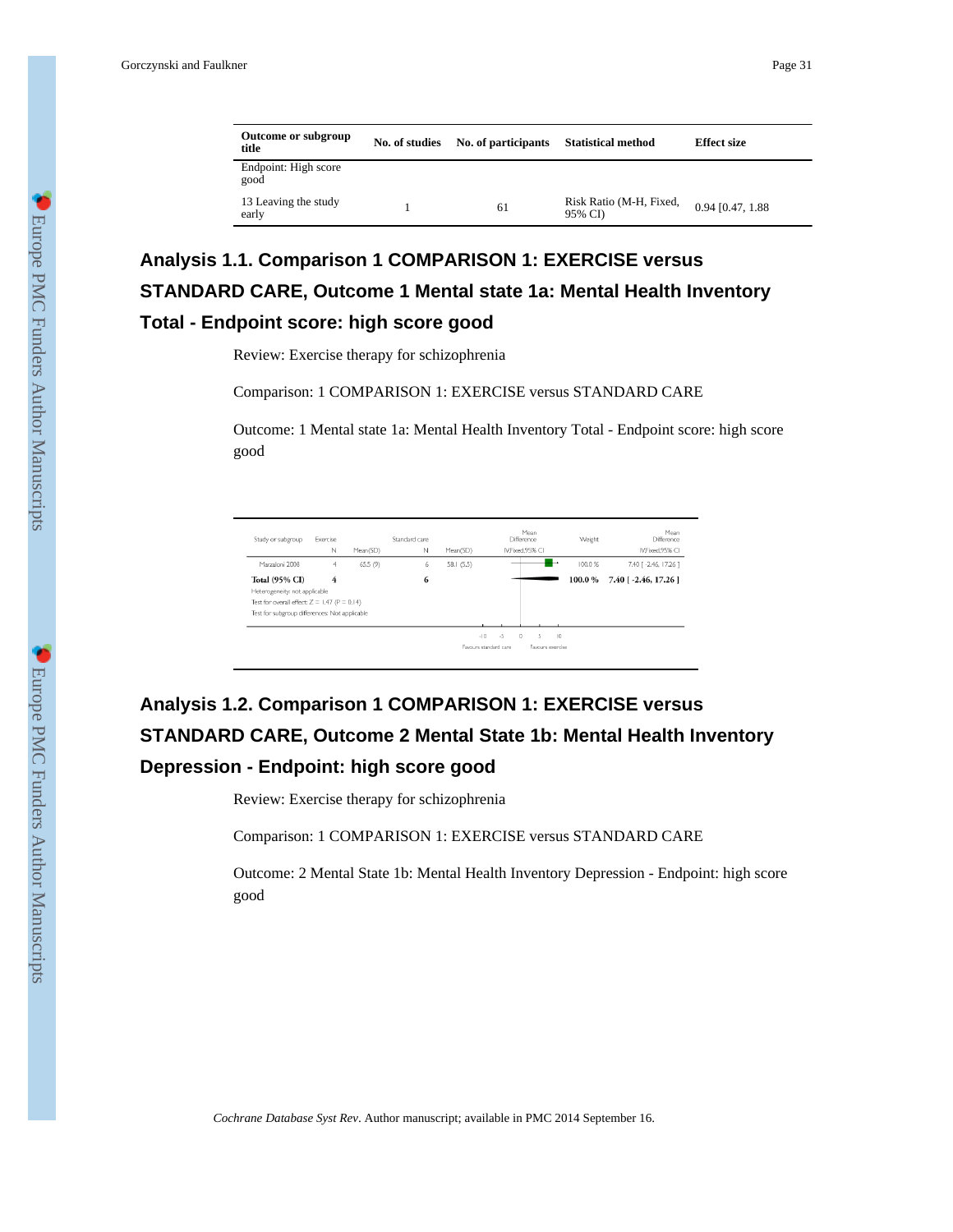| Study or subgroup                                | Exercise<br>Ν | Mean(SD)   | Standard care<br>N | Mean(SD) |                       | Mean<br>Difference<br>IV.Fixed.95% CI  | Weight                  | Mean<br>Difference<br>IV.Fixed, 95% CI |
|--------------------------------------------------|---------------|------------|--------------------|----------|-----------------------|----------------------------------------|-------------------------|----------------------------------------|
| Marzaloni 2008                                   | 4             | 82.5 (8.5) | 6                  | 65 (8.6) |                       |                                        | 100.0%                  | 17.50 [ 6.70, 28.30 ]                  |
| <b>Total (95% CI)</b>                            | 4             |            | 6                  |          |                       |                                        | 100.0%                  | 17.50 [ 6.70, 28.30 ]                  |
| Heterogeneity: not applicable                    |               |            |                    |          |                       |                                        |                         |                                        |
| Test for overall effect: $Z = 3.17$ (P = 0.0015) |               |            |                    |          |                       |                                        |                         |                                        |
| Test for subgroup differences: Not applicable    |               |            |                    |          |                       |                                        |                         |                                        |
|                                                  |               |            |                    |          |                       |                                        |                         |                                        |
|                                                  |               |            |                    |          | $-50$<br>$-100$       | $\begin{array}{c} 0 \end{array}$<br>50 | $100 -$                 |                                        |
|                                                  |               |            |                    |          | Favours standard care |                                        | <b>Eavours exercise</b> |                                        |
|                                                  |               |            |                    |          |                       |                                        |                         |                                        |

# **Analysis 1.3. Comparison 1 COMPARISON 1: EXERCISE versus STANDARD CARE, Outcome 3 Mental state 1c: Mental Health Inventory Positive Affect - Endpoint: high score good**

Review: Exercise therapy for schizophrenia

Comparison: 1 COMPARISON 1: EXERCISE versus STANDARD CARE

Outcome: 3 Mental state 1c: Mental Health Inventory Positive Affect - Endpoint: high score good

| Study or subgroup                                  | Exercise |          | Standard care |            |                       | Mean<br>Difference | Weight | Mean<br>Difference       |
|----------------------------------------------------|----------|----------|---------------|------------|-----------------------|--------------------|--------|--------------------------|
|                                                    | Ν        | Mean(SD) | $\mathbb N$   | Mean(SD)   |                       | IV, Fixed, 95% CI  |        | IV.Fixed, 95% CI         |
| Marzaloni 2008                                     | 4        | 55(26.3) | 6             | 51.7 (9.9) |                       |                    | 100.0% | 3.30 [ -23.66, 30.26 ]   |
| <b>Total (95% CI)</b>                              | 4        |          | 6             |            |                       |                    | 100.0% | $3.30$ [ -23.66, 30.26 ] |
| Heterogeneity: not applicable                      |          |          |               |            |                       |                    |        |                          |
| Test for overall effect: $Z = 0.24$ ( $P = 0.81$ ) |          |          |               |            |                       |                    |        |                          |
| Test for subgroup differences: Not applicable      |          |          |               |            |                       |                    |        |                          |
|                                                    |          |          |               |            |                       |                    |        |                          |
|                                                    |          |          |               |            | $-100$<br>$-50$       | $\Omega$<br>50     | 100    |                          |
|                                                    |          |          |               |            | Eavours standard care | Favours exercise   |        |                          |

# **Analysis 1.4. Comparison 1 COMPARISON 1: EXERCISE versus STANDARD CARE, Outcome 4 Mental state 1d: Mental Health Inventory Behavioural - Endpoint: high score good**

Review: Exercise therapy for schizophrenia

Comparison: 1 COMPARISON 1: EXERCISE versus STANDARD CARE

Outcome: 4 Mental state 1d: Mental Health Inventory Behavioural - Endpoint: high score good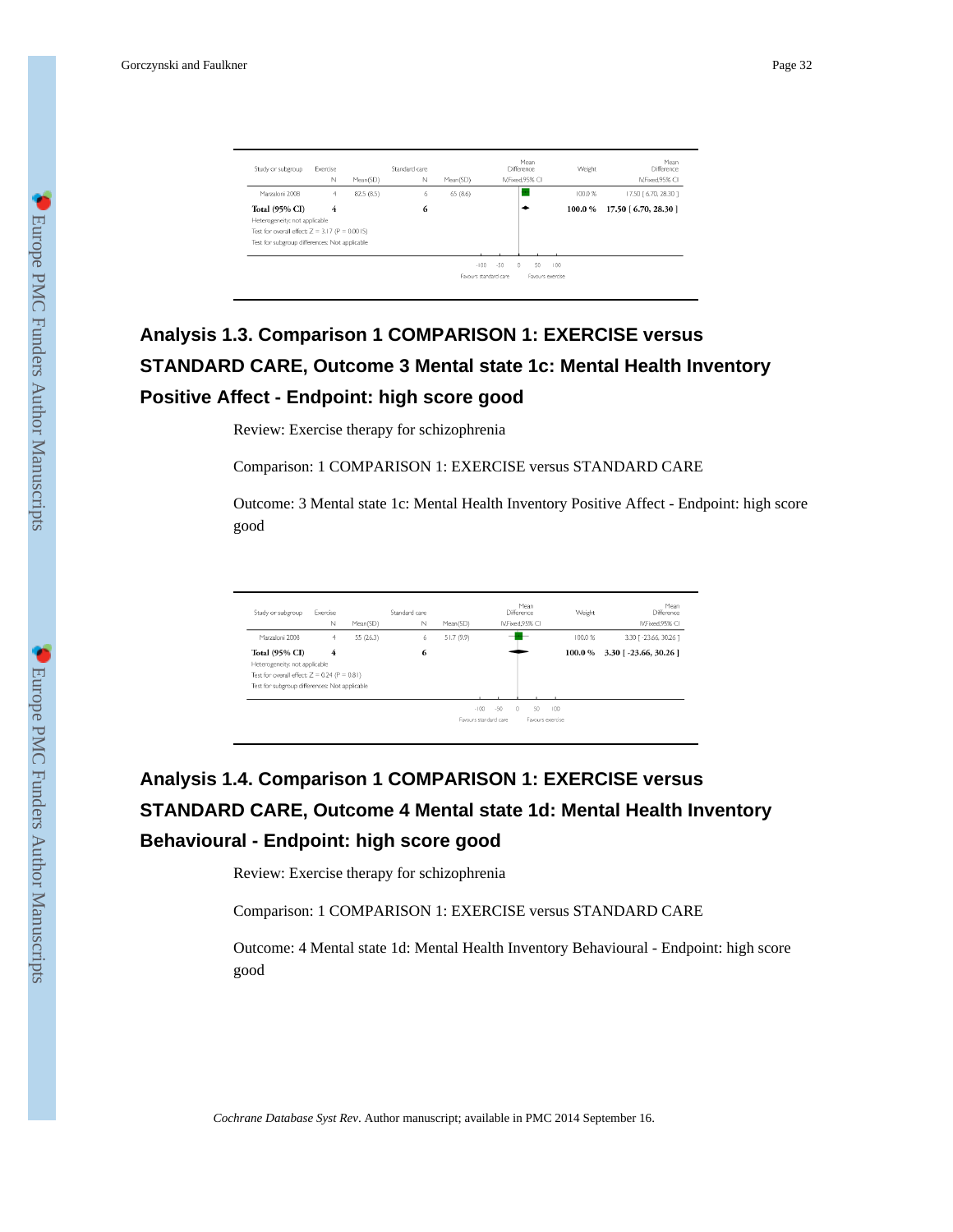| Study or subgroup                                  | Exercise<br>N | Mean(SD)   | Standard care<br>N | Mean(SD)    |                       | Mean<br>Difference<br>IV.Fixed.95% CI | Weight           | Mean<br>Difference<br>IV.Fixed.95% CI |
|----------------------------------------------------|---------------|------------|--------------------|-------------|-----------------------|---------------------------------------|------------------|---------------------------------------|
| Marzaloni 2008                                     | 4             | 63.8(13.6) | 6                  | 69.2 (10.8) |                       |                                       | 100.0%           | $-5.40$ [ $-21.28$ , $10.48$ ]        |
| <b>Total (95% CI)</b>                              | 4             |            | 6                  |             |                       |                                       | 100.0%           | $-5.40$ [ $-21.28$ , 10.48 ]          |
| Heterogeneity: not applicable                      |               |            |                    |             |                       |                                       |                  |                                       |
| Test for overall effect: $Z = 0.67$ ( $P = 0.51$ ) |               |            |                    |             |                       |                                       |                  |                                       |
| Test for subgroup differences: Not applicable      |               |            |                    |             |                       |                                       |                  |                                       |
|                                                    |               |            |                    |             |                       |                                       |                  |                                       |
|                                                    |               |            |                    |             | $-100$<br>$-50$       | SD.<br>$\Omega$                       | 100              |                                       |
|                                                    |               |            |                    |             | Favours standard care |                                       | Favours exercise |                                       |
|                                                    |               |            |                    |             |                       |                                       |                  |                                       |

# **Analysis 1.5. Comparison 1 COMPARISON 1: EXERCISE versus STANDARD CARE, Outcome 5 Mental state 1e: Mental Health Inventory Anxiety - Endpoint: high score good**

Review: Exercise therapy for schizophrenia

Comparison: 1 COMPARISON 1: EXERCISE versus STANDARD CARE

Outcome: 5 Mental state 1e: Mental Health Inventory Anxiety - Endpoint: high score good

| Study or subgroup                                   | Exercise<br>N | Mean(SD) | Standard care<br>Ν | Mean(SD) | Mean<br><b>Difference</b><br>IV.Fixed.95% CI |                  | Weight | Mean<br><b>Difference</b><br>IV.Fixed.95% CI |
|-----------------------------------------------------|---------------|----------|--------------------|----------|----------------------------------------------|------------------|--------|----------------------------------------------|
| Marzaloni 2008                                      | 4             | 58 (6.8) | 6                  | 50 (3.4) |                                              |                  | 100.0% | 8.00 [ 0.80, 15.20 ]                         |
| <b>Total (95% CI)</b>                               | 4             |          | 6                  |          |                                              |                  | 100.0% | 8.00 [0.80, 15.20]                           |
| Heterogeneity: not applicable                       |               |          |                    |          |                                              |                  |        |                                              |
| Test for overall effect: $Z = 2.18$ ( $P = 0.029$ ) |               |          |                    |          |                                              |                  |        |                                              |
| Test for subgroup differences: Not applicable       |               |          |                    |          |                                              |                  |        |                                              |
|                                                     |               |          |                    |          |                                              |                  |        |                                              |
|                                                     |               |          |                    |          | $-50$<br>$-100$<br>$\Omega$                  | 50<br>$100 -$    |        |                                              |
|                                                     |               |          |                    |          | Favours standard care.                       | Fayours exercise |        |                                              |

# **Analysis 1.6. Comparison 1 COMPARISON 1: EXERCISE versus STANDARD CARE, Outcome 6 Mental state 2a: PANSS Negative - Endpoint: low score good**

Review: Exercise therapy for schizophrenia

Comparison: 1 COMPARISON 1: EXERCISE versus STANDARD CARE

Outcome: 6 Mental state 2a: PANSS Negative - Endpoint: low score good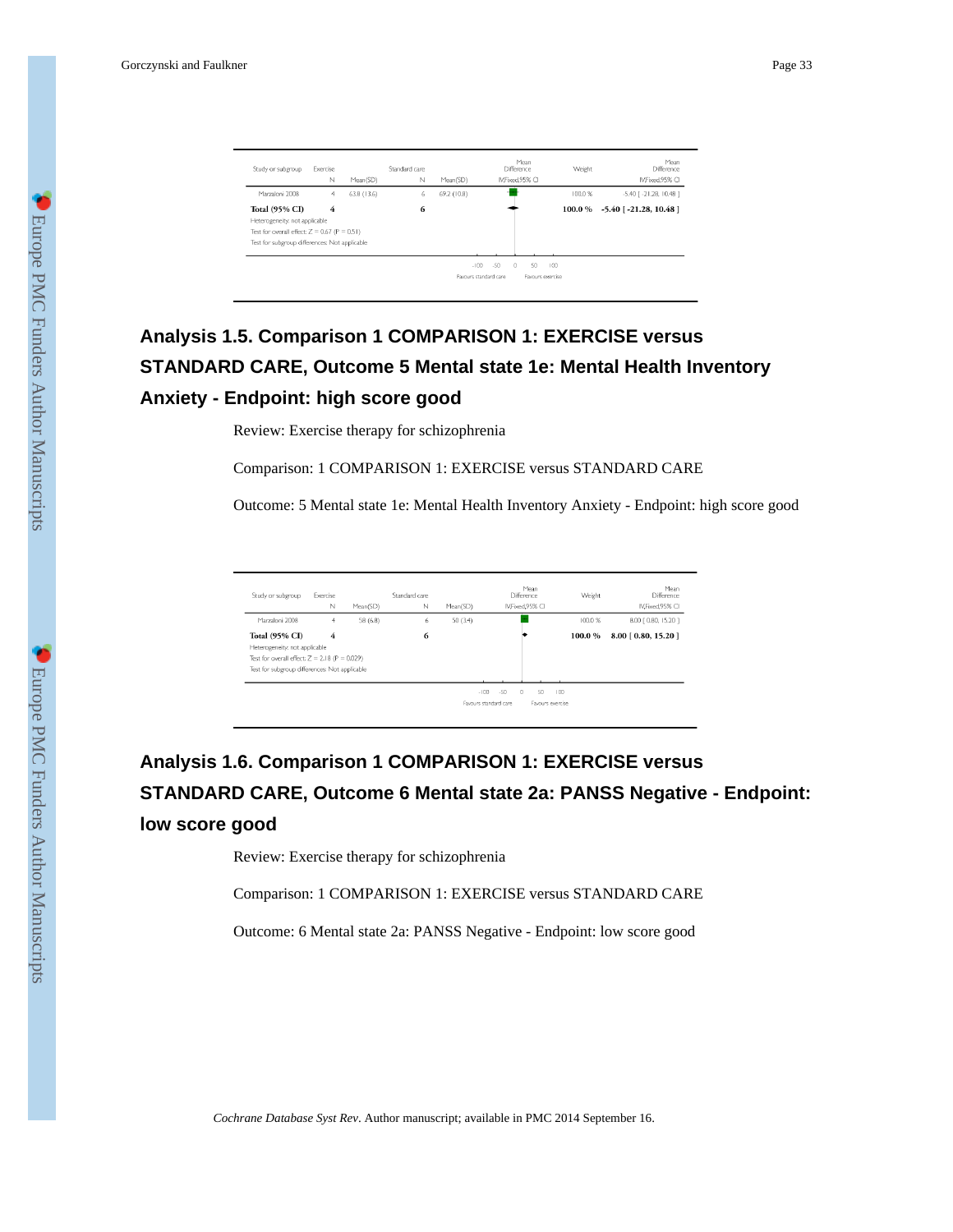| Study or subgroup                                     | Exercise<br>Ν | Mean(SD)  | Standard care<br>Ν | Mean(SD) |        |                  | Difference | Mean<br>IV.Fixed, 95% CI |     | Weight | Mean<br>Difference<br>IV.Fixed, 95% CI |
|-------------------------------------------------------|---------------|-----------|--------------------|----------|--------|------------------|------------|--------------------------|-----|--------|----------------------------------------|
| Beebe 2005                                            | 4             | 12.5(1.8) | 6                  | 21(2.4)  |        |                  |            |                          |     | 100.0% | $-8.50$ [ $-11.11, -5.89$ ]            |
| <b>Total (95% CI)</b>                                 | 4             |           | 6                  |          |        |                  |            |                          |     | 100.0% | $-8.50$ [ $-11.11, -5.89$ ]            |
| Heterogeneity: not applicable                         |               |           |                    |          |        |                  |            |                          |     |        |                                        |
| Test for overall effect: $Z = 6.39$ ( $P < 0.00001$ ) |               |           |                    |          |        |                  |            |                          |     |        |                                        |
| Test for subgroup differences: Not applicable         |               |           |                    |          |        |                  |            |                          |     |        |                                        |
|                                                       |               |           |                    |          |        |                  |            |                          |     |        |                                        |
|                                                       |               |           |                    |          | $-100$ | $-50$            | $\Omega$   | 50                       | 100 |        |                                        |
|                                                       |               |           |                    |          |        | Fayours exercise |            | Favours standard care    |     |        |                                        |
|                                                       |               |           |                    |          |        |                  |            |                          |     |        |                                        |

# **Analysis 1.7. Comparison 1 COMPARISON 1: EXERCISE versus STANDARD CARE, Outcome 7 Mental state 2b: PANSS Positive - Endpoint: low score good**

Review: Exercise therapy for schizophrenia

Comparison: 1 COMPARISON 1: EXERCISE versus STANDARD CARE

Outcome: 7 Mental state 2b: PANSS Positive - Endpoint: low score good

| Study or subgroup                                   | Exercise |          | Standard care |           | Difference                  | Mean                  | Weight | Mean<br>Difference            |
|-----------------------------------------------------|----------|----------|---------------|-----------|-----------------------------|-----------------------|--------|-------------------------------|
|                                                     | Ν        | Mean(SD) | N             | Mean(SD)  | IV.Fixed,95% CI             |                       |        | IV,Fixed,95% CI               |
| Beebe 2005                                          | 4        | 14(1.5)  | 6             | 16.5(2.1) |                             |                       | 100.0% | $-2.50$ [ $-4.73$ , $-0.27$ ] |
| <b>Total (95% CI)</b>                               | 4        |          | 6             |           |                             |                       | 100.0% | $-2.50$ [ $-4.73$ , $-0.27$ ] |
| Heterogeneity: not applicable                       |          |          |               |           |                             |                       |        |                               |
| Test for overall effect: $Z = 2.19$ ( $P = 0.028$ ) |          |          |               |           |                             |                       |        |                               |
| Test for subgroup differences: Not applicable       |          |          |               |           |                             |                       |        |                               |
|                                                     |          |          |               |           |                             |                       |        |                               |
|                                                     |          |          |               |           | $-50$<br>$-100$<br>$\Omega$ | 50                    | 100    |                               |
|                                                     |          |          |               |           | <b>Eavours exercise</b>     | Eavours standard care |        |                               |

# **Analysis 1.8. Comparison 1 COMPARISON 1: EXERCISE versus STANDARD CARE, Outcome 8 Physical fitness 1: Six minute walking test - Endpoint: High score good**

Review: Exercise therapy for schizophrenia

Comparison: 1 COMPARISON 1: EXERCISE versus STANDARD CARE

Outcome: 8 Physical fitness 1: Six minute walking test - Endpoint: High score good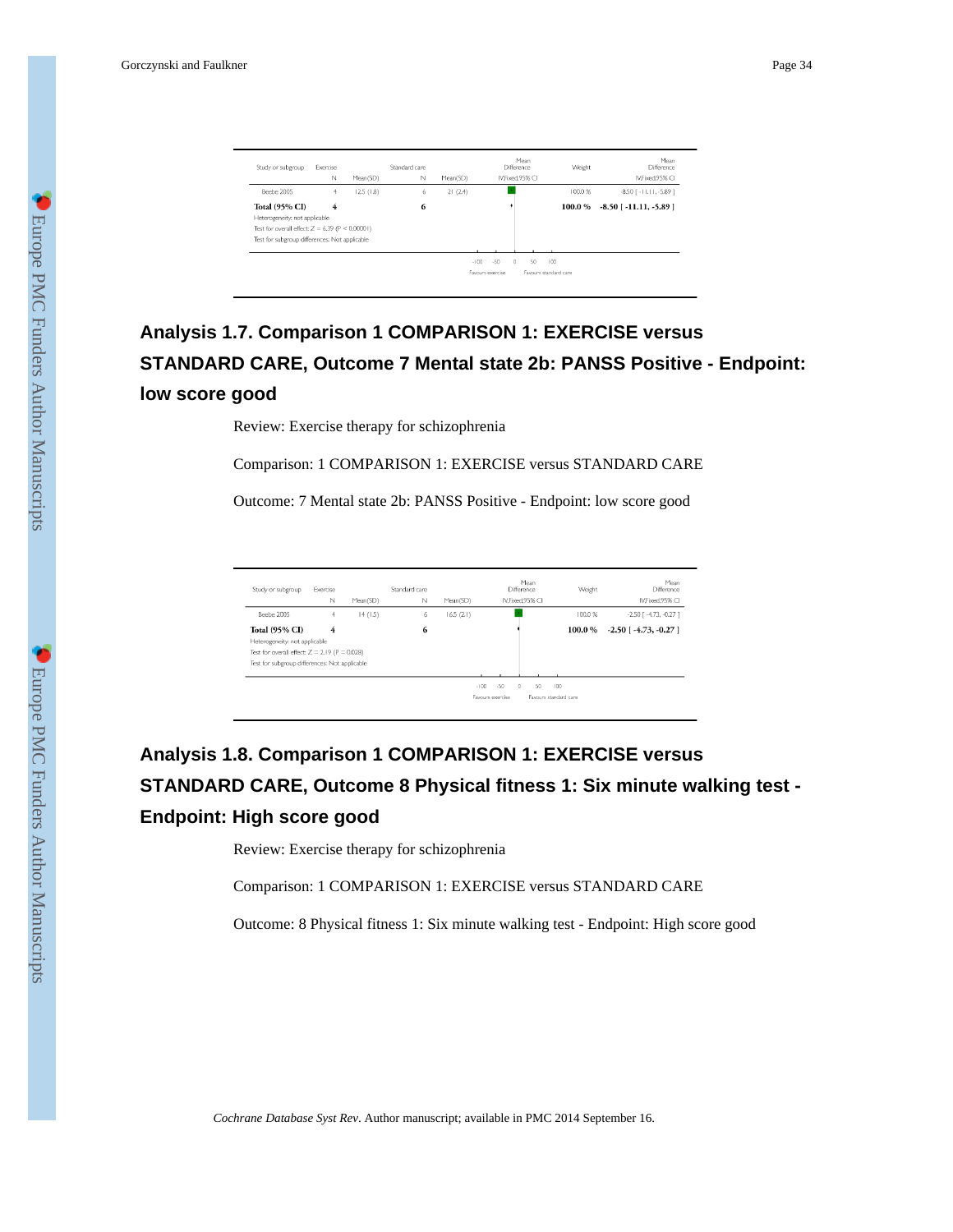| Study or subgroup                                     | Exercise<br>N | Mean(SD)   | Standard care<br>N | Mean(SD)   |                                 | Mean<br>Difference<br>IV.Fixed.95% CI | Weight  | Mean<br>Difference<br>IV.Fixed.95% CI |
|-------------------------------------------------------|---------------|------------|--------------------|------------|---------------------------------|---------------------------------------|---------|---------------------------------------|
| Marzaloni 2008                                        |               | 563.7 (35) | 6                  | 484.2 (47) |                                 |                                       | 100.0%  | 79.50 [ 33.82, 125.18 ]               |
| <b>Total (95% CI)</b>                                 |               |            | 6                  |            |                                 |                                       | 100.0 % | 79.50 [33.82, 125.18]                 |
| Heterogeneity: not applicable                         |               |            |                    |            |                                 |                                       |         |                                       |
| Test for overall effect: $Z = 3.41$ ( $P = 0.00065$ ) |               |            |                    |            |                                 |                                       |         |                                       |
| Test for subgroup differences: Not applicable         |               |            |                    |            |                                 |                                       |         |                                       |
|                                                       |               |            |                    |            |                                 |                                       |         |                                       |
|                                                       |               |            |                    |            | $-100$<br>$-50$<br>$\mathbb{D}$ | 50<br>100                             |         |                                       |
|                                                       |               |            |                    |            | Favours standard care           | Favours exercise                      |         |                                       |
|                                                       |               |            |                    |            |                                 |                                       |         |                                       |

# **Analysis 1.9. Comparison 1 COMPARISON 1: EXERCISE versus STANDARD CARE, Outcome 9 Physical fitness 2: Maximal strength - Endpoint: High score good**

Review: Exercise therapy for schizophrenia

Comparison: 1 COMPARISON 1: EXERCISE versus STANDARD CARE

Outcome: 9 Physical fitness 2: Maximal strength - Endpoint: High score good

| Study or subgroup                                    | Exercise<br>Ν | Mean(SD)  | Standard care<br>$\mathbb N$ | Mean(SD)   |                | Mean<br>Difference<br>IV.Fixed.95% CI | Weight | Mean<br>Difference<br>IV.Fixed, 95% CI |
|------------------------------------------------------|---------------|-----------|------------------------------|------------|----------------|---------------------------------------|--------|----------------------------------------|
| Marzaloni 2008                                       | 7             | 51.2(1.1) | 6                            | 49.2 (1.5) |                |                                       | 100.0% | 2.00 [ 0.55, 3.45 ]                    |
| <b>Total (95% CI)</b>                                | 7             |           | 6                            |            |                |                                       | 100.0% | $2.00$ [ 0.55, 3.45 ]                  |
| Heterogeneity: not applicable                        |               |           |                              |            |                |                                       |        |                                        |
| Test for overall effect: $Z = 2.70$ ( $P = 0.0069$ ) |               |           |                              |            |                |                                       |        |                                        |
| Test for subgroup differences: Not applicable        |               |           |                              |            |                |                                       |        |                                        |
|                                                      |               |           |                              |            | $-2$<br>$\sim$ | $\Omega$<br>$\overline{2}$            |        |                                        |

## **Analysis 1.10. Comparison 1 COMPARISON 1: EXERCISE versus STANDARD CARE, Outcome 10 Physical Fitness 3: Cardiovascular measures 1: Blood pressure**

Review: Exercise therapy for schizophrenia

Comparison: 1 COMPARISON 1: EXERCISE versus STANDARD CARE

Outcome: 10 Physical Fitness 3: Cardiovascular measures 1: Blood pressure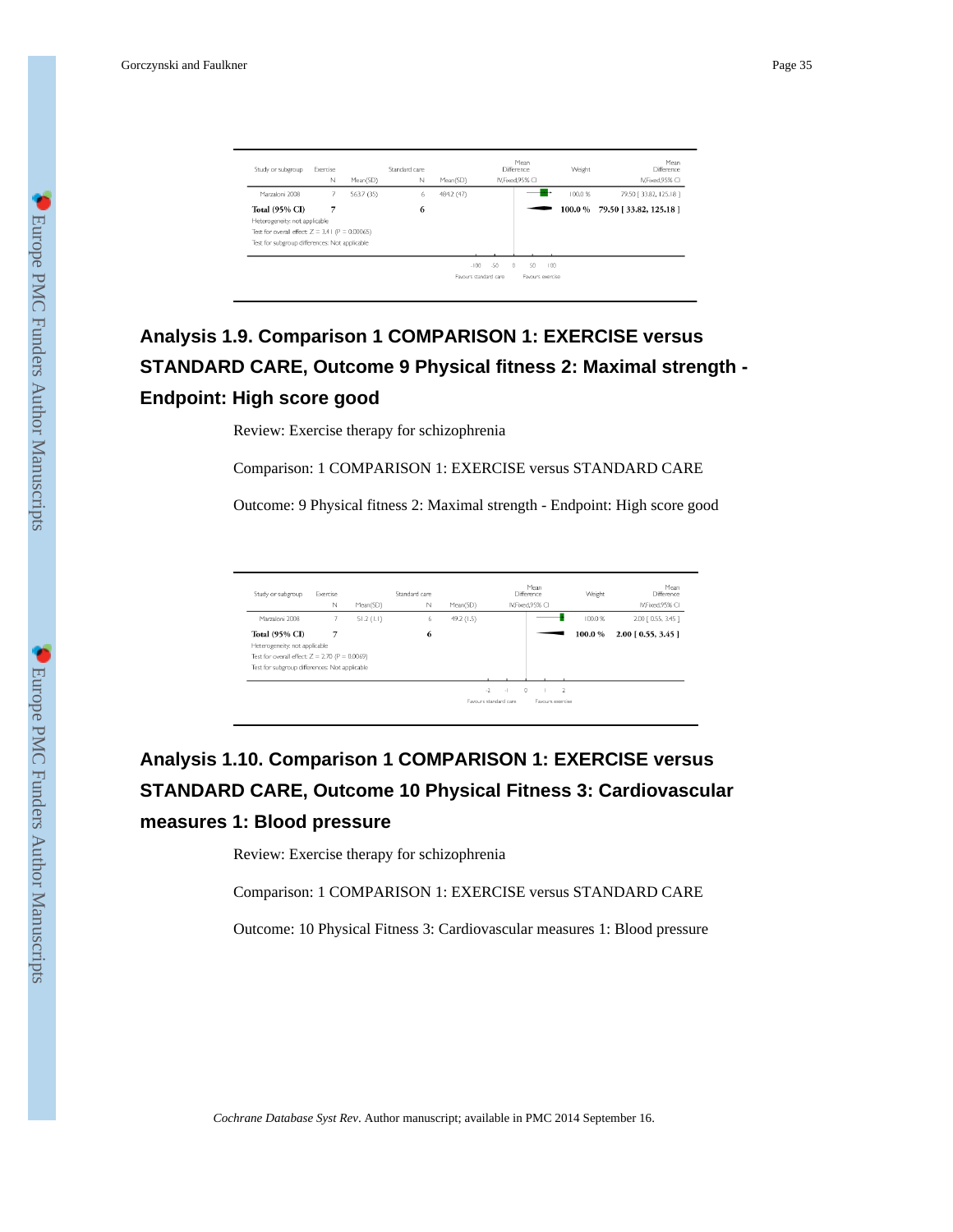| Study or subgroup                                  | Exercise |          | Standard care |          | Mean<br><b>Difference</b> |    | Weight                | Mean<br><b>Difference</b> |
|----------------------------------------------------|----------|----------|---------------|----------|---------------------------|----|-----------------------|---------------------------|
|                                                    | Ν        | Mean(SD) | N             | Mean(SD) | IV.Fixed.95% CI           |    |                       | IV.Fixed, 95% CI          |
| Marzaloni 2008                                     | 7        | 110(4)   | 6             | 111(8)   |                           |    | 100.0%                | $-1.00$ $[-8.05, 6.05]$   |
| <b>Total (95% CI)</b>                              | 7        |          | 6             |          |                           |    | 100.0%                | $-1.00$ [ $-8.05, 6.05$ ] |
| Heterogeneity: not applicable                      |          |          |               |          |                           |    |                       |                           |
| Test for overall effect: $Z = 0.28$ ( $P = 0.78$ ) |          |          |               |          |                           |    |                       |                           |
| Test for subgroup differences: Not applicable      |          |          |               |          |                           |    |                       |                           |
|                                                    |          |          |               |          |                           |    |                       |                           |
|                                                    |          |          |               | $-10$    | $-5$<br>$\Omega$          | 5. | $\overline{0}$        |                           |
|                                                    |          |          |               |          | Favours exercise          |    | Favours standard care |                           |

## **Analysis 1.11. Comparison 1 COMPARISON 1: EXERCISE versus STANDARD CARE, Outcome 11 Weight 1: BMI**

Review: Exercise therapy for schizophrenia

Comparison: 1 COMPARISON 1: EXERCISE versus STANDARD CARE

Outcome: 11 Weight 1: BMI

| Study or subgroup                                  | Exercise |              | Standard care |            |                       | Mean<br><b>Difference</b> | Weight                | Mean<br><b>Difference</b>  |
|----------------------------------------------------|----------|--------------|---------------|------------|-----------------------|---------------------------|-----------------------|----------------------------|
|                                                    | N        | Mean(SD)     | N             | Mean(SD)   |                       | IV.Fixed.95% CI           |                       | IV.Fixed.95% CI            |
| Marzaloni 2008                                     |          | $27.6$ (1.1) | 6             | 28.8 (1.9) |                       |                           | 100.0 %               | $-1.20$ [ $-2.92$ , 0.52 ] |
| <b>Total (95% CI)</b>                              | 7        |              | 6             |            |                       |                           | 100.0%                | $-1.20$ [ $-2.92, 0.52$ ]  |
| Heterogeneity: not applicable                      |          |              |               |            |                       |                           |                       |                            |
| Test for overall effect: $Z = 1.36$ ( $P = 0.17$ ) |          |              |               |            |                       |                           |                       |                            |
| Test for subgroup differences: Not applicable      |          |              |               |            |                       |                           |                       |                            |
|                                                    |          |              |               |            |                       |                           |                       |                            |
|                                                    |          |              |               |            | $\cdot$ 2<br>$\sim$ 1 | $\circ$                   | $\overline{2}$        |                            |
|                                                    |          |              |               |            | Favours exercise      |                           | Favours standard care |                            |

## **Analysis 1.12. Comparison 1 COMPARISON 1: EXERCISE versus STANDARD CARE, Outcome 12 Weight 2: Percentage body fat**

Weight 2: Percentage body fat

| Study      | <b>Exercise Group</b>    | <b>Standard care Group</b> |
|------------|--------------------------|----------------------------|
| Beebe 2005 | reduced body fat by 3.7% | reduced body fat by 0.02%  |

# **Analysis 1.13. Comparison 1 COMPARISON 1: EXERCISE versus STANDARD CARE, Outcome 13 Weight 3: Waist and Hip Ratio**

Review: Exercise therapy for schizophrenia

Comparison: 1 COMPARISON 1: EXERCISE versus STANDARD CARE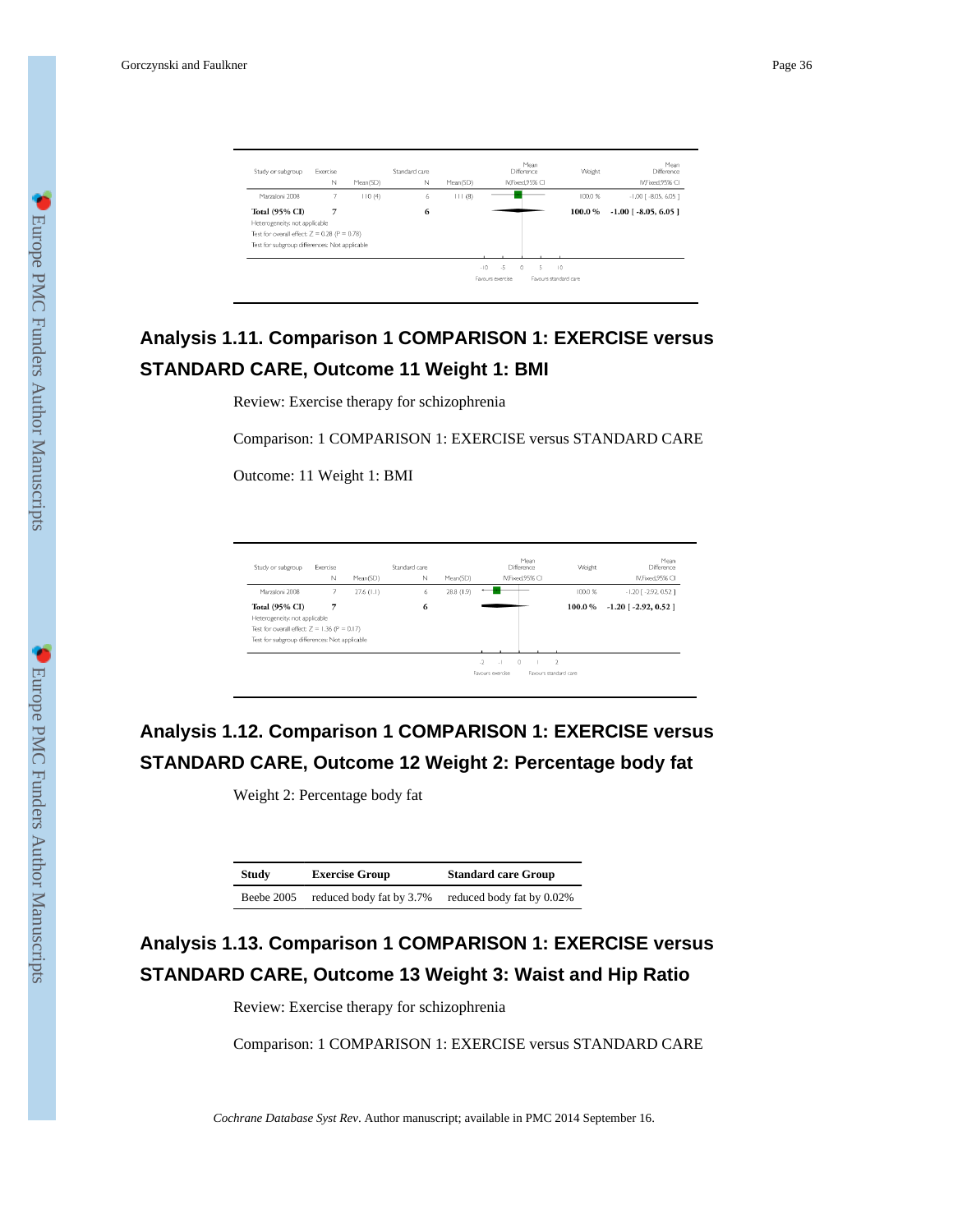### Outcome: 13 Weight 3: Waist and Hip Ratio

| Study or subgroup                                  | Exercise<br>N | Mean(SD)   | Standard care<br>N | Mean(SD)   |                                        | Mean<br><b>Difference</b><br>IV.Fixed.95% CI | Weight  | Mean<br><b>Difference</b><br>IV.Fixed.95% CI |
|----------------------------------------------------|---------------|------------|--------------------|------------|----------------------------------------|----------------------------------------------|---------|----------------------------------------------|
| Marzaloni 2008                                     |               | 0.96(0.02) | 6.                 | 0.95(0.03) |                                        |                                              | 100.0 % | $0.01$ $[-0.02, 0.04]$                       |
| <b>Total (95% CI)</b>                              | 7             |            | 6                  |            |                                        |                                              | 100.0%  | $0.01$ [ $-0.02$ , $0.04$ ]                  |
| Heterogeneity: not applicable                      |               |            |                    |            |                                        |                                              |         |                                              |
| Test for overall effect: $Z = 0.69$ ( $P = 0.49$ ) |               |            |                    |            |                                        |                                              |         |                                              |
| Test for subgroup differences: Not applicable      |               |            |                    |            |                                        |                                              |         |                                              |
|                                                    |               |            |                    |            |                                        |                                              |         |                                              |
|                                                    |               |            |                    |            | $-0.02$<br>$-0.01$<br>Favours exercise | $\Omega$<br>0.01<br>Fayours standard care    | 0.02    |                                              |

## **Analysis 1.14. Comparison 1 COMPARISON 1: EXERCISE versus STANDARD CARE, Outcome 14 Weight 4: Final Weight**

Review: Exercise therapy for schizophrenia

Comparison: 1 COMPARISON 1: EXERCISE versus STANDARD CARE

Outcome: 14 Weight 4: Final Weight

| Study or subgroup                                  | Exercise<br>N | Mean(SD)   | Standard care<br>N | Mean(SD)  |                  | Mean<br>Difference<br>IV.Fixed.95% CI | Weight                | Mean<br>Difference<br>IV.Fixed.95% CI |
|----------------------------------------------------|---------------|------------|--------------------|-----------|------------------|---------------------------------------|-----------------------|---------------------------------------|
| Marzaloni 2008                                     | 6             | 82.8 (3.5) |                    | 81.5(5.5) |                  |                                       | 100.0%                | $1.30$ $[-3.64, 6.24]$                |
|                                                    |               |            |                    |           |                  |                                       |                       |                                       |
| <b>Total (95% CI)</b>                              | 6             |            |                    |           |                  |                                       | 100.0%                | $1.30$ [ $-3.64$ , 6.24 ]             |
| Heterogeneity: not applicable                      |               |            |                    |           |                  |                                       |                       |                                       |
| Test for overall effect: $Z = 0.52$ ( $P = 0.61$ ) |               |            |                    |           |                  |                                       |                       |                                       |
| Test for subgroup differences: Not applicable      |               |            |                    |           |                  |                                       |                       |                                       |
|                                                    |               |            |                    |           |                  |                                       |                       |                                       |
|                                                    |               |            |                    |           | $-50$<br>$-100$  | $\Omega$<br>50                        | $100 -$               |                                       |
|                                                    |               |            |                    |           | Fayours exercise |                                       | Favours standard care |                                       |

## **Analysis 1.15. Comparison 1 COMPARISON 1: EXERCISE versus STANDARD CARE, Outcome 15 Leaving the study early**

Review: Exercise therapy for schizophrenia

Comparison: 1 COMPARISON 1: EXERCISE versus STANDARD CARE

Outcome: 15 Leaving the study early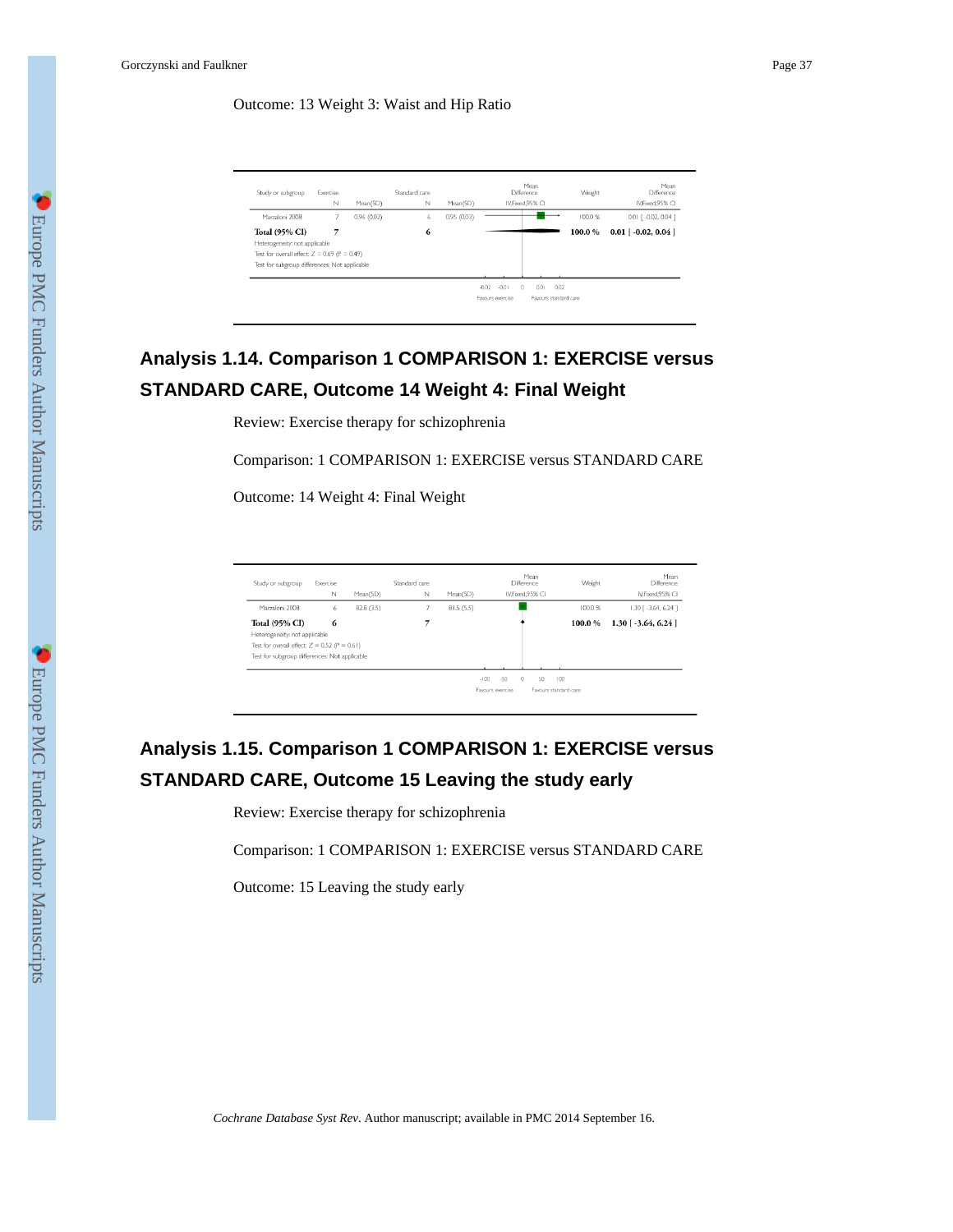| Study or subgroup                              | Exercise<br>n/N | Standard care<br>n/N | Risk Ratio<br>M-H,Fixed,95% CI            | Weight | Risk Ratio<br>M-H, Fixed, 95% CI |
|------------------------------------------------|-----------------|----------------------|-------------------------------------------|--------|----------------------------------|
| Beebe 2005                                     | 216             | O/6                  |                                           | 100.0% | 5.00 [ 0.29, 86.43 ]             |
| Marzaloni 2008                                 | 0/7             | O/6                  |                                           |        | Not estimable                    |
| <b>Total (95% CI)</b>                          | 13              | 12                   |                                           | 100.0% | $5.00$ [ 0.29, 86.43 ]           |
| Total events: 2 (Exercise), 0 (Standard care)  |                 |                      |                                           |        |                                  |
| Heterogeneity: not applicable                  |                 |                      |                                           |        |                                  |
| Test for overall effect: $Z = 1.11$ (P = 0.27) |                 |                      |                                           |        |                                  |
| Test for subgroup differences: Not applicable  |                 |                      |                                           |        |                                  |
|                                                |                 |                      |                                           |        |                                  |
|                                                |                 |                      | 0.1<br>$\overline{10}$<br>$100 -$<br>0.01 |        |                                  |
|                                                |                 |                      | Favours standard care<br>Favours exercise |        |                                  |

# **Analysis 2.1. Comparison 2 COMPARISON 2: EXERCISE versus OTHER TREATMENT, Outcome 1 Mental state 1a: PANSS Total - Endpoint: low score good**

Review: Exercise therapy for schizophrenia

Comparison: 2 COMPARISON 2: EXERCISE versus OTHER TREATMENT

Outcome: 1 Mental state 1a: PANSS Total - Endpoint: low score good

| Study or subgroup                                   | Exercise |           | Yoga |              |                  | Mean<br>Difference        | Weight | Mean<br>Difference  |
|-----------------------------------------------------|----------|-----------|------|--------------|------------------|---------------------------|--------|---------------------|
|                                                     | N        | Mean(SD)  | N    | Mean(SD)     |                  | IV.Fixed.95% CI           |        | IV.Fixed.95% CI     |
| Duraiswamy 2007                                     | 20       | 66 (23.2) | 21   | 51.05 (16.4) |                  |                           | 100.0% | 14.95   2.60, 27.30 |
| <b>Total (95% CI)</b>                               | 20       |           | 21   |              |                  |                           | 100.0% | 14.95 [2.60, 27.30] |
| Heterogeneity: not applicable                       |          |           |      |              |                  |                           |        |                     |
| Test for overall effect: $Z = 2.37$ ( $P = 0.018$ ) |          |           |      |              |                  |                           |        |                     |
| Test for subgroup differences: Not applicable       |          |           |      |              |                  |                           |        |                     |
|                                                     |          |           |      |              |                  |                           |        |                     |
|                                                     |          |           |      |              | $-50$<br>$-100$  | $\Omega$<br>50<br>$100 -$ |        |                     |
|                                                     |          |           |      |              | Favours exercise | Favours yoga              |        |                     |

# **Analysis 2.2. Comparison 2 COMPARISON 2: EXERCISE versus OTHER TREATMENT, Outcome 2 Mental state 1b: PANSS Depression - Endpoint: low score good**

Review: Exercise therapy for schizophrenia

Comparison: 2 COMPARISON 2: EXERCISE versus OTHER TREATMENT

Outcome: 2 Mental state 1b: PANSS Depression - Endpoint: low score good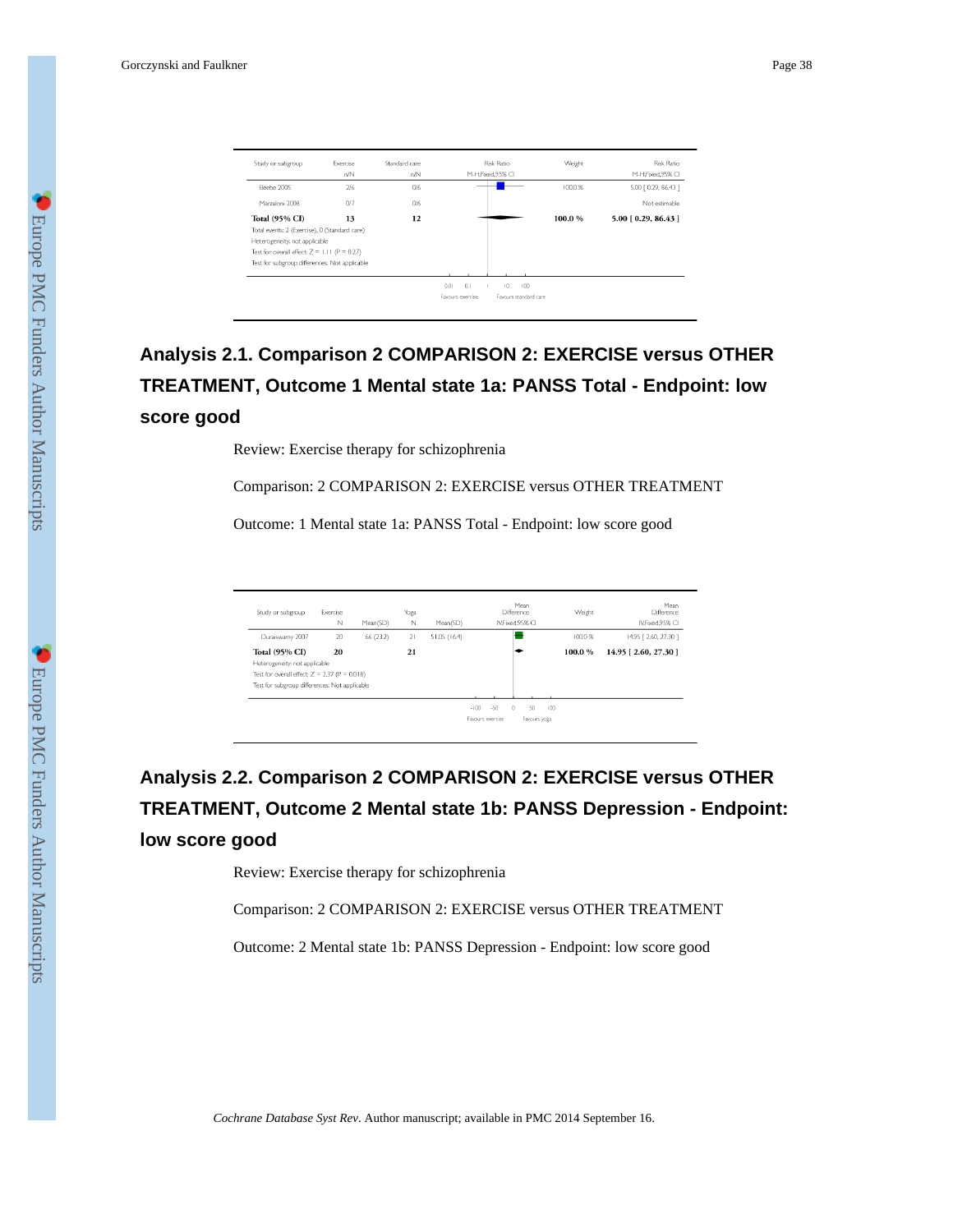| Study or subgroup                                    | Exercise<br>N | Mean(SD)   | Yoga<br>$\mathbb N$ | Mean(SD)  |                  | Mean<br>Difference<br>IV.Fixed.95% CI |     | Weight | Mean<br><b>Difference</b><br>IV.Fixed.95% CI |
|------------------------------------------------------|---------------|------------|---------------------|-----------|------------------|---------------------------------------|-----|--------|----------------------------------------------|
| Duraiswamy 2007                                      | 20            | 8.6 (4.04) | 21                  | 5.71(2.3) |                  |                                       |     | 100.0% | 2.89   0.86, 4.92 ]                          |
| <b>Total (95% CI)</b>                                | 20            |            | 21                  |           |                  |                                       |     | 100.0% | $2.89$ [ 0.86, 4.92 ]                        |
| Heterogeneity: not applicable                        |               |            |                     |           |                  |                                       |     |        |                                              |
| Test for overall effect: $Z = 2.80$ ( $P = 0.0052$ ) |               |            |                     |           |                  |                                       |     |        |                                              |
| Test for subgroup differences: Not applicable        |               |            |                     |           |                  |                                       |     |        |                                              |
|                                                      |               |            |                     |           |                  |                                       |     |        |                                              |
|                                                      |               |            |                     |           | $-50$<br>$-100$  | $\circ$<br>50                         | 100 |        |                                              |
|                                                      |               |            |                     |           | Favours exercise | Favours yoga                          |     |        |                                              |

# **Analysis 2.3. Comparison 2 COMPARISON 2: EXERCISE versus OTHER TREATMENT, Outcome 3 Mental state 1c: PANSS Anergia - Endpoint: low score good**

Review: Exercise therapy for schizophrenia

Comparison: 2 COMPARISON 2: EXERCISE versus OTHER TREATMENT

Outcome: 3 Mental state 1c: PANSS Anergia - Endpoint: low score good

| 9.3(3.6)<br>20 |                                                                                                        |          |                   |                  |         | IV.Fixed.95% CI             |
|----------------|--------------------------------------------------------------------------------------------------------|----------|-------------------|------------------|---------|-----------------------------|
|                | 21                                                                                                     | 6.9(2.6) |                   |                  | 100.0%  | 2.40 [ 0.47, 4.33 ]         |
|                | 21                                                                                                     |          |                   |                  | 100.0%  | $2.40 \mid 0.47, 4.33 \mid$ |
|                |                                                                                                        |          |                   |                  |         |                             |
|                |                                                                                                        |          |                   |                  |         |                             |
|                |                                                                                                        |          |                   |                  |         |                             |
|                |                                                                                                        |          | $-50$<br>$-100 -$ | 50               |         |                             |
|                | 20<br>Test for overall effect: $Z = 2.44$ (P = 0.015)<br>Test for subgroup differences: Not applicable |          |                   | Favours exercise | $\circ$ | 100<br>Favours yoga         |

# **Analysis 2.4. Comparison 2 COMPARISON 2: EXERCISE versus OTHER TREATMENT, Outcome 4 Mental state 1d: PANSS Positive - Endpoint: low score good**

Review: Exercise therapy for schizophrenia

Comparison: 2 COMPARISON 2: EXERCISE versus OTHER TREATMENT

Outcome: 4 Mental state 1d: PANSS Positive - Endpoint: low score good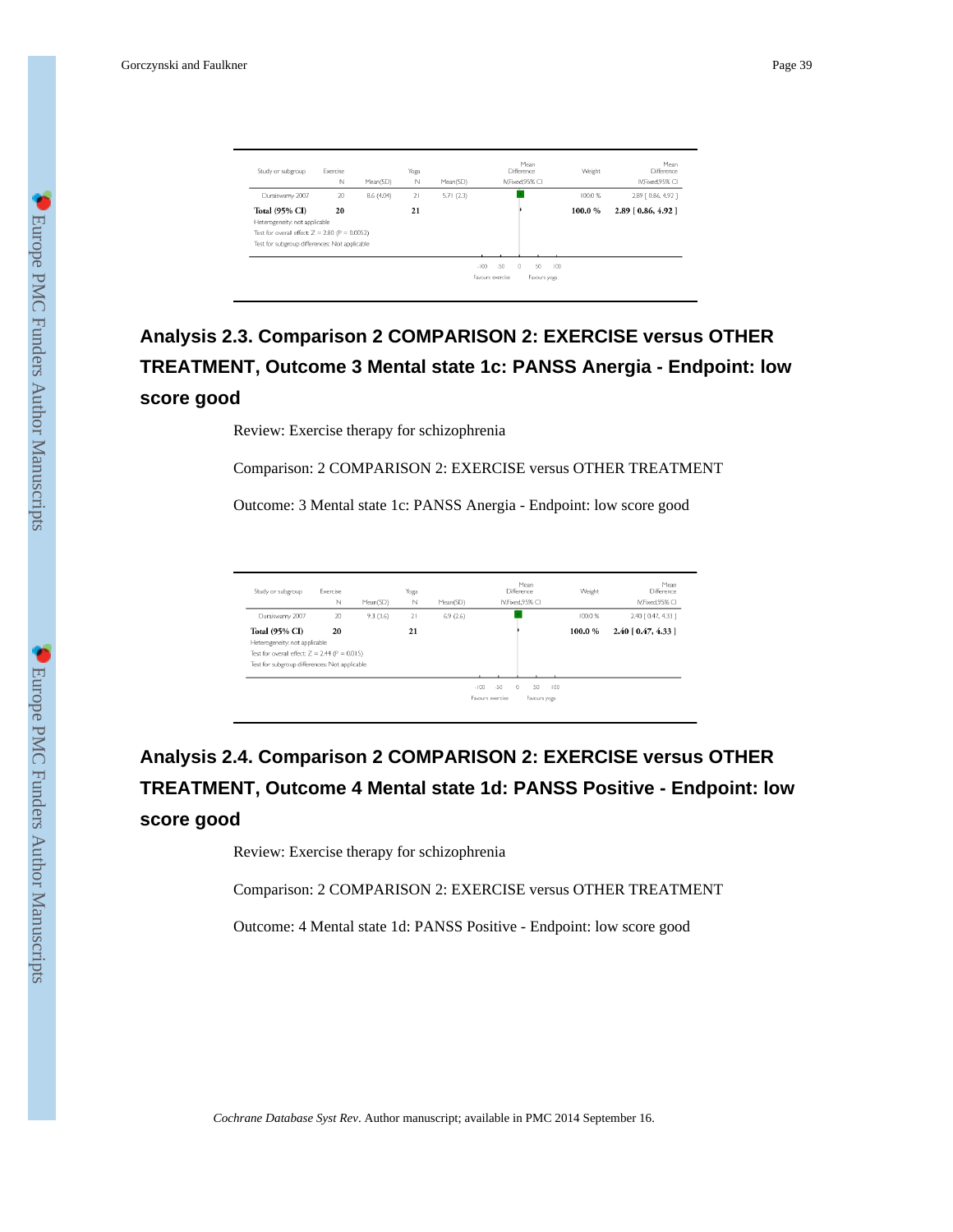| Study or subgroup                                  | Experimental<br>N | Mean(SD)  | Control<br>$\mathbb N$ | Mean(SD)   | Mean<br>Difference<br>N.Fixed.95% CI    | Weight  | Mean<br>Difference<br>IV.Fixed.95% CI |
|----------------------------------------------------|-------------------|-----------|------------------------|------------|-----------------------------------------|---------|---------------------------------------|
| Duraiswamy 2007                                    | 20                | 14.6(5.9) | 21                     | 12.19(5.9) |                                         | 100.0%  | 2.41 [ -1.20, 6.02 ]                  |
| <b>Total (95% CI)</b>                              | 20                |           | 21                     |            |                                         | 100.0%  | $2.41$ [ -1.20, 6.02 ]                |
| Heterogeneity: not applicable                      |                   |           |                        |            |                                         |         |                                       |
| Test for overall effect: $Z = 1.31$ ( $P = 0.19$ ) |                   |           |                        |            |                                         |         |                                       |
| Test for subgroup differences: Not applicable      |                   |           |                        |            |                                         |         |                                       |
|                                                    |                   |           |                        |            |                                         |         |                                       |
|                                                    |                   |           |                        |            | $-50$<br>$\circ$<br>50<br>$-100$        | $100 -$ |                                       |
|                                                    |                   |           |                        |            | Favours experimental<br>Favours control |         |                                       |

# **Analysis 2.5. Comparison 2 COMPARISON 2: EXERCISE versus OTHER TREATMENT, Outcome 5 Mental state 1d: PANSS Negative - Endpoint: low score good**

Review: Exercise therapy for schizophrenia

Comparison: 2 COMPARISON 2: EXERCISE versus OTHER TREATMENT

Outcome: 5 Mental state 1d: PANSS Negative - Endpoint: low score good

| Study or subgroup                                    | Experimental<br>N | Mean(SD)   | Control<br>N | Mean(SD)   | Mean<br>Difference<br>IV,Fixed,95% CI          | Weight  | Mean<br><b>Difference</b><br>IV.Fixed.95% CI |
|------------------------------------------------------|-------------------|------------|--------------|------------|------------------------------------------------|---------|----------------------------------------------|
| Duraiswamy 2007                                      | 20                | 19.75(7.3) | 21           | 14.19(5.1) |                                                | 100.0%  | 5.56 [ 1.69, 9.43 ]                          |
| <b>Total (95% CI)</b>                                | 20                |            | 21           |            |                                                | 100.0%  | $5.56$ [ 1.69, 9.43 ]                        |
| Heterogeneity: not applicable                        |                   |            |              |            |                                                |         |                                              |
| Test for overall effect: $Z = 2.81$ ( $P = 0.0049$ ) |                   |            |              |            |                                                |         |                                              |
| Test for subgroup differences: Not applicable        |                   |            |              |            |                                                |         |                                              |
|                                                      |                   |            |              |            |                                                |         |                                              |
|                                                      |                   |            |              |            | $-50$<br>50<br>$-100$<br>$\Omega$              | $100 -$ |                                              |
|                                                      |                   |            |              |            | Favours experimental<br><b>Eavours</b> control |         |                                              |

# **Analysis 2.6. Comparison 2 COMPARISON 2: EXERCISE versus OTHER TREATMENT, Outcome 6 General functioning 1: SOFS - Endpoint: low score good**

Review: Exercise therapy for schizophrenia

Comparison: 2 COMPARISON 2: EXERCISE versus OTHER TREATMENT

Outcome: 6 General functioning 1: SOFS - Endpoint: low score good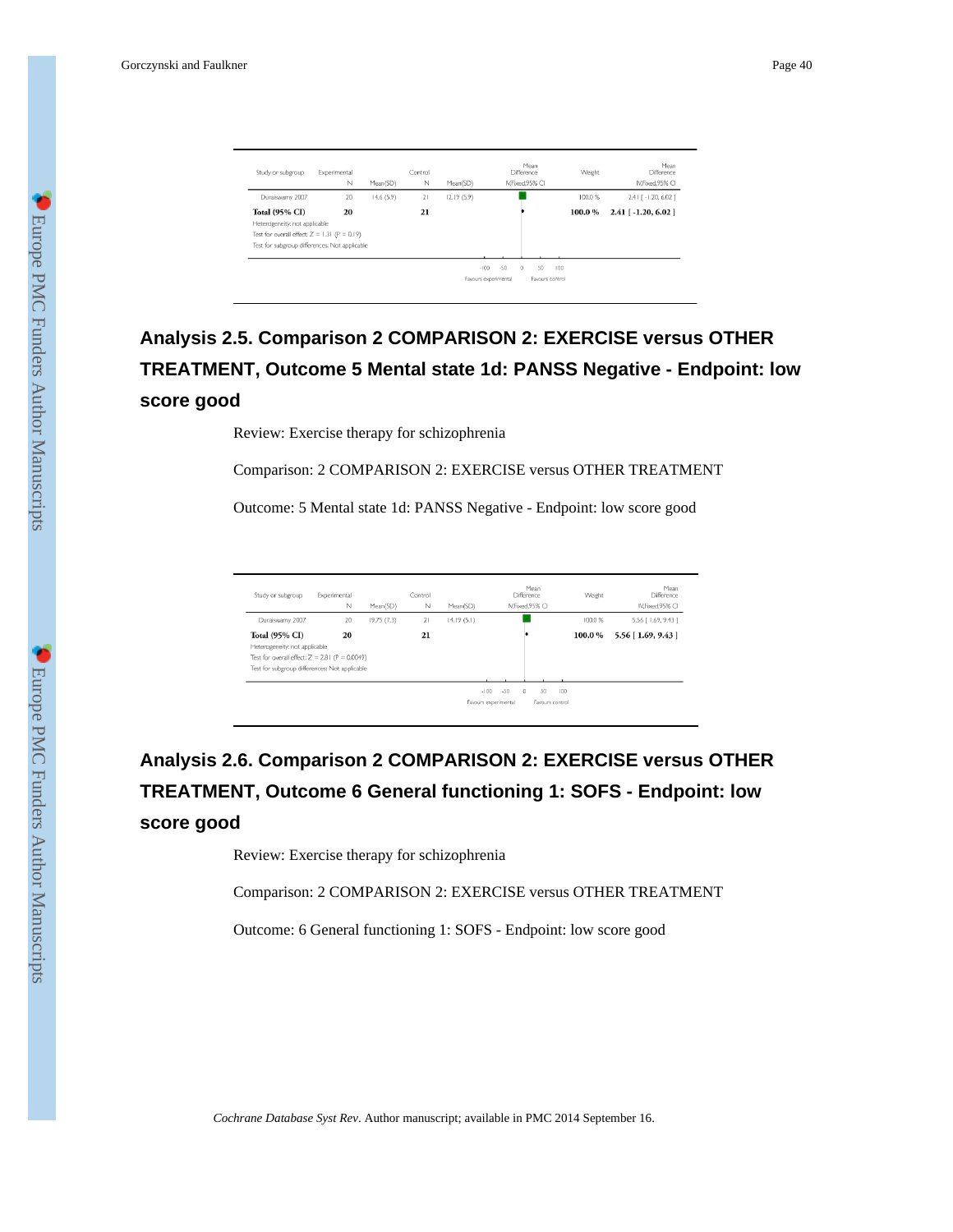| Study or subgroup                                  | Exercise<br>$\mathbb N$ | Mean(SD)  | Yoga<br>Ν | Mean(SD) | Mean<br>Difference<br>IV.Fixed.95% CI                                            | Weight | Mean<br>Difference<br>IV.Fixed.95% CI |
|----------------------------------------------------|-------------------------|-----------|-----------|----------|----------------------------------------------------------------------------------|--------|---------------------------------------|
| Duraiswamy 2007                                    | 20                      | 11.4(9.9) | 21        | 7.05(8)  |                                                                                  | 100.0% | 4.35 [-1.18, 9.88]                    |
| <b>Total (95% CI)</b>                              | 20                      |           | 21        |          |                                                                                  | 100.0% | $4.35$ [ -1.18, 9.88 ]                |
| Heterogeneity: not applicable                      |                         |           |           |          |                                                                                  |        |                                       |
| Test for overall effect: $Z = 1.54$ ( $P = 0.12$ ) |                         |           |           |          |                                                                                  |        |                                       |
| Test for subgroup differences: Not applicable      |                         |           |           |          |                                                                                  |        |                                       |
|                                                    |                         |           |           |          | $-50$<br>50<br>$-100$<br>$\mathbf{r}$<br>100<br>Favours exercise<br>Favours yoga |        |                                       |

# **Analysis 2.7. Comparison 2 COMPARISON 2: EXERCISE versus OTHER TREATMENT, Outcome 7 Adverse effects 1: SAS - Endpoint: low score good**

Review: Exercise therapy for schizophrenia

Comparison: 2 COMPARISON 2: EXERCISE versus OTHER TREATMENT

Outcome: 7 Adverse effects 1: SAS - Endpoint: low score good

| Study or subgroup                                  | Experimental<br>$\mathbb N$ | Mean(SD) | Other Treatment<br>N | Mean(SD) |                   | Mean<br><b>Difference</b><br>IV.Fixed.95% CI | Weight | Mean<br>Difference<br>IV, Fixed, 95% CI |
|----------------------------------------------------|-----------------------------|----------|----------------------|----------|-------------------|----------------------------------------------|--------|-----------------------------------------|
| Duraiswamy 2007                                    | 20                          | 1.6(1.8) | 21                   | 1.1(1.2) |                   |                                              | 100.0% | 0.50 [ -0.44, 1.44 ]                    |
| <b>Total (95% CI)</b>                              | 20                          |          | 21                   |          |                   |                                              |        | $100.0\%$ 0.50 [-0.44, 1.44]            |
| Heterogeneity: not applicable                      |                             |          |                      |          |                   |                                              |        |                                         |
| Test for overall effect: $Z = 1.04$ ( $P = 0.30$ ) |                             |          |                      |          |                   |                                              |        |                                         |
| Test for subgroup differences: Not applicable      |                             |          |                      |          |                   |                                              |        |                                         |
|                                                    |                             |          |                      |          |                   |                                              |        |                                         |
|                                                    |                             |          |                      |          | $-100 -$<br>$-50$ | 50<br>$\Omega$                               | 100    |                                         |
|                                                    |                             |          |                      |          | Favours exercise  | Favours yoga                                 |        |                                         |

# **Analysis 2.8. Comparison 2 COMPARISON 2: EXERCISE versus OTHER TREATMENT, Outcome 8 Adverse effects 2: AIMS - Endpoint: low score good**

Review: Exercise therapy for schizophrenia

Comparison: 2 COMPARISON 2: EXERCISE versus OTHER TREATMENT

Outcome: 8 Adverse effects 2: AIMS - Endpoint: low score good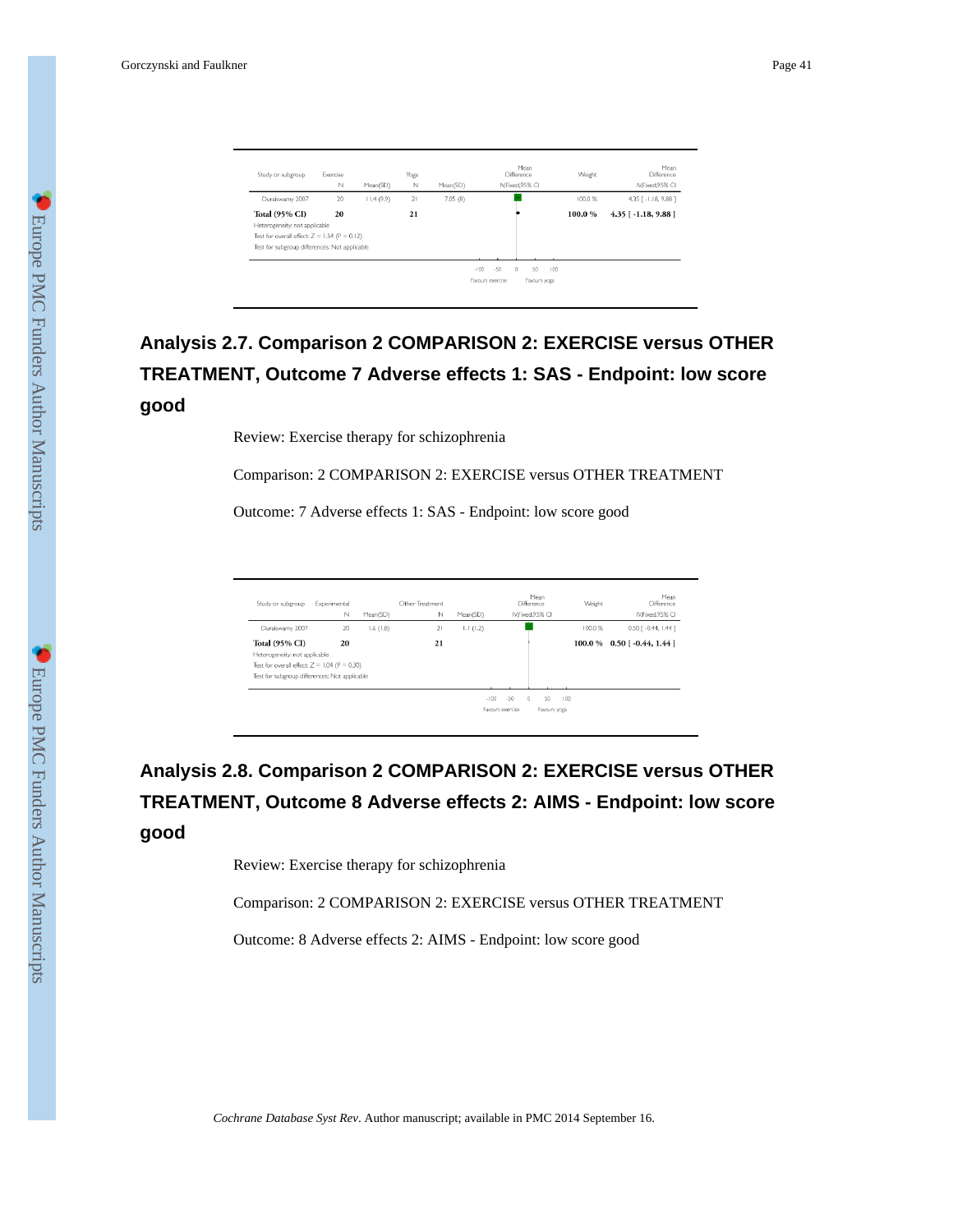| Study or subgroup                                  | Experimental<br>Ν | Mean(SD) | Other Treatment<br>N | Mean(SD) |                  | Mean<br><b>Difference</b><br>IV.Fixed,95% CI | Weight | Mean<br><b>Difference</b><br>IV.Fixed,95% CI |
|----------------------------------------------------|-------------------|----------|----------------------|----------|------------------|----------------------------------------------|--------|----------------------------------------------|
| Duraiswamy 2007                                    | 20                | 1.5(2.4) | 21                   | 1.3(2.1) |                  |                                              | 100.0% | $0.20$ [ $-1.18$ , $1.58$ ]                  |
| <b>Total (95% CI)</b>                              | 20                |          | 21                   |          |                  |                                              |        | $100.0\%$ 0.20 [-1.18, 1.58]                 |
| Heterogeneity: not applicable                      |                   |          |                      |          |                  |                                              |        |                                              |
| Test for overall effect: $Z = 0.28$ ( $P = 0.78$ ) |                   |          |                      |          |                  |                                              |        |                                              |
| Test for subgroup differences: Not applicable      |                   |          |                      |          |                  |                                              |        |                                              |
|                                                    |                   |          |                      |          |                  |                                              |        |                                              |
|                                                    |                   |          |                      | $-100$   | $-50$            | 50<br>$\Omega$                               | $-100$ |                                              |
|                                                    |                   |          |                      |          | Fayours exercise | Favours yoga                                 |        |                                              |

# **Analysis 2.9. Comparison 2 COMPARISON 2: EXERCISE versus OTHER TREATMENT, Outcome 9 Quality of life 1a: WHOQOL-100 Physical - Endpoint: High score good**

Review: Exercise therapy for schizophrenia

Comparison: 2 COMPARISON 2: EXERCISE versus OTHER TREATMENT

Outcome: 9 Quality of life 1a: WHOQOL-100 Physical - Endpoint: High score good

| Study or subgroup                                                                                                                     | Exercise<br>N | Mean(SD)      | Yoga<br>N | Mean(SD)     | Mean<br><b>Difference</b><br>IV.Fixed.95% CI                                 | Weight | Mean<br><b>Difference</b><br>IV.Fixed.95% CI |
|---------------------------------------------------------------------------------------------------------------------------------------|---------------|---------------|-----------|--------------|------------------------------------------------------------------------------|--------|----------------------------------------------|
| Duraiswamy 2007                                                                                                                       | 20            | $56.6$ (18.1) | 21        | 65.82 (12.8) |                                                                              | 100.0% | $-9.22$ [ $-18.86$ , 0.42]                   |
| <b>Total (95% CI)</b>                                                                                                                 | 20            |               | 21        |              |                                                                              | 100.0% | $-9.22$ [ $-18.86, 0.42$ ]                   |
| Heterogeneity: not applicable<br>Test for overall effect: $Z = 1.87$ ( $P = 0.061$ )<br>Test for subgroup differences: Not applicable |               |               |           |              |                                                                              |        |                                              |
|                                                                                                                                       |               |               |           |              | $-50$<br>$-100$<br>$\Omega$<br>50<br>100<br>Favours exercise<br>Favours yoga |        |                                              |

# **Analysis 2.10. Comparison 2 COMPARISON 2: EXERCISE versus OTHER TREATMENT, Outcome 10 Quality of life 1b: WHOQOL-100 Psychological - Endpoint: High score good**

Review: Exercise therapy for schizophrenia

Comparison: 2 COMPARISON 2: EXERCISE versus OTHER TREATMENT

Outcome: 10 Quality of life 1b: WHOQOL-100 Psychological - Endpoint: High score good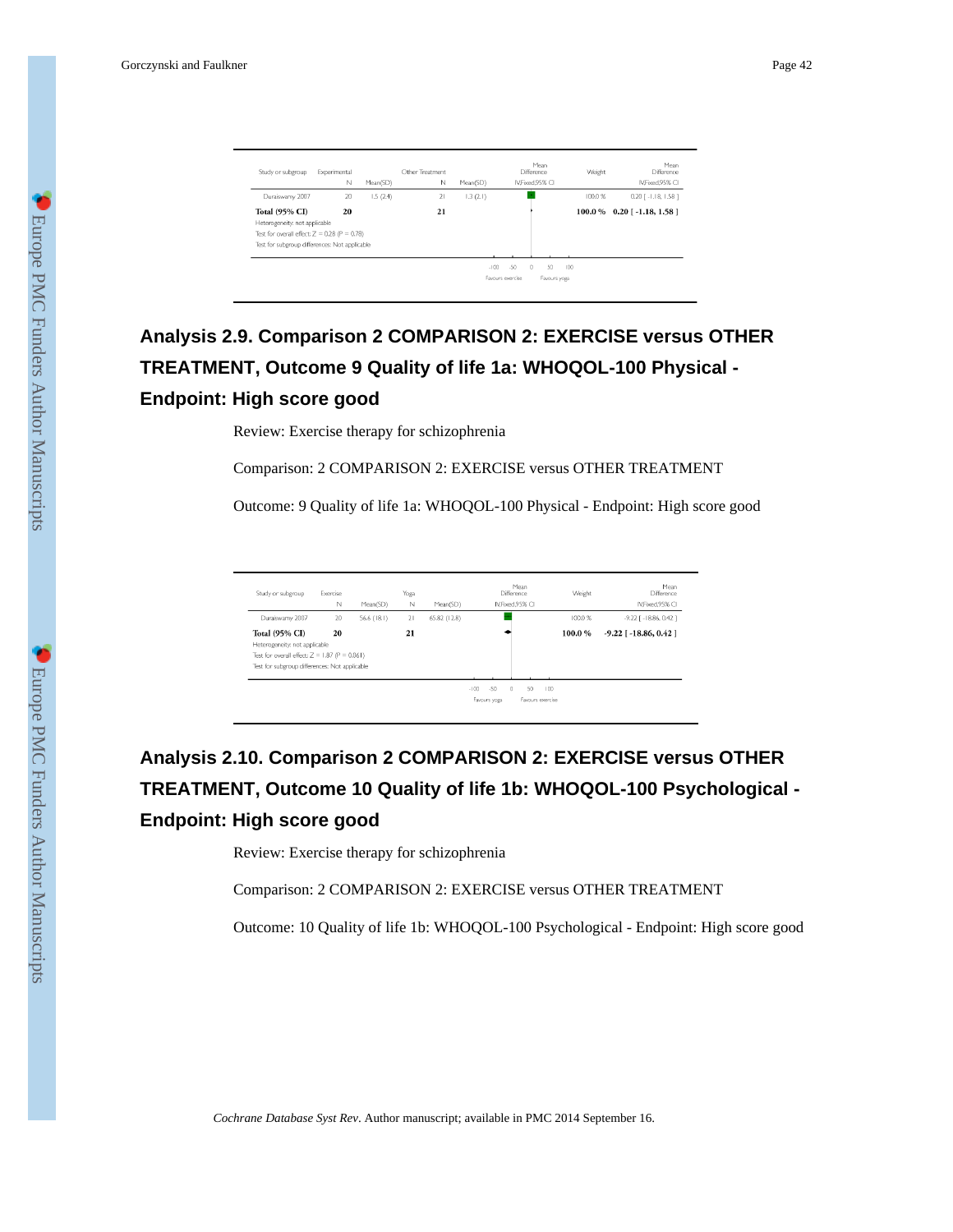| Exercise |                                    | Yoga                                                                                                              |              | Mean<br>Difference         | Weight | Mean<br><b>Difference</b>                 |
|----------|------------------------------------|-------------------------------------------------------------------------------------------------------------------|--------------|----------------------------|--------|-------------------------------------------|
|          |                                    |                                                                                                                   |              |                            |        | IV.Fixed,95% CI                           |
| 20       | 49.17 (19)                         | 21                                                                                                                | 66.87 (17.5) |                            | 100.0% | $-17.70$ [ $-28.90, -6.50$ ]              |
| 20       |                                    | 21                                                                                                                |              |                            | 100.0% | $-17.70$ [ $-28.90, -6.50$ ]              |
|          |                                    |                                                                                                                   |              |                            |        |                                           |
|          |                                    |                                                                                                                   |              |                            |        |                                           |
|          |                                    |                                                                                                                   |              |                            |        |                                           |
|          |                                    |                                                                                                                   |              |                            |        |                                           |
|          |                                    |                                                                                                                   |              | $-50$<br>$-100$<br>$\circ$ | 100    |                                           |
|          |                                    |                                                                                                                   |              | Favours yoga               |        |                                           |
|          | Ν<br>Heterogeneity: not applicable | Mean(SD)<br>Test for overall effect: $Z = 3.10$ ( $P = 0.0019$ )<br>Test for subgroup differences: Not applicable | $\mathbb N$  | Mean(SD)                   |        | IV.Fixed.95% CI<br>50<br>Favours exercise |

# **Analysis 2.11. Comparison 2 COMPARISON 2: EXERCISE versus OTHER TREATMENT, Outcome 11 Quality of life 1c: WHOQOL-100 Social - Endpoint: High score good**

Review: Exercise therapy for schizophrenia

Comparison: 2 COMPARISON 2: EXERCISE versus OTHER TREATMENT

Outcome: 11 Quality of life 1c: WHOQOL-100 Social - Endpoint: High score good

| Study or subgroup                                | Exercise<br>N | Mean(SD) | Yoga<br>N | Mean(SD)     |                               | Mean<br>Difference<br>IV.Fixed.95% CI | Weight | Mean<br>Difference<br>IV.Fixed.95% CI |
|--------------------------------------------------|---------------|----------|-----------|--------------|-------------------------------|---------------------------------------|--------|---------------------------------------|
| Duraiswamy 2007                                  | 20            | 47.7(23) | 21        | 68.45 (20.4) |                               |                                       | 100.0% | $-20.75$ [ $-34.08, -7.42$ ]          |
| <b>Total (95% CI)</b>                            | 20            |          | 21        |              |                               |                                       | 100.0% | $-20.75$ [ $-34.08$ , $-7.42$ ]       |
| Heterogeneity: not applicable                    |               |          |           |              |                               |                                       |        |                                       |
| Test for overall effect: $Z = 3.05$ (P = 0.0023) |               |          |           |              |                               |                                       |        |                                       |
| Test for subgroup differences: Not applicable    |               |          |           |              |                               |                                       |        |                                       |
|                                                  |               |          |           |              |                               |                                       |        |                                       |
|                                                  |               |          |           |              | $-100$<br>$-50$<br>$^{\circ}$ | 50                                    | 100    |                                       |
|                                                  |               |          |           |              | Favours yoga                  | Favours exercise                      |        |                                       |
|                                                  |               |          |           |              |                               |                                       |        |                                       |

# **Analysis 2.12. Comparison 2 COMPARISON 2: EXERCISE versus OTHER TREATMENT, Outcome 12 Quality of life 1d: WHOQOL-100 Environmental - Endpoint: High score good**

Review: Exercise therapy for schizophrenia

Comparison: 2 COMPARISON 2: EXERCISE versus OTHER TREATMENT

Outcome: 12 Quality of life 1d: WHOQOL-100 Environmental - Endpoint: High score good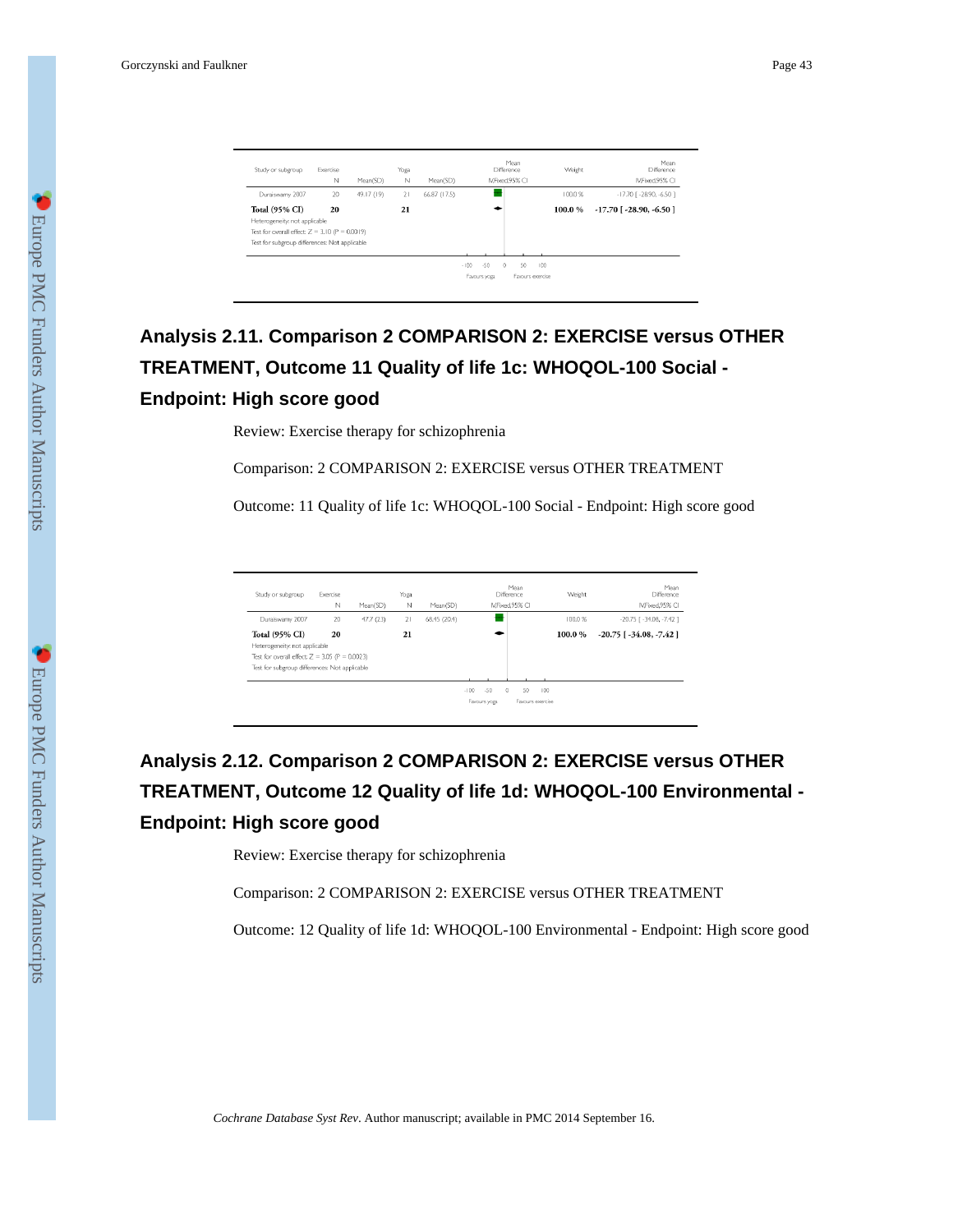| Study or subgroup                                 | Exercise |              | Yoga |              | Mean<br><b>Difference</b>         | Weight  | Mean<br><b>Difference</b>       |
|---------------------------------------------------|----------|--------------|------|--------------|-----------------------------------|---------|---------------------------------|
|                                                   | Ν        | Mean(SD)     | Ν    | Mean(SD)     | IV,Fixed,95% CI                   |         | IV.Fixed.95% CI                 |
| Duraiswamy 2007                                   | 20       | 48.13 (18.6) | 21   | 66.22 (15.2) |                                   | 100.0%  | $-18.09$ [ $-28.52$ , $-7.66$ ] |
| <b>Total (95% CI)</b>                             | 20       |              | 21   |              |                                   | 100.0%  | $-18.09$ [ $-28.52, -7.66$ ]    |
| Heterogeneity: not applicable                     |          |              |      |              |                                   |         |                                 |
| Test for overall effect: $Z = 3.40$ (P = 0.00067) |          |              |      |              |                                   |         |                                 |
| Test for subgroup differences: Not applicable     |          |              |      |              |                                   |         |                                 |
|                                                   |          |              |      |              |                                   |         |                                 |
|                                                   |          |              |      |              | $-50$<br>$\theta$<br>50<br>$-100$ | $100 -$ |                                 |
|                                                   |          |              |      |              | Favours exercsie<br>Favours yoga  |         |                                 |

# **Analysis 2.13. Comparison 2 COMPARISON 2: EXERCISE versus OTHER TREATMENT, Outcome 13 Leaving the study early**

Review: Exercise therapy for schizophrenia

Comparison: 2 COMPARISON 2: EXERCISE versus OTHER TREATMENT

Outcome: 13 Leaving the study early

| Study or subgroup                                  | Exercise<br>n/N | Yoga<br>n/N | Risk Ratio<br>M-H.Fixed.95% CI   | Weight | Risk Ratio<br>M-H.Fixed.95% CI |
|----------------------------------------------------|-----------------|-------------|----------------------------------|--------|--------------------------------|
| Duraiswamy 2007                                    | 10/30           | 11/31       |                                  | 100.0% | 0.94 [ 0.47, 1.88 ]            |
| <b>Total (95% CI)</b>                              | 30              | 31          |                                  | 100.0% | $0.94$ [ $0.47, 1.88$ ]        |
| Total events: 10 (Exercise), 11 (Yoga)             |                 |             |                                  |        |                                |
| Heterogeneity: not applicable                      |                 |             |                                  |        |                                |
| Test for overall effect: $Z = 0.18$ ( $P = 0.86$ ) |                 |             |                                  |        |                                |
| Test for subgroup differences: Not applicable      |                 |             |                                  |        |                                |
|                                                    |                 |             | 0.01<br>0.1<br>10<br>100         |        |                                |
|                                                    |                 |             | Favours exercise<br>Favours yoga |        |                                |

## **HISTORY**

Protocol first published: Issue 4, 2003

Review first published: Issue 5, 2010

| Date         | Event | <b>Description</b>                      |
|--------------|-------|-----------------------------------------|
| 12 May 2010  |       | Amended PANNS changed to PANSS          |
| 24 July 2008 |       | Amended Converted to new review format. |

## **WHAT'S NEW**

Last assessed as up-to-date: 9 June 2009.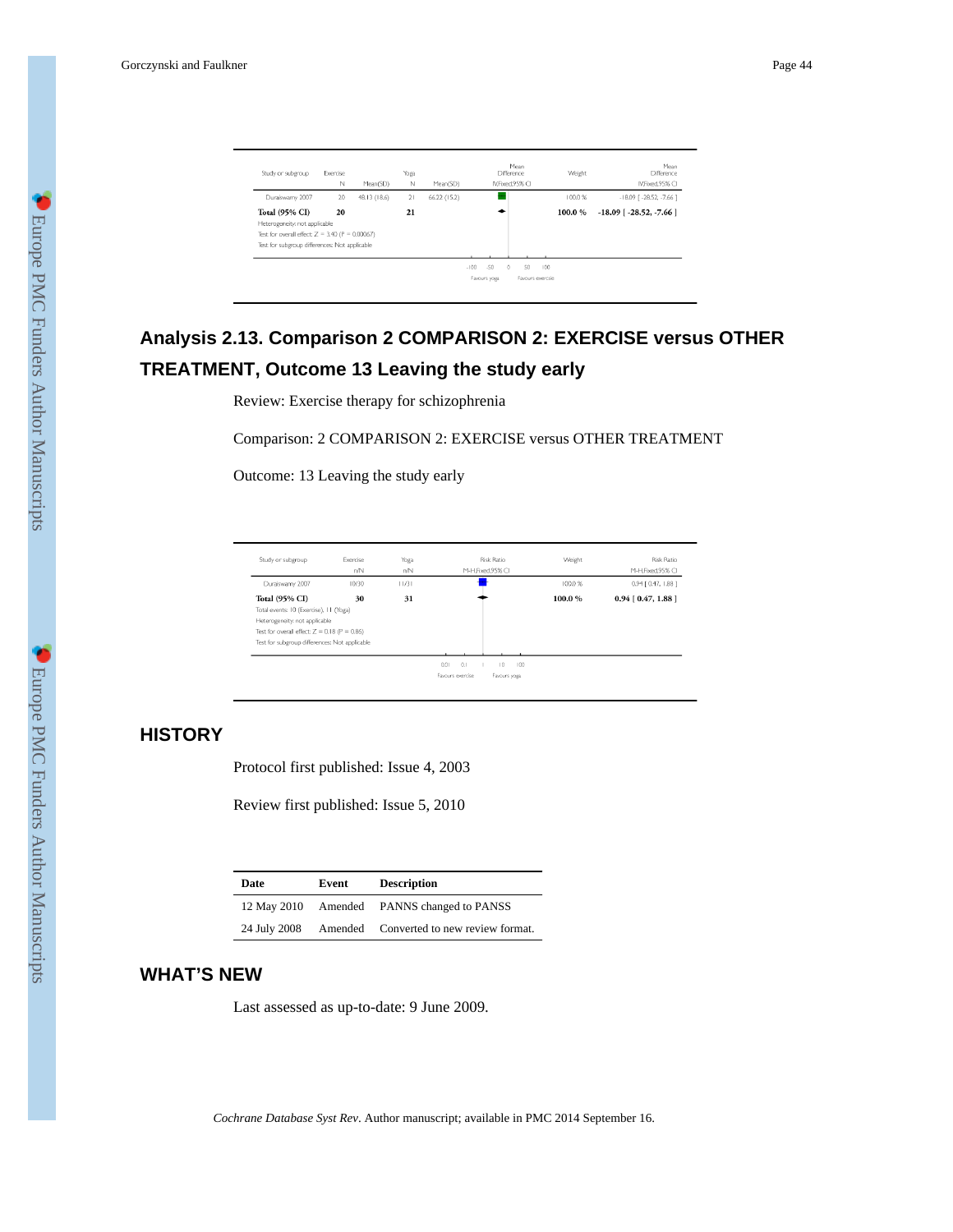| Date        | Event   | <b>Description</b>       |
|-------------|---------|--------------------------|
| 11 May 2011 | Amended | Contact details updated. |

## **DIFFERENCES BETWEEN PROTOCOL AND REVIEW**

This review's main focus was to examine the mental health outcomes (e.g. mental states, general function) of physical activity and exercise. A secondary focus to address physical health outcomes (e.g. physical fitness, weight) was added in a recent revision. This secondary focus was added to examine the data for any potential intervention effects that may have a dual role and address both mental and physical health indicators.

### **References to studies included in this review**

- Beebe 2005 {published data only} . Beebe LH, Tian L, Morris N, Goodwin A, Allen SS, Kuldau J. Effects of exercise on mental and physical health parameters of persons with schizophrenia. Issues in Mental Health Nursing. 2005; 26(6):661–76. [PUBMED: 16020076]. [PubMed: 16020076]
- Duraiswamy 2007 {published data only} . Duraiswamy G, Thirthalli J, Nagendra HR, Gangadhar BN. Yoga therapy as an add-on treatment in the management of patients with schizophrenia - a randomized controlled trial. Acta Psychiatrica Scandinavica. 2007; 116(3):226–32. [PUBMED: 17655565]. [PubMed: 17655565]
- Marzaloni 2008 {published data only} . Marzaloni S, Jensen B, Melville P. Feasibility and effects of a group-based resistance and aerobic exercise program for individuals with schizophrenia: a multidisciplinary approach. Mental Health and Physical Activity. 2009; 2(1):29–36.

### **References to studies excluded from this review**

- Acil 2008 {published data only} . Acil AA, Dogan S, Dogan O. The effects of physical exercises to mental state and quality of life in patients with schizophrenia. Journal of Psychiatric and Mental Health Nursing. 2008; 15:808–15. [PubMed: 19012672]
- Adams 2001 {published data only} . Adams L. Randomized control trial of the effects of an exercise intervention programme on the symptomatology of people with schizophrenia. The pilot study.. National Research Register. 2001
- Apter 1978 {published data only} . Apter A, Sharir I, Tyano S, Wijsenbeek H. Movement therapy with psychotic adolescents. British Journal of Medical Psychology. 1978; 51:155–59. [PubMed: 646961]
- Hu 2004 {published data only} . Hu Q-L, Xue L-H, Gao X-H. Effect of music-sport therapy on the insight and behavioral disturbance in patients with schizophrenia. Zhongguo Linchuang Kangfu. 2004; 8(9):1626–27.
- Li 2005 {published data only} . Li M, Wang H, Li X. Effect of music and sport therapy as assistant treatment for schizophrenia. Heilongjiang Nursing Journal. 2005; 11(20):1677–78.
- Liu 2006 {published data only} . Liu L-F, Yang T, Xiao Z-B. Comparative study between brisking and risperidone in treatment of schizophrenia. Medical Journal of Chinese Civil Administration. 2006; 18(9):716–18.
- Skrinar 2005 {published data only} . Skrinar GS, Huxley NA, Hutchinson DS, Menninger E, Glew P. The role of a fitness intervention on people with serious psychiatric disabilities. Psychiatric Rehabilitation Journal. 2005; 29(2):122–27. [PubMed: 16268007]
- Su 1999 {published data only} . Su L, Fan Z, Qu Y. The effect of dance therapy for chronic schizophrenia patient. Chinese Journal of Psychiatry. 1999; 32(3):167–69.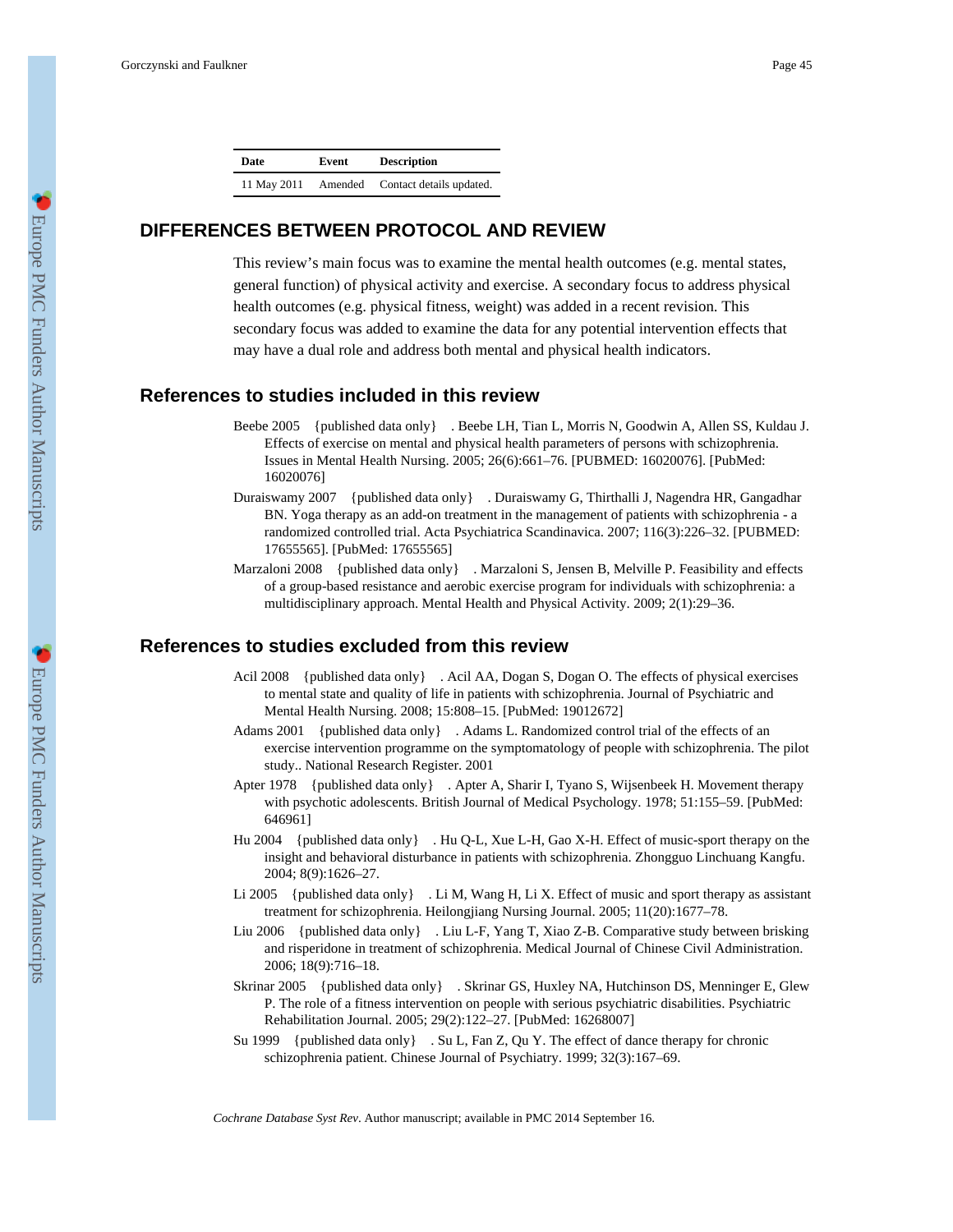- Wu 2007 {published data only} . Wu M-K, Wang C-K, Bai Y-M, Huang C-Y, Lee S-D. Outcomes of obese, clozapine-treated inpatients with schizophrenia placed on a six-month diet and physical activity program. Psychiatric Services. 2007; 58(4):544–50. [PubMed: 17412858]
- Wu 2008 {published data only } . Wu R-R, Zhao J-P, Jin H, Shao P, Fang M-S, Guo X-F, He Y-Q, Liu Y-J, Chen J-D, Li L-H. Lifestyle intervention and metformin for treatment of antipsychoticinduced weight gain: A randomized controlled trial. JAMA. 2008; 299(2):185–93. [PubMed: 18182600]

### **References to studies awaiting assessment**

- Lin 2006 {published data only} . Lin MR. The effect of 'sit ups' on constipation in patients with schizophrenia. International Journal of Nursing. 2006; 25(1):58–9.
- NCT00286299 {published data only} . Nilsberg, G. Aerobic endurance training and effect on symptoms of schizophrenia. 2006. http://www.clinicaltrials.go[vhttp://www.clinicaltrials.gov](http://www.clinicaltrials.gov)
- Ning 2003 {published data only} . Ning XH, Chen YX, Lu F. The effect of jianshen gymnastics on the negative symptoms of schizophrenia. Chinese journal of Behavioral Medical Science. 2003; 7478(3):329.
- Scheidhacker 1991 {published data only} . Scheidhacker M, Bender W, Vaitl P. The efficacy of horse-riding in the treatment of chronic schizophrenic patients [Die wirksamkeit des therapeutischen reitens bei behandlung chronisch schizophrener patienten: experimentelle ergebnisse und klinische erfahrungen]. Nervenarzt. 1991; 62:283–7. [PubMed: 1865958]
- Wu 2007b {published data only} . Wu J. The role of exercise rehabilitation in chronic schizophrenic patients. Medical Journal of Chinese People's Health. 2007; 19(17):799, 801.
- Xie 2006 {published data only} . Xie J, Lin Y-H, Guo C-R, Chen F. Study on influences of yoga on quality of life of schizophrenic inpatients. Nanfang Journal of Nursing. 2006; 13(1):9–10.
- Zhang 2006 {published data only} . Zhang Q. The role of physical therapy in rehabilitation of patients with chronic schizophrenia. Medical Journal of Chinese People's Health. 2006; 18(23): 1066.

## **References to ongoing studies**

NCT00338832 {published data only} . Lindamer L, Delapena J. Adapting a physical activity intervention for schizophrenia. 2006<http://www.clinicaltrials.gov>

### **Additional references**

- Altman 1996 . Altman DG, Bland JM. Detecting skewness from summary information. BMJ. 1996; 313:1200. [PubMed: 8916759]
- Begg 1996 . Begg C, Cho M, Eastwood S, Horton R, Moher D, Olkin I, Pitkin R, Rennie D, Schulz KF, Simel D, Stroup DF. Improving the quality of randomized controlled trials: The CONSORT statement. JAMA. 1996; 276:637–9. [PubMed: 8773637]
- Bland 1997 . Bland JM, Kerry SM. Statistics notes. Trials randomised in clusters. BMJ. 1997; 315:600.
- Boissel 1999 . Boissel JP, Cucherat M, Li W, Chatellier G, Gueyffier F, Buyse M, Boutitie F, Nony P, Haugh M, Mignot G. The problem of therapeutic efficacy indices. 3. Comparison of the indices and their use. Therapie. 1999; 54(4):405–11. [PubMed: 10667106]
- Boutron 2004 . Boutron I, Tubach F, Giraudeau B, Ravaud P. Blinding was judged more difficult to achieve and maintain in nonpharmacologic than pharmacologic trials. Journal of Clinical Epidemiology. 2004; 57:543–50. [PubMed: 15246122]
- Brown 1999 . Brown S, Birtwistle J, Roe L, Thompson C. The unhealthy lifestyle of people with schizophrenia. Psychological Medicine. 1999; 29(3):697–701. [PubMed: 10405091]
- Caspersen 1985 . Caspersen CJ, Powell KE, Christenson GM. Physical activity, exercise,and physical fitness:Definitions and distinctions for health-related research. Public Health Reports. 1985; 100(2):126–31. [PubMed: 3920711]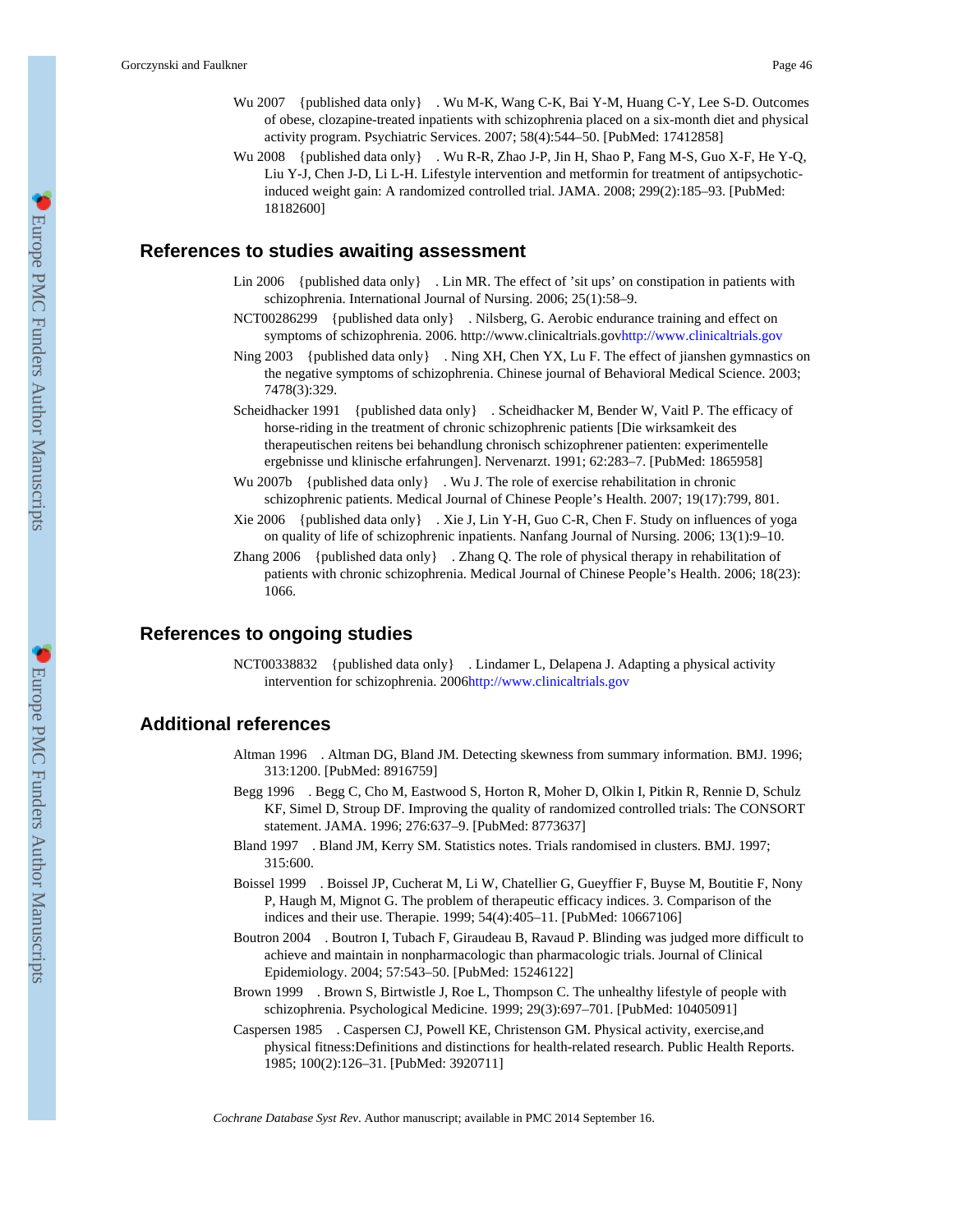- Chamove 1986 . Chamove AS. Positive short-effects of activity on behavior in chronicschizophrenic patients. British Journal of Clinical Psychology. 1986; 25(2):125–33. [PubMed: 3730648]
- Davidson 2001 . Davidson S, Judd F, Jolley D, Hocking B, Thompson S, Hyland B. Cardiovascular risk factors for people with mental illness. The Australian and New Zealand Journal of Psychiatry. 2001; 35:196–202. [PubMed: 11284901]
- Deeks 2000 . Deeks, J. Issues in the selection for meta-analyses of binary data. Proceedings of the 8th International Cochrane Colloquium; Cape Town. 2000 Oct 25-28; Cape Town: Cochrane Collaboration; 2000.
- Divine 1992 . Divine GW, Brown JT, Frazer LM. The unit of analysis error in studies about physicians' patient care behavior. Journal of General Internal Medicine. 1992; 7:623–29. [PubMed: 1453246]
- Donner 2002 . Donner A, Klar N. Issues in the meta-analysis of cluster randomized trials. Statistics in Medicine. 2002; 21:2971–80. [PubMed: 12325113]
- DSM-IV 1994 . American Psychiatric Association. Diagnostic and Statistical Manual of Mental Disorders. Vol. 4. American Psychiatric Association; Washington, DC: 1994.
- Egger 1997 . Egger M, Davey-Smith G, Schneider M, Minder CSO. Bias in meta-analysis detected by a simple, graphical test. British Medical Journal. 1997; 13:629–34. [PubMed: 9310563]
- Ellis 2007 . Ellis N, Crone D, Davey R, Groga S. Exercise interventions as an adjunct therapy for psychosis: A critical review. British Journal of Clinical Psychology. 2007; 46(1):95–111. [PubMed: 17472204]
- Enright 1998 . Enright PL, Sherrill DL. Reference equations for the 6-minute walk in healthy adults. American Journal of Respiratory and Critical Care Medicine. 1998; 158:1384–87. [PubMed: 9817683]
- Faulkner 1999 . Faulkner G, Sparkes A. Exercise as therapy for schizophrenia: An ethnographic study. Journal of Sport and Exercise Psychology. 1999; 21:52–69.
- Faulkner 2005 . Faulkner, G. Exercise as an adjunct treatment for schizophrenia. In: Faulkner, G.; Taylor, A., editors. Exercise, Health, and Mental Health: Emerging Relationships. Routledge; London, UK: 2005. p. 27-47.
- Faulkner 2005b . Faulkner, G.; Taylor, AH. Exercise, Health and Mental Health: Emerging relationships between physical activity and psychological well-being. 1st Edition. Routledge; London: 2005.
- Faulkner 2006 . Faulkner G, Carless D. Physical activity and the process of psychiatric rehabilitation: Theoretical and methodological issues. Psychiatric Rehabilitation Journal. 2006; 29:258–66. [PubMed: 16689036]
- Goff 2005 . Goff DC, Sullivan LM, McEvoy JP, Meyer JM, Nasrallah HA, Daumit GL, Lamberti S, D'Agostino RB, Stroup TS, Davis S, Lieberman JA. A comparison of ten-year cardiac risk estimates in schizophrenia patients from the CATIE study and matched controls. Schizophrenia Research. 2005; 80:45–53. [PubMed: 16198088]
- Gulliford 1999 . Gulliford MC, Ukoumunne OC, Chinn S. Components of variance and intraclass correlations for the design of community-based surveys and intervention studies: data from the Health Survey for England 1994. American Journal of Epidemiology. 1999; 149:876–83. [PubMed: 10221325]
- Higgins 2003 . Higgins JP, Thompson SG, Deeks JJ, Altman DG. Measuring inconsistency in metaanalyses. BMJ. 2003; 327:557–60. [PubMed: 12958120]
- Higgins 2008 . Higgins, JPT.; Green, S., editors. Cochrane Handbook for Systematic Reviews of Interventions. Version 5.0.1. The Cochrane Collaboration; 2008. Available from [www.cochrane](http://www.cochrane-handbook.org)[handbook.org.](http://www.cochrane-handbook.org) The Cochrane Collaboration [updated September 2008]
- Jüni 2001 . Jüni P, Altman DG, Egger M. Systematic reviews in health care: Assessing the quality of controlled clinical trials. BMJ. 2001; 323:42–46. [PubMed: 11440947]
- Kay 1986 . Kay SR. Positive and negative symptom (PANSS) scale manual. Schizophrenia Bulletin. 1986; 13:261–78. [PubMed: 3616518]
- Lambert 2003 . Lambert TJR, Velakoulis D, Pantelis C. Medical comorbidity in schizophrenia. Medical Journal of Australia. 2003; 178(Suppl 9):S67–S70. [PubMed: 12720526]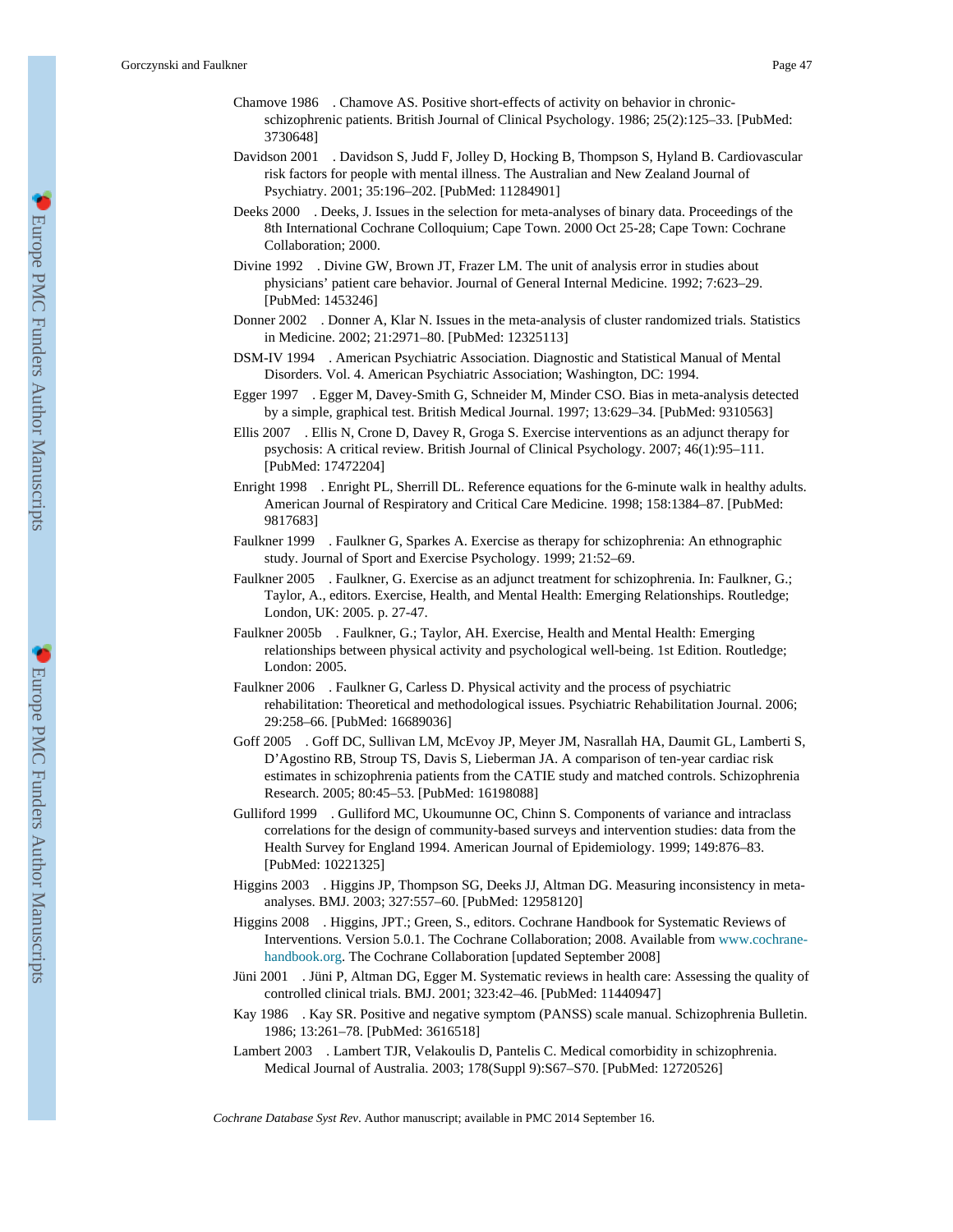- Lykouras 2008 . Lykouras L, Douzenis A. Do psychiatric departments in general hospitals have an impact on the physical health of mental patients? Current Opinion in Psychiatry. 2008; 21(4): 398–402. [PubMed: 18520746]
- Marshall 2000 . Marshall M, Lockwood A, Bradley C, Adams C, Joy C, Fenton M. Unpublished rating scales: a major source of bias in randomised controlled trials of treatments for schizophrenia. British Journal of Psychiatry. 2000; 176:249–52. [PubMed: 10755072]
- McGrath 2008 . McGrath J, Saha S, Chant D, Welham J. Schizophrenia: A concise overview of incidence, prevalence, and mortality. Epidemiologic Reviews. 2008; 30(1):67–76. [PubMed: 18480098]
- Meyer 2003 . Meyer, JM.; Nasrallah, HA. Medical Illness and Schizophrenia. Vol. 1. American Psychiatric Press, Inc; Washington, D.C: 2003.
- Moher 2001 . Moher D, Schulz KF, Altman D, CONSORT Group. The CONSORT statement: Revised recommendations for improving the quality of reports of parallel-group randomized trials. JAMA. 2001; 285:1987–91. [PubMed: 11308435]
- Munetz 1988 . Munetz MR, Benjamin S. How to examine patients using the Abnormal Involuntary Movement Scale. Hospital and Community Psychiatry. 1988; 39:1172–7. [PubMed: 2906320]
- Mutrie 2003 . Mutrie, N.; Faulkner, G. Physical activity and mental health. In: Everett, T.; Donaghy, M.; Fever, S., editors. Physiotherapy and Occupational Therapy in Mental Health: An evidence based approach. Routledge; London: 2003. p. 82-97.
- Saraswat 2006 . Saraswat N, Rao K, Subbakrishna DK, Gangadhar BN. The Social Occupational Functioning Scale (SOFS): a brief measure of functional status in persons with schizophrenia. Schizophrenia Research. 2006; 81:301–9. [PubMed: 16256309]
- Schulz 2001 . Schulz KF. Assessing allocation concealment and blinding in randomised controlled trials: why bother? Evidence Based Nursing. 2001; 4(1):4–6. [PubMed: 11707879]
- Simpson 1970 . Simpson GM, Angus JWS. A rating scale for extrapyramidal side-effects. Acta Psychiatrica Scandinavica Supplementum. 1970; 212:11–9. [PubMed: 4917967]
- Skevington 2004 . Skevington SM, Lotfy M, O'Connell KA. The World Health Organization's Whoqol-Bref quality of life assessment: psychometric properties and results of the international field trial. A report from the WHOQOL group. Quality of Life Research. 2004; 13:299–310. [PubMed: 15085902]
- Ukoumunne 1999 . Ukoumunne OC, Gulliford MC, Chinn S, Sterne JAC, Burney PGJ. Methods for evaluating area-wide and organistation-based intervention in health and health care: a systematic review. Health Technology Assessment. 1999; 3(5):1–75.
- Veit 1983 . Veit CT, Ware JE. The structure of psychological distress and well-being in general populations. Journal of Consulting and Clinical Psychology. 1983; 51:730–42. [PubMed: 6630688]
- Ware 1998 . Ware JE, Gandek B. Overview of the SF-36 health survey and the international quality of life assessment (IQOLA) project. Journal of Clinical Epidemiology. 1998; 51:903–12. [PubMed: 9817107]
- Xia 2007 . Xia, J.; Adams, CE.; Bhagat, N.; Bhoopathi, P.; El-Sayeh, H.; Pinfold, V. Takriti Y. The Leeds Outcomes Stakeholders Survey (LOSS) study. Proceedings of the 15th Cochrane Cologquium; Sao Paulo. 2007 Oct 23-27; Cochrane Collaboration; 2007.
- \* *Indicates the major publication for the study*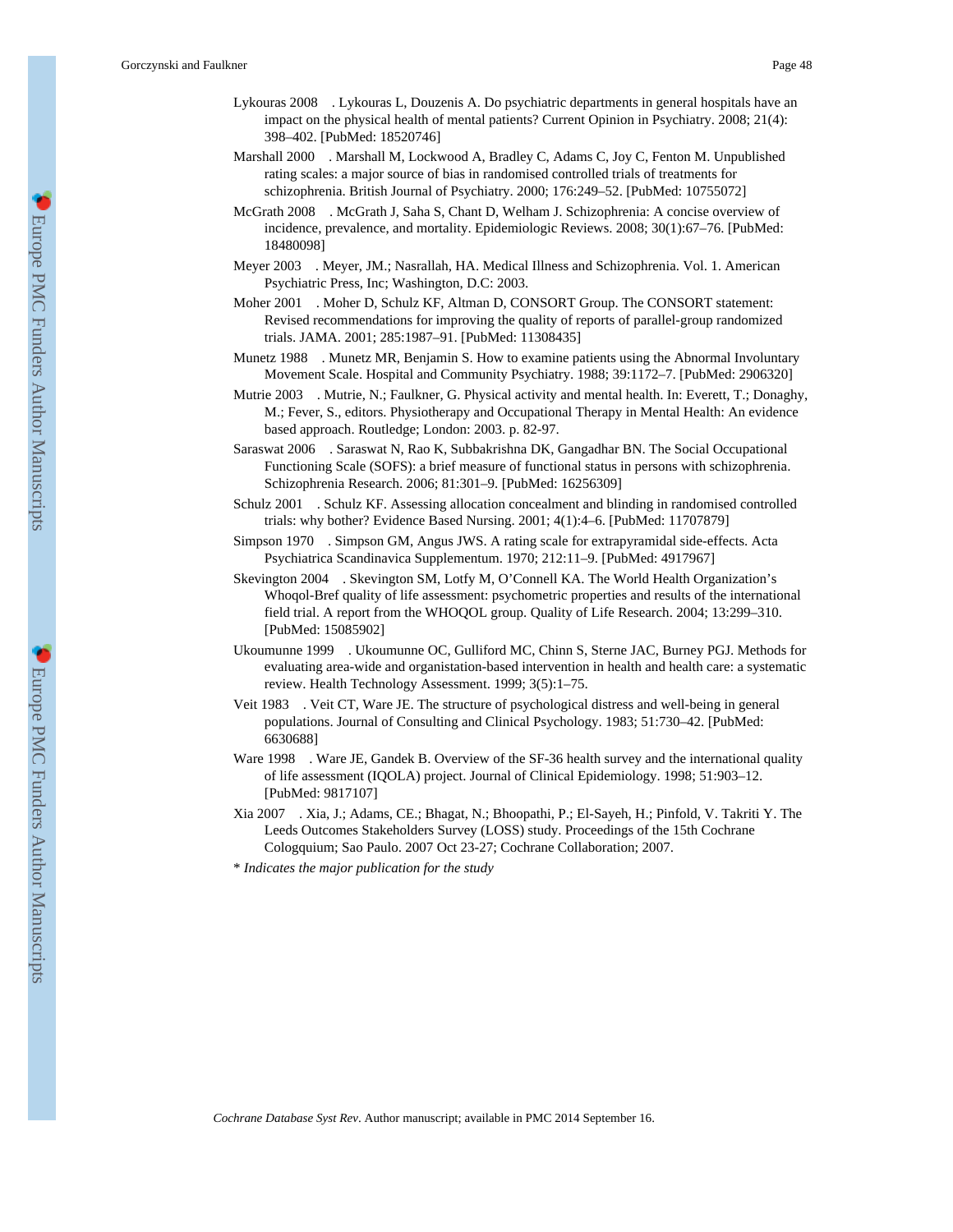### **PLAIN LANGUAGE SUMMARY**

### **Exercise Therapy for Schizophrenia**

Regular exercise and physical activity is thought to improve both physical and mental health. Although only three studies are included in this review, the overall results show that regular exercise can help some individuals with schizophrenia improve their physical and mental health and well-being. Future studies should address how best to help individuals with schizophrenia begin, and continue to exercise.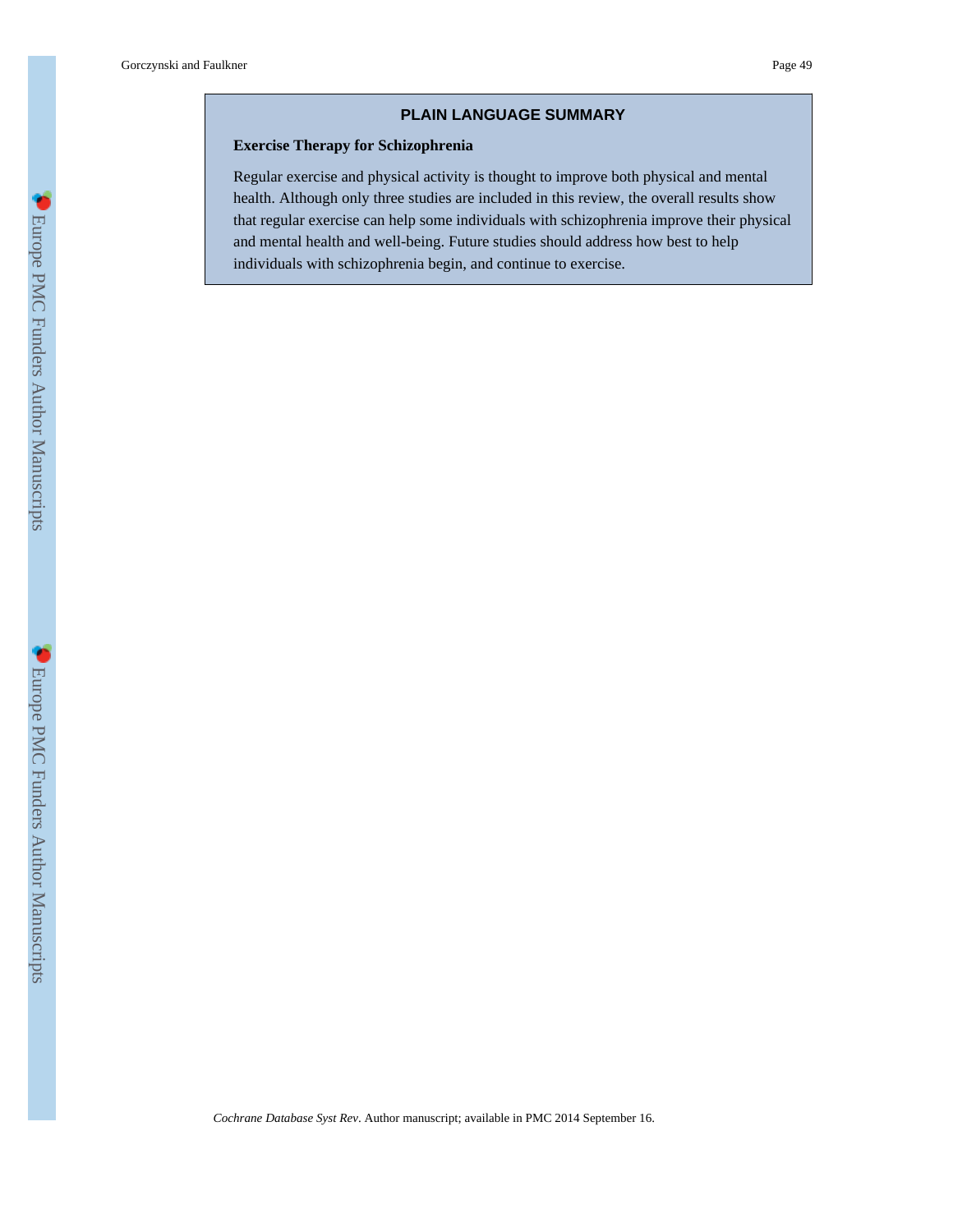

### **Figure 1.**

Methodological quality summary: review authors' judgements about each methodological quality item for each included study.